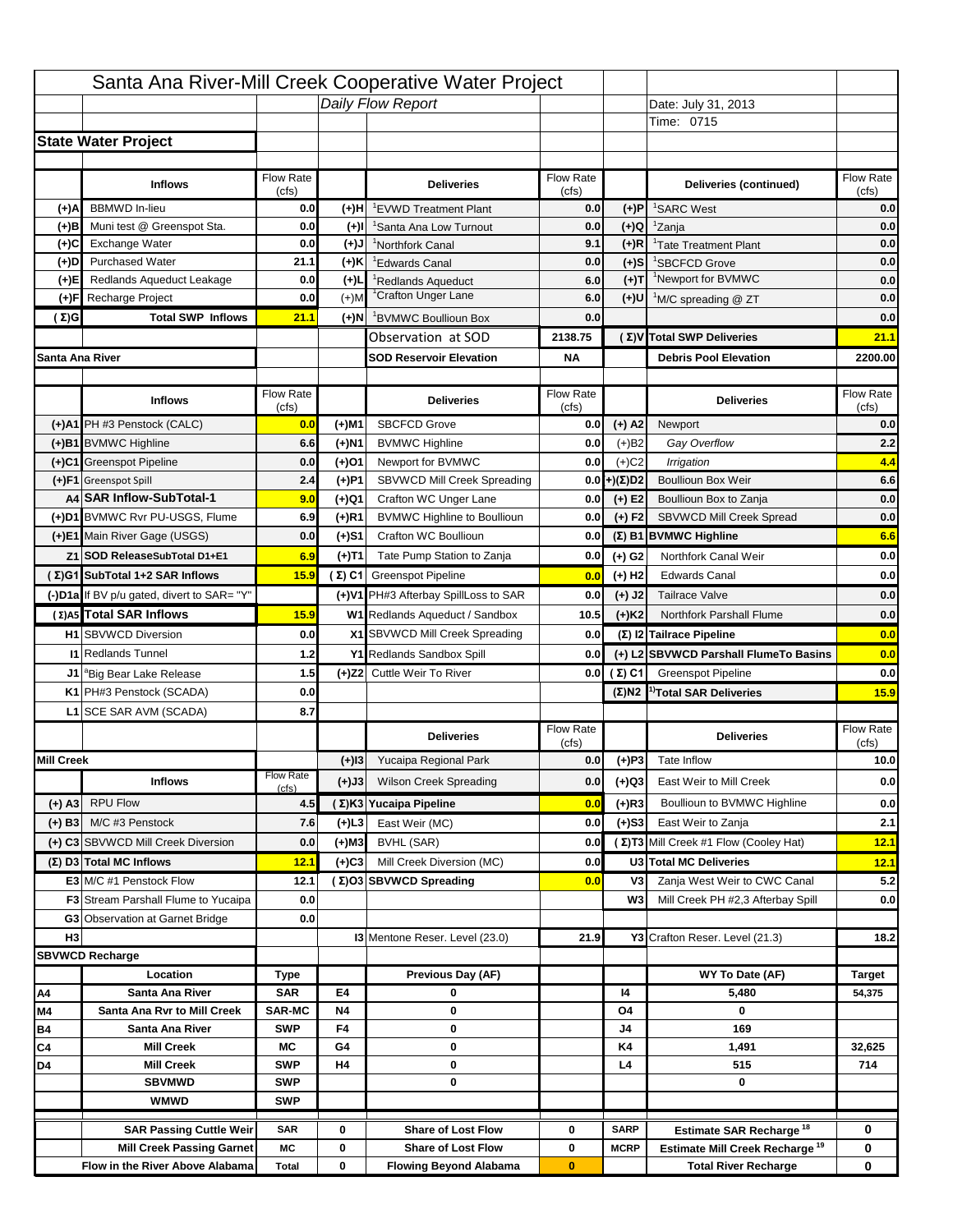|                   |                                            |                           |           | Santa Ana River-Mill Creek Cooperative Water Project |                  |                      |                                                  |                                                                  |
|-------------------|--------------------------------------------|---------------------------|-----------|------------------------------------------------------|------------------|----------------------|--------------------------------------------------|------------------------------------------------------------------|
|                   |                                            |                           |           | Daily Flow Report                                    |                  |                      | Date: July 30, 2013                              |                                                                  |
|                   |                                            |                           |           |                                                      |                  |                      | Time: 0700                                       |                                                                  |
|                   | <b>State Water Project</b>                 |                           |           |                                                      |                  |                      |                                                  |                                                                  |
|                   |                                            |                           |           |                                                      |                  |                      |                                                  |                                                                  |
|                   | <b>Inflows</b>                             | Flow Rate                 |           | <b>Deliveries</b>                                    | <b>Flow Rate</b> |                      | Deliveries (continued)                           | Flow Rate                                                        |
| (+)A              | <b>BBMWD</b> In-lieu                       | (cfs)<br>0.0              | (+)H      | 'EVWD Treatment Plant                                | (cfs)<br>0.0     | (+)P                 | <sup>1</sup> SARC West                           | (cfs)<br>0.0                                                     |
| (+)B              | Muni test @ Greenspot Sta.                 | 0.0                       | $(+)$ l   | 'Santa Ana Low Turnout                               | 0.0              | $(+)Q$               | <sup>1</sup> Zanja                               | 0.0                                                              |
| (+)C              | Exchange Water                             | 0.0                       | $(L(+)$   | <sup>1</sup> Northfork Canal                         | 9.0              | $(+)R$               | <sup>1</sup> Tate Treatment Plant                | 0.0                                                              |
| (+)D              | <b>Purchased Water</b>                     | 21.1                      | (+)K      | <sup>1</sup> Edwards Canal                           | 0.0              | $(+)$ S              | <sup>1</sup> SBCFCD Grove                        | 0.0                                                              |
| (+)E              | Redlands Aqueduct Leakage                  | 0.0                       | $(+)1$    | <sup>1</sup> Redlands Aqueduct                       | 6.1              | $(+)T$               | <sup>1</sup> Newport for BVMWC                   | 0.0                                                              |
| (+)F              | Recharge Project                           | 0.0                       | $(+)$ M   | <sup>1</sup> Crafton Unger Lane                      | 6.0              | (+)U                 | <sup>1</sup> M/C spreading @ ZT                  | 0.0                                                              |
| (Σ)G              | <b>Total SWP Inflows</b>                   | 21.1                      | (+)N      | <sup>1</sup> BVMWC Boullioun Box                     | 0.0              |                      |                                                  | 0.0                                                              |
|                   |                                            |                           |           | Observation at SOD                                   | 2139.50          |                      | (Σ)V Total SWP Deliveries                        | 21.1                                                             |
| Santa Ana River   |                                            |                           |           | <b>SOD Reservoir Elevation</b>                       | <b>NA</b>        |                      | <b>Debris Pool Elevation</b>                     | 2200.00                                                          |
|                   |                                            |                           |           |                                                      |                  |                      |                                                  |                                                                  |
|                   | <b>Inflows</b>                             | Flow Rate                 |           | <b>Deliveries</b>                                    | Flow Rate        |                      | <b>Deliveries</b>                                | Flow Rate                                                        |
|                   |                                            | (cfs)                     |           |                                                      | (cfs)            |                      |                                                  | (cfs)                                                            |
|                   | (+)A1 PH #3 Penstock (CALC)                | 0.0                       | (+)M1     | <b>SBCFCD Grove</b>                                  | 0.0              | $(+)$ A2             | Newport                                          | 0.0                                                              |
|                   | (+)B1 BVMWC Highline                       | 6.9                       | (+)N1     | <b>BVMWC Highline</b>                                | 0.0              | $(+)B2$              | Gay Overflow                                     | 2.0                                                              |
|                   | (+)C1 Greenspot Pipeline                   | 0.0                       | (+)01     | Newport for BVMWC                                    | 0.0              | $(+)$ C <sub>2</sub> | Irrigation                                       | 4.9                                                              |
|                   | (+)F1 Greenspot Spill                      | 2.6                       | (+)P1     | SBVWCD Mill Creek Spreading                          | 0.0              | (+)(Σ)D2             | <b>Boullioun Box Weir</b>                        | 6.9                                                              |
|                   | A4 SAR Inflow-SubTotal-1                   | 9.5                       | (+)Q1     | Crafton WC Unger Lane                                | 0.0              | $(+) E2$             | Boullioun Box to Zanja                           | 0.0                                                              |
|                   | (+)D1 BVMWC Rvr PU-USGS, Flume             | 7.5                       | $(+)$ R1  | <b>BVMWC Highline to Boullioun</b>                   | 0.0              | $(+) F2$             | SBVWCD Mill Creek Spread                         | 0.0                                                              |
|                   | (+)E1 Main River Gage (USGS)               | 0.0                       | (+)S1     | Crafton WC Boullioun                                 | 0.0              |                      | $(\Sigma)$ B1 BVMWC Highline                     | 6.9                                                              |
|                   | Z1 SOD ReleaseSubTotal D1+E1               | 7.5                       | (+)T1     | Tate Pump Station to Zanja                           | 0.0              | (+) G2               | Northfork Canal Weir                             | 0.0                                                              |
|                   | (Σ)G1 SubTotal 1+2 SAR Inflows             | 17.0                      |           | $(\Sigma)$ C1 Greenspot Pipeline                     | 0.0              | $(+)$ H <sub>2</sub> | <b>Edwards Canal</b>                             | 1.0                                                              |
|                   | (-)D1a If BV p/u gated, divert to SAR= "Y" |                           |           | (+)V1 PH#3 Afterbay SpillLoss to SAR                 | 0.0              | $(+)$ J2             | <b>Tailrace Valve</b>                            | 0.0                                                              |
|                   | (Σ) A5 Total SAR Inflows                   | 17.0                      |           | W1 Redlands Aqueduct / Sandbox                       | 10.3             | $(+)$ K <sub>2</sub> | <b>Northfork Parshall Flume</b>                  | 0.0                                                              |
|                   |                                            |                           |           |                                                      |                  |                      |                                                  |                                                                  |
|                   | <b>H1</b> SBVWCD Diversion                 | 0.0                       |           | X1 SBVWCD Mill Creek Spreading                       | 0.0              |                      | (Σ) I2 Tailrace Pipeline                         |                                                                  |
|                   | <b>11 Redlands Tunnel</b>                  | 1.2                       |           | Y1 Redlands Sandbox Spill                            | 0.0              |                      | (+) L2 SBVWCD Parshall FlumeTo Basins            |                                                                  |
|                   | J1 <sup>a</sup> Big Bear Lake Release      | 1.5                       |           | (+)Z2 Cuttle Weir To River                           |                  | 0.0 $(\Sigma)$ C1    | <b>Greenspot Pipeline</b>                        |                                                                  |
|                   | K1 PH#3 Penstock (SCADA)                   | 0.0                       |           |                                                      |                  |                      | $(\Sigma)$ N2 <sup>1)</sup> Total SAR Deliveries |                                                                  |
|                   | L1 SCE SAR AVM (SCADA)                     | 9.3                       |           |                                                      |                  |                      |                                                  |                                                                  |
|                   |                                            |                           |           | <b>Deliveries</b>                                    | <b>Flow Rate</b> |                      | <b>Deliveries</b>                                | Flow Rate                                                        |
|                   |                                            |                           |           |                                                      | (cfs)            |                      |                                                  | (cts)                                                            |
| <b>Mill Creek</b> |                                            |                           | $(+)$ 13  | Yucaipa Regional Park                                | 0.0              | $(+)P3$              | Tate Inflow                                      |                                                                  |
|                   | <b>Inflows</b>                             | <b>Flow Rate</b><br>(cfs) | (+)J3     | <b>Wilson Creek Spreading</b>                        | 0.0              | (+)Q3                | East Weir to Mill Creek                          |                                                                  |
| (+) A3            | <b>RPU Flow</b>                            | 3.6                       |           | (Σ)K3 Yucaipa Pipeline                               | 0.0              | $(+)$ R3             | Boullioun to BVMWC Highline                      |                                                                  |
| $(+)$ B3          | M/C #3 Penstock                            | 7.6                       | $(+)$ L3  | East Weir (MC)                                       | 0.0              | $(+)$ S3             | East Weir to Zanja                               |                                                                  |
|                   | (+) C3 SBVWCD Mill Creek Diversion         | 0.0                       | (+)M3     | BVHL (SAR)                                           | 0.0              |                      | (Σ) T3 Mill Creek #1 Flow (Cooley Hat)           | 1.0<br>0.0<br>0.0<br>17.0<br>10.0<br>0.0<br>0.0<br>$1.2$<br>11.2 |
|                   | (Σ) D3 Total MC Inflows                    | 11.2                      | $(+)C3$   | Mill Creek Diversion (MC)                            | 0.0              |                      | U3 Total MC Deliveries                           |                                                                  |
|                   | E3 M/C #1 Penstock Flow                    | 11.2                      |           | (Σ)O3 SBVWCD Spreading                               | 0.0              | V3                   | Zanja West Weir to CWC Canal                     |                                                                  |
|                   | <b>F3</b> Stream Parshall Flume to Yucaipa | 0.0                       |           |                                                      |                  | W <sub>3</sub>       | Mill Creek PH #2,3 Afterbay Spill                |                                                                  |
|                   | G3 Observation at Garnet Bridge            | 0.0                       |           |                                                      |                  |                      |                                                  |                                                                  |
| H <sub>3</sub>    |                                            |                           |           | 13 Mentone Reser. Level (23.0)                       | 20.6             |                      | Y3 Crafton Reser. Level (21.3)                   |                                                                  |
|                   | <b>SBVWCD Recharge</b>                     |                           |           |                                                      |                  |                      |                                                  |                                                                  |
|                   | Location                                   | Type                      |           | Previous Day (AF)                                    |                  |                      | WY To Date (AF)                                  | Target                                                           |
| Α4                | Santa Ana River                            | <b>SAR</b>                | E4        | 0                                                    |                  | 14                   | 5,480                                            | 54,375                                                           |
| M4                | Santa Ana Rvr to Mill Creek                | <b>SAR-MC</b>             | <b>N4</b> | 0                                                    |                  | O4                   | 0                                                |                                                                  |
| Β4                | Santa Ana River                            | <b>SWP</b>                | F4        | 0                                                    |                  | J4                   | 169                                              |                                                                  |
| C4                | <b>Mill Creek</b>                          | МC                        | G4        | 0                                                    |                  | K4                   | 1,491                                            | 32,625                                                           |
| D4                | <b>Mill Creek</b>                          | <b>SWP</b>                | H4        | 0                                                    |                  | L4                   | 515                                              | 714                                                              |
|                   | <b>SBVMWD</b>                              | <b>SWP</b>                |           | 0                                                    |                  |                      | 0                                                |                                                                  |
|                   | <b>WMWD</b>                                | <b>SWP</b>                |           |                                                      |                  |                      |                                                  | 11.2<br>5.2<br>0.0<br>18.0                                       |
|                   | <b>SAR Passing Cuttle Weir</b>             | <b>SAR</b>                | 0         | <b>Share of Lost Flow</b>                            | 0                | <b>SARP</b>          | Estimate SAR Recharge <sup>18</sup>              | 0                                                                |
|                   | <b>Mill Creek Passing Garnet</b>           | МC                        | 0         | <b>Share of Lost Flow</b>                            | 0                | <b>MCRP</b>          | Estimate Mill Creek Recharge <sup>19</sup>       | 0                                                                |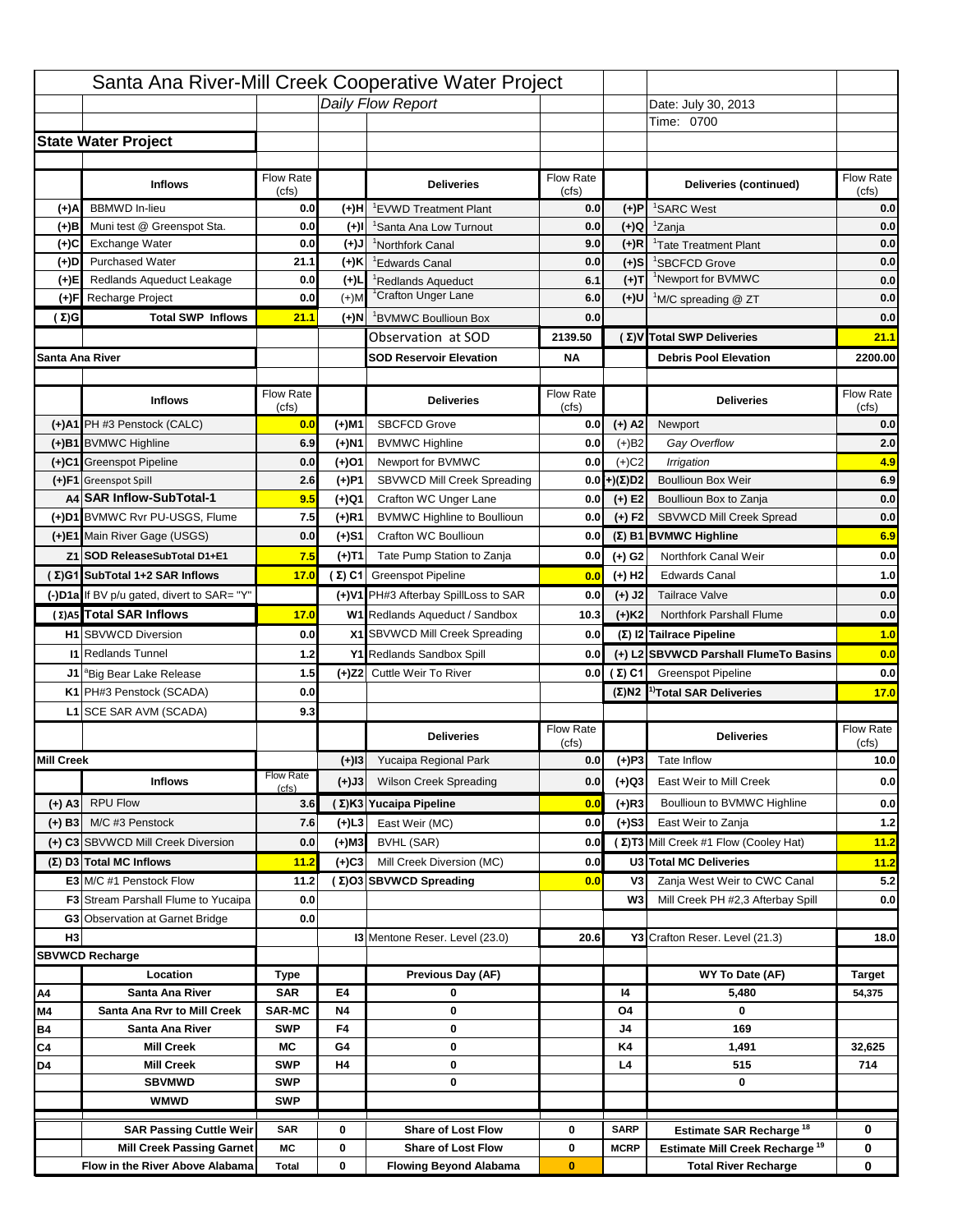|                   |                                                |                             |                 | Santa Ana River-Mill Creek Cooperative Water Project |                           |                       |                                                                                   |                    |
|-------------------|------------------------------------------------|-----------------------------|-----------------|------------------------------------------------------|---------------------------|-----------------------|-----------------------------------------------------------------------------------|--------------------|
|                   |                                                |                             |                 | Daily Flow Report                                    |                           |                       | Date: July 29, 2013                                                               |                    |
|                   |                                                |                             |                 |                                                      |                           |                       | Time: 0730                                                                        |                    |
|                   | <b>State Water Project</b>                     |                             |                 |                                                      |                           |                       |                                                                                   |                    |
|                   |                                                |                             |                 |                                                      |                           |                       |                                                                                   |                    |
|                   | <b>Inflows</b>                                 | Flow Rate                   |                 | <b>Deliveries</b>                                    | Flow Rate                 |                       | Deliveries (continued)                                                            | Flow Rate<br>(cfs) |
| (+)A              | <b>BBMWD</b> In-lieu                           | (cfs)<br>0.0                | (+)H            | <sup>1</sup> EVWD Treatment Plant                    | (cfs)<br>0.0              | $(+)P$                | <sup>1</sup> SARC West                                                            | 0.0                |
| $(+)$ B           | Muni test @ Greenspot Sta.                     | 0.0                         | (+)I            | 'Santa Ana Low Turnout                               | 0.0                       | $(+)Q$                | <sup>1</sup> Zanja                                                                | 0.0                |
| (+)C              | Exchange Water                                 | 0.0                         | (+)J            | <sup>1</sup> Northfork Canal                         | 9.1                       | $(+)R$                | <sup>1</sup> Tate Treatment Plant                                                 | 0.0                |
| (+)D              | <b>Purchased Water</b>                         | 21.9                        | (+)K            | <sup>1</sup> Edwards Canal                           | 0.0                       | $(+)$ S               | <sup>1</sup> SBCFCD Grove                                                         | 0.0                |
| (+)E              | Redlands Aqueduct Leakage                      | 0.0                         | $(+)1$          | <sup>1</sup> Redlands Aqueduct                       | 6.0                       | (+)T                  | <sup>1</sup> Newport for BVMWC                                                    | 0.8                |
| (+)F              | Recharge Project                               | 0.0                         | $(+)$ M         | <sup>1</sup> Crafton Unger Lane                      | 6.0                       | (+)U                  | <sup>1</sup> M/C spreading @ ZT                                                   | 0.0                |
| $(\Sigma)$ G      | <b>Total SWP Inflows</b>                       | 21.9                        | $(+)$ N         | <sup>1</sup> BVMWC Boullioun Box                     | 0.0                       |                       |                                                                                   | 0.0                |
|                   |                                                |                             |                 | Observation at SOD                                   | <b>NA</b>                 |                       | (Σ) V Total SWP Deliveries                                                        | 21.9               |
| Santa Ana River   |                                                |                             |                 | <b>SOD Reservoir Elevation</b>                       | ΝA                        |                       | <b>Debris Pool Elevation</b>                                                      | 2200.00            |
|                   |                                                |                             |                 |                                                      |                           |                       |                                                                                   |                    |
|                   | <b>Inflows</b>                                 | Flow Rate<br>(cfs)          |                 | <b>Deliveries</b>                                    | <b>Flow Rate</b><br>(cfs) |                       | <b>Deliveries</b>                                                                 | Flow Rate<br>(cfs) |
|                   | (+)A1 PH #3 Penstock (CALC)                    | 0.0                         | (+)M1           | <b>SBCFCD Grove</b>                                  | 0.0                       | $(+)$ A2              | Newport                                                                           | 0.0                |
|                   | (+)B1 BVMWC Highline                           | 6.8                         | (+)N1           | <b>BVMWC Highline</b>                                | 0.0                       | $(+)B2$               | Gay Overflow                                                                      | 2.2                |
|                   | (+)C1 Greenspot Pipeline                       | 0.0                         | $(+)$ 01        | Newport for BVMWC                                    | 0.0                       | $(+)$ C <sub>2</sub>  | Irrigation                                                                        | 4.6                |
|                   | (+)F1 Greenspot Spill                          | 3.2                         | (+)P1           | SBVWCD Mill Creek Spreading                          | 0.0                       | $(+)(\Sigma)D2$       | <b>Boullioun Box Weir</b>                                                         | 6.8                |
|                   | A4 SAR Inflow-SubTotal-1                       | 10.0                        | (+)Q1           | Crafton WC Unger Lane                                | 0.0                       | $(+)$ E2              | Boullioun Box to Zanja                                                            | 0.0                |
|                   | (+)D1 BVMWC Rvr PU-USGS, Flume                 | 6.9                         | (+)R1           | <b>BVMWC Highline to Boullioun</b>                   | 0.0                       | $(+) F2$              | SBVWCD Mill Creek Spread                                                          | 0.0                |
|                   | (+)E1 Main River Gage (USGS)                   | 0.0                         | (+)S1           | Crafton WC Boullioun                                 | 0.0                       |                       | (Σ) B1 BVMWC Highline                                                             | 6.8                |
|                   | Z1 SOD ReleaseSubTotal D1+E1                   | 6.9                         | (+)T1           | Tate Pump Station to Zanja                           | 0.0                       | $(+)$ G <sub>2</sub>  | Northfork Canal Weir                                                              | 0.0                |
|                   | (Σ)G1 SubTotal 1+2 SAR Inflows                 | 16.9                        |                 | (Σ) C1 Greenspot Pipeline                            | 0.0                       | $(+)$ H <sub>2</sub>  | <b>Edwards Canal</b>                                                              | 1.0                |
|                   | (-)D1a If BV p/u gated, divert to SAR= "Y"     |                             |                 | (+)V1 PH#3 Afterbay SpillLoss to SAR                 | 0.0                       | $(+)$ J2              | <b>Tailrace Valve</b>                                                             | 0.0                |
|                   | (Σ)A5 Total SAR Inflows                        | 16.9                        |                 | W1 Redlands Aqueduct / Sandbox                       | 10.3                      | $(+)$ K <sub>2</sub>  | Northfork Parshall Flume                                                          | 0.0                |
|                   |                                                |                             |                 |                                                      |                           |                       |                                                                                   |                    |
|                   |                                                |                             |                 |                                                      |                           |                       |                                                                                   |                    |
|                   | <b>H1</b> SBVWCD Diversion                     | 0.0                         |                 | X1 SBVWCD Mill Creek Spreading                       | 0.0                       |                       | (Σ) I2 Tailrace Pipeline                                                          | 1.0                |
|                   | <b>11 Redlands Tunnel</b>                      | 1.2                         |                 | Y1 Redlands Sandbox Spill                            | 0.0                       |                       | (+) L2 SBVWCD Parshall FlumeTo Basins                                             | 0.0                |
|                   | J1 <sup>a</sup> Big Bear Lake Release          | 1.5                         |                 | (+)Z2 Cuttle Weir To River                           |                           | $0.0$ ( $\Sigma$ ) C1 | <b>Greenspot Pipeline</b>                                                         | 0.0                |
|                   | K1 PH#3 Penstock (SCADA)                       | 0.0                         |                 |                                                      |                           | $(\Sigma)$ N2         | <sup>1)</sup> Total SAR Deliveries                                                |                    |
|                   | L1 SCE SAR AVM (SCADA)                         | 9.8                         |                 |                                                      |                           |                       |                                                                                   | 16.9               |
|                   |                                                |                             |                 | <b>Deliveries</b>                                    | <b>Flow Rate</b>          |                       | <b>Deliveries</b>                                                                 | Flow Rate          |
| <b>Mill Creek</b> |                                                |                             |                 | Yucaipa Regional Park                                | (cfs)<br>0.0              |                       | Tate Inflow                                                                       | (cts)<br>10.0      |
|                   | <b>Inflows</b>                                 | <b>Flow Rate</b>            | $(+)$ 13        |                                                      |                           | $(+)P3$               |                                                                                   |                    |
|                   |                                                | (cfs)                       | $(+)$ J3        | <b>Wilson Creek Spreading</b>                        | 0.0                       | (+)Q3                 | East Weir to Mill Creek                                                           |                    |
| $(+)$ A3          | <b>RPU Flow</b>                                | 4.3                         |                 | (Σ) K3 Yucaipa Pipeline                              | 0.0                       | $(+)$ R3              | Boullioun to BVMWC Highline                                                       | 0.0<br>0.0         |
| $(+)$ B3          | M/C #3 Penstock                                | 8.1                         | (+)L3           | East Weir (MC)                                       | 0.0                       | $(+)$ S3              | East Weir to Zanja                                                                | 2.4                |
|                   | (+) C3 SBVWCD Mill Creek Diversion             | 0.0                         | $(+)$ M3        | <b>BVHL (SAR)</b>                                    | 0.0                       |                       | (Σ) T3 Mill Creek #1 Flow (Cooley Hat)                                            | 12.4               |
|                   | $(\Sigma)$ D3 Total MC Inflows                 | 12.4                        | (+)C3           | Mill Creek Diversion (MC)                            | 0.0                       |                       | U3 Total MC Deliveries                                                            | 12.4               |
|                   | E3 M/C #1 Penstock Flow                        | 12.4                        |                 | (Σ)O3 SBVWCD Spreading                               | 0.0                       | V <sub>3</sub>        | Zanja West Weir to CWC Canal                                                      |                    |
|                   | <b>F3</b> Stream Parshall Flume to Yucaipa     | 0.0                         |                 |                                                      |                           | W3                    | Mill Creek PH #2,3 Afterbay Spill                                                 |                    |
|                   | <b>G3</b> Observation at Garnet Bridge         | 0.0                         |                 |                                                      |                           |                       |                                                                                   | 5.8<br>0.0         |
| H <sub>3</sub>    |                                                |                             |                 | <b>13 Mentone Reser. Level (23.0)</b>                | 21.7                      |                       | Y3 Crafton Reser. Level (21.3)                                                    | 17.2               |
|                   | <b>SBVWCD Recharge</b>                         |                             |                 |                                                      |                           |                       |                                                                                   |                    |
|                   | Location                                       | Type                        |                 | Previous Day (AF)                                    |                           |                       | WY To Date (AF)                                                                   | <b>Target</b>      |
| Α4                | Santa Ana River<br>Santa Ana Rvr to Mill Creek | <b>SAR</b><br><b>SAR-MC</b> | E4<br><b>N4</b> | 2<br>0                                               |                           | 14<br>O4              | 5,480<br>0                                                                        | 54,375             |
| M4<br>Β4          | Santa Ana River                                | <b>SWP</b>                  | F4              | 0                                                    |                           | J4                    | 169                                                                               |                    |
| C4                | <b>Mill Creek</b>                              | МC                          | G4              | 0                                                    |                           | K4                    | 1,491                                                                             | 32,625             |
| D4                | <b>Mill Creek</b>                              | <b>SWP</b>                  | H4              | 0                                                    |                           | L4                    | 515                                                                               | 714                |
|                   | <b>SBVMWD</b>                                  | <b>SWP</b>                  |                 | 0                                                    |                           |                       | 0                                                                                 |                    |
|                   | <b>WMWD</b>                                    | <b>SWP</b>                  |                 |                                                      |                           |                       |                                                                                   |                    |
|                   | <b>SAR Passing Cuttle Weir</b>                 | <b>SAR</b>                  | 0               | <b>Share of Lost Flow</b>                            | 0                         | <b>SARP</b>           |                                                                                   | 0                  |
|                   | <b>Mill Creek Passing Garnet</b>               | МC                          | 0               | <b>Share of Lost Flow</b>                            | 0                         | <b>MCRP</b>           | Estimate SAR Recharge <sup>18</sup><br>Estimate Mill Creek Recharge <sup>19</sup> | 0                  |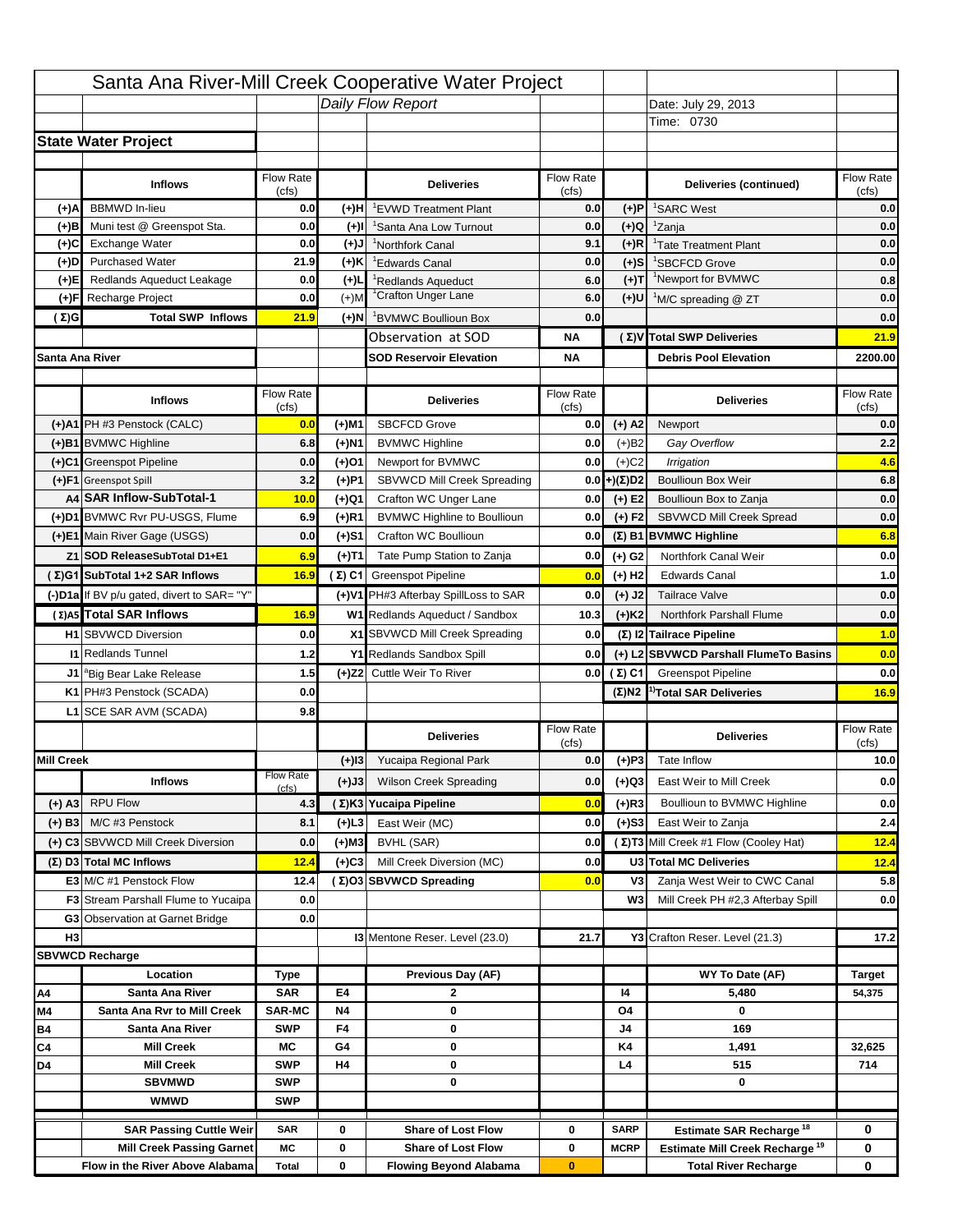|                   |                                            |                    |           | Santa Ana River-Mill Creek Cooperative Water Project |                    |                      |                                                  |                                          |
|-------------------|--------------------------------------------|--------------------|-----------|------------------------------------------------------|--------------------|----------------------|--------------------------------------------------|------------------------------------------|
|                   |                                            |                    |           | Daily Flow Report                                    |                    |                      | Date: July 26, 2013                              |                                          |
|                   |                                            |                    |           |                                                      |                    |                      | Time: 0715                                       |                                          |
|                   | <b>State Water Project</b>                 |                    |           |                                                      |                    |                      |                                                  |                                          |
|                   |                                            |                    |           |                                                      |                    |                      |                                                  |                                          |
|                   | <b>Inflows</b>                             | Flow Rate          |           | <b>Deliveries</b>                                    | <b>Flow Rate</b>   |                      | Deliveries (continued)                           | Flow Rate                                |
| (+)A              | <b>BBMWD</b> In-lieu                       | (cfs)<br>0.0       | (+)H      | 'EVWD Treatment Plant                                | (cfs)<br>0.0       | (+)P                 | <sup>1</sup> SARC West                           | (cfs)<br>0.0                             |
| (+)B              | Muni test @ Greenspot Sta.                 | 0.0                | $(+)$ l   | <sup>1</sup> Santa Ana Low Turnout                   | 0.0                | $(+)Q$               | <sup>1</sup> Zanja                               | 0.0                                      |
| (+)C              | Exchange Water                             | 0.0                | $(L(+)$   | <sup>1</sup> Northfork Canal                         | 9.0                | $(+)R$               | <sup>1</sup> Tate Treatment Plant                | 0.0                                      |
| (+)D              | <b>Purchased Water</b>                     | 27.8               | (+)K      | <sup>1</sup> Edwards Canal                           | 0.0                | $(+)$ S              | <sup>1</sup> SBCFCD Grove                        | 0.0                                      |
| (+)E              | Redlands Aqueduct Leakage                  | 0.0                | $(+)1$    | <sup>1</sup> Redlands Aqueduct                       | 10.1               | $(+)T$               | <sup>1</sup> Newport for BVMWC                   | 0.6                                      |
| (+)F              | Recharge Project                           | 0.0                | $(+)$ M   | <sup>1</sup> Crafton Unger Lane                      | 8.1                | $(+)$ U              | <sup>1</sup> M/C spreading @ ZT                  | 0.0                                      |
| (Σ)G              | <b>Total SWP Inflows</b>                   | 27.8               | (+)N      | <sup>1</sup> BVMWC Boullioun Box                     | 0.0                |                      |                                                  | 0.0                                      |
|                   |                                            |                    |           | Observation at SOD                                   | ΝA                 |                      | (Σ) V Total SWP Deliveries                       | 27.8                                     |
| Santa Ana River   |                                            |                    |           | <b>SOD Reservoir Elevation</b>                       | ΝA                 |                      | <b>Debris Pool Elevation</b>                     | 2200.00                                  |
|                   |                                            |                    |           |                                                      |                    |                      |                                                  |                                          |
|                   | <b>Inflows</b>                             | Flow Rate<br>(cfs) |           | <b>Deliveries</b>                                    | Flow Rate<br>(cfs) |                      | <b>Deliveries</b>                                | Flow Rate<br>(cfs)                       |
|                   | (+)A1 PH #3 Penstock (CALC)                | 0.0                | (+)M1     | <b>SBCFCD Grove</b>                                  | 0.0                | $(+)$ A2             | Newport                                          | 0.0                                      |
|                   | (+)B1 BVMWC Highline                       | 5.9                | (+)N1     | <b>BVMWC Highline</b>                                | 0.0                | $(+)B2$              | Gay Overflow                                     | 2.0                                      |
|                   | (+)C1 Greenspot Pipeline                   | 0.0                | (+)01     | Newport for BVMWC                                    | 0.0                | $(+)$ C <sub>2</sub> | Irrigation                                       | 3.9                                      |
|                   | (+)F1 Greenspot Spill                      | 4.0                | (+)P1     | SBVWCD Mill Creek Spreading                          | 0.0                | (+)(Σ)D2             | <b>Boullioun Box Weir</b>                        | 5.9                                      |
|                   | A4 SAR Inflow-SubTotal-1                   | 9.9                | (+)Q1     | Crafton WC Unger Lane                                | 0.0                | $(+) E2$             | Boullioun Box to Zanja                           | 0.0                                      |
|                   | (+)D1 BVMWC Rvr PU-USGS, Flume             | 3.0                | $(+)$ R1  | <b>BVMWC Highline to Boullioun</b>                   | 0.0                | $(+) F2$             | SBVWCD Mill Creek Spread                         | 0.0                                      |
|                   | (+)E1 Main River Gage (USGS)               | 0.0                | (+)S1     | Crafton WC Boullioun                                 | 0.0                |                      | $(\Sigma)$ B1 BVMWC Highline                     | 5.9                                      |
|                   | Z1 SOD ReleaseSubTotal D1+E1               | 3.0                | (+)T1     | Tate Pump Station to Zanja                           | 0.0                | (+) G2               | Northfork Canal Weir                             | 0.0                                      |
|                   | (Σ)G1 SubTotal 1+2 SAR Inflows             | 12.9               |           | (Σ) C1 Greenspot Pipeline                            | 0.0                | $(+)$ H <sub>2</sub> | <b>Edwards Canal</b>                             | 1.0                                      |
|                   | (-)D1a If BV p/u gated, divert to SAR= "Y" |                    |           | (+)V1 PH#3 Afterbay SpillLoss to SAR                 | 2.0                | $(+)$ J2             | <b>Tailrace Valve</b>                            | 4.0                                      |
|                   | (Σ) A5 Total SAR Inflows                   | 12.9               |           | W1 Redlands Aqueduct / Sandbox                       |                    |                      | <b>Northfork Parshall Flume</b>                  | 0.0                                      |
|                   |                                            |                    |           |                                                      | 1.5                | $(+)$ K <sub>2</sub> |                                                  |                                          |
|                   |                                            |                    |           |                                                      |                    |                      |                                                  |                                          |
|                   | <b>H1</b> SBVWCD Diversion                 | 0.0                |           | X1 SBVWCD Mill Creek Spreading                       | 0.0                |                      | (Σ) I2 Tailrace Pipeline                         | 5.0                                      |
|                   | <b>11 Redlands Tunnel</b>                  | 1.5                |           | Y1 Redlands Sandbox Spill                            | 0.0                |                      | (+) L2 SBVWCD Parshall FlumeTo Basins            |                                          |
|                   | J1 <sup>a</sup> Big Bear Lake Release      | 1.5                |           | (+)Z2 Cuttle Weir To River                           |                    | 0.0 $(\Sigma)$ C1    | <b>Greenspot Pipeline</b>                        |                                          |
|                   | K1 PH#3 Penstock (SCADA)                   | 0.0                |           |                                                      |                    |                      | $(\Sigma)$ N2 <sup>1)</sup> Total SAR Deliveries |                                          |
|                   | L1 SCE SAR AVM (SCADA)                     | 9.3                |           |                                                      |                    |                      |                                                  |                                          |
|                   |                                            |                    |           | <b>Deliveries</b>                                    | <b>Flow Rate</b>   |                      | <b>Deliveries</b>                                | Flow Rate                                |
| <b>Mill Creek</b> |                                            |                    | $(+)$ 13  | Yucaipa Regional Park                                | (cfs)<br>0.0       | $(+)P3$              | Tate Inflow                                      | (cts)                                    |
|                   | <b>Inflows</b>                             | <b>Flow Rate</b>   |           | <b>Wilson Creek Spreading</b>                        | 0.0                |                      | East Weir to Mill Creek                          |                                          |
|                   |                                            | (cfs)              | (+)J3     |                                                      |                    | (+)Q3                |                                                  |                                          |
| (+) A3            | <b>RPU Flow</b>                            | 4.5                |           | (Σ)K3 Yucaipa Pipeline                               | 0.0                | $(+)$ R3             | Boullioun to BVMWC Highline                      | 4.0<br>0.0<br>12.9<br>10.0<br>0.0<br>0.0 |
| $(+)$ B3          | M/C #3 Penstock                            | 8.2                | $(+)$ L3  | East Weir (MC)                                       | 0.0                | $(+)$ S3             | East Weir to Zanja                               | 2.7                                      |
|                   | (+) C3 SBVWCD Mill Creek Diversion         | 0.0                | (+)M3     | BVHL (SAR)                                           | 0.0                |                      | (Σ) T3 Mill Creek #1 Flow (Cooley Hat)           | 12.7                                     |
|                   | (Σ) D3 Total MC Inflows                    | 12.7               | $(+)C3$   | Mill Creek Diversion (MC)                            | 0.0                |                      | U3 Total MC Deliveries                           | 12.7                                     |
|                   | E3 M/C #1 Penstock Flow                    | 12.7               |           | (Σ)O3 SBVWCD Spreading                               | 0.0                | V3                   | Zanja West Weir to CWC Canal                     |                                          |
|                   | <b>F3</b> Stream Parshall Flume to Yucaipa | 0.0                |           |                                                      |                    | W <sub>3</sub>       | Mill Creek PH #2,3 Afterbay Spill                | 7.2<br>0.0                               |
|                   | G3 Observation at Garnet Bridge            | 0.0                |           |                                                      |                    |                      |                                                  |                                          |
| H <sub>3</sub>    |                                            |                    |           | 13 Mentone Reser. Level (23.0)                       | 21.6               |                      | Y3 Crafton Reser. Level (21.3)                   | 12.5                                     |
|                   | <b>SBVWCD Recharge</b>                     |                    |           |                                                      |                    |                      |                                                  |                                          |
| Α4                | Location<br>Santa Ana River                | Type<br><b>SAR</b> | E4        | Previous Day (AF)<br>8                               |                    | 14                   | WY To Date (AF)<br>5,477                         | <b>Target</b><br>54,375                  |
| M4                | Santa Ana Rvr to Mill Creek                | <b>SAR-MC</b>      | <b>N4</b> | 0                                                    |                    | O4                   | 0                                                |                                          |
| Β4                | Santa Ana River                            | <b>SWP</b>         | F4        | 0                                                    |                    | J4                   | 169                                              |                                          |
| C4                | <b>Mill Creek</b>                          | МC                 | G4        | 1                                                    |                    | K4                   | 1,491                                            | 32,625                                   |
| D4                | <b>Mill Creek</b>                          | <b>SWP</b>         | H4        | 0                                                    |                    | L4                   | 515                                              | 714                                      |
|                   | <b>SBVMWD</b>                              | <b>SWP</b>         |           | 0                                                    |                    |                      | 0                                                |                                          |
|                   | <b>WMWD</b>                                | <b>SWP</b>         |           |                                                      |                    |                      |                                                  |                                          |
|                   | <b>SAR Passing Cuttle Weir</b>             | <b>SAR</b>         | 0         | <b>Share of Lost Flow</b>                            | 0                  | <b>SARP</b>          | Estimate SAR Recharge <sup>18</sup>              | 0                                        |
|                   | <b>Mill Creek Passing Garnet</b>           | МC                 | 0         | <b>Share of Lost Flow</b>                            | 0                  | <b>MCRP</b>          | Estimate Mill Creek Recharge <sup>19</sup>       | 0                                        |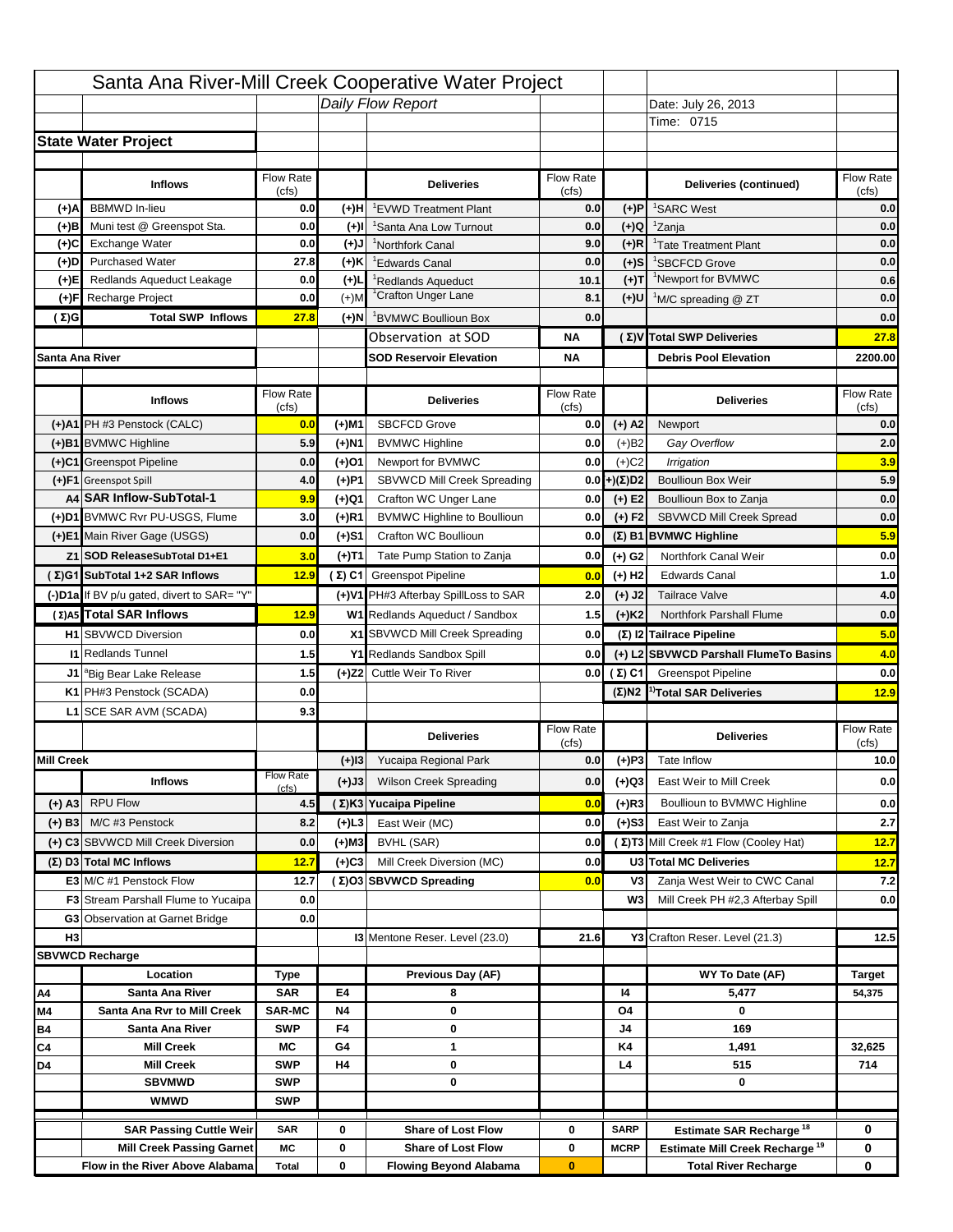|                   |                                                                     |                    |           | Santa Ana River-Mill Creek Cooperative Water Project       |                     |                      |                                                                           |                          |
|-------------------|---------------------------------------------------------------------|--------------------|-----------|------------------------------------------------------------|---------------------|----------------------|---------------------------------------------------------------------------|--------------------------|
|                   |                                                                     |                    |           | Daily Flow Report                                          |                     |                      | Date: July 25, 2013                                                       |                          |
|                   |                                                                     |                    |           |                                                            |                     |                      | Time: 0700                                                                |                          |
|                   | <b>State Water Project</b>                                          |                    |           |                                                            |                     |                      |                                                                           |                          |
|                   |                                                                     |                    |           |                                                            |                     |                      |                                                                           |                          |
|                   | <b>Inflows</b>                                                      | Flow Rate          |           | <b>Deliveries</b>                                          | <b>Flow Rate</b>    |                      | Deliveries (continued)                                                    | Flow Rate                |
| (+)A              | <b>BBMWD</b> In-lieu                                                | (cfs)<br>0.0       | (+)H      | 'EVWD Treatment Plant                                      | (cfs)<br>0.0        | (+)P                 | <sup>1</sup> SARC West                                                    | (cfs)<br>0.0             |
| (+)B              | Muni test @ Greenspot Sta.                                          | 0.0                | $(+)$ l   | 'Santa Ana Low Turnout                                     | 0.0                 | $(+)Q$               | <sup>1</sup> Zanja                                                        | 0.0                      |
| (+)C              | Exchange Water                                                      | 0.0                | $(L(+)$   | <sup>1</sup> Northfork Canal                               | 9.0                 | $(+)R$               | <sup>1</sup> Tate Treatment Plant                                         | 7.9                      |
| (+)D              | <b>Purchased Water</b>                                              | 31.5               | (+)K      | <sup>1</sup> Edwards Canal                                 | 0.0                 | $(+)$ S              | <sup>1</sup> SBCFCD Grove                                                 | 0.0                      |
| (+)E              | Redlands Aqueduct Leakage                                           | 0.0                | $(+)1$    | <sup>1</sup> Redlands Aqueduct                             | 10.0                | $(+)$ T              | <sup>1</sup> Newport for BVMWC                                            | 0.5                      |
| (+)F              | Recharge Project                                                    | 0.0                | $(+)$ M   | <sup>1</sup> Crafton Unger Lane                            | 2.0                 | $(+)$ U              | <sup>1</sup> M/C spreading @ ZT                                           | 0.0                      |
| (Σ)G              | <b>Total SWP Inflows</b>                                            | 31.5               | $(+)$ N   | <sup>1</sup> BVMWC Boullioun Box                           | 2.1                 |                      |                                                                           | 0.0                      |
|                   |                                                                     |                    |           | Observation at SOD                                         | 2139.00             |                      | (Σ) V Total SWP Deliveries                                                | 31.5                     |
| Santa Ana River   |                                                                     |                    |           | <b>SOD Reservoir Elevation</b>                             | <b>NA</b>           |                      | <b>Debris Pool Elevation</b>                                              | 2200.00                  |
|                   |                                                                     |                    |           |                                                            |                     |                      |                                                                           |                          |
|                   | <b>Inflows</b>                                                      | Flow Rate          |           | <b>Deliveries</b>                                          | Flow Rate           |                      | <b>Deliveries</b>                                                         | Flow Rate                |
|                   |                                                                     | (cfs)              |           |                                                            | (cfs)               |                      |                                                                           | (cfs)                    |
|                   | (+)A1 PH #3 Penstock (CALC)                                         | 0.0                | (+)M1     | <b>SBCFCD Grove</b>                                        | 0.0                 | $(+)$ A2             | Newport                                                                   | 0.0                      |
|                   | (+)B1 BVMWC Highline                                                | 2.9                | (+)N1     | <b>BVMWC Highline</b>                                      | 0.0                 | $(+)B2$              | Gay Overflow                                                              | 2.0                      |
|                   | (+)C1 Greenspot Pipeline                                            | 0.0                | (+)01     | Newport for BVMWC                                          | 0.0                 | $(+)$ C <sub>2</sub> | Irrigation                                                                | 0.9                      |
|                   | (+)F1 Greenspot Spill                                               | 0.0                | (+)P1     | SBVWCD Mill Creek Spreading                                | 0.0                 | (+)(Σ)D2             | <b>Boullioun Box Weir</b>                                                 | 2.9                      |
|                   | A4 SAR Inflow-SubTotal-1<br>(+)D1 BVMWC Rvr PU-USGS, Flume          | 2.9                | (+)Q1     | Crafton WC Unger Lane                                      | 0.0                 | $(+) E2$             | Boullioun Box to Zanja                                                    | 0.0                      |
|                   |                                                                     | 4.5                | $(+)$ R1  | <b>BVMWC Highline to Boullioun</b>                         | 0.0                 | $(+) F2$             | SBVWCD Mill Creek Spread                                                  | 0.0                      |
|                   | (+)E1 Main River Gage (USGS)                                        | 0.0                | (+)S1     | Crafton WC Boullioun                                       | 0.0                 |                      | $(\Sigma)$ B1 BVMWC Highline                                              | 2.9                      |
|                   | Z1 SOD ReleaseSubTotal D1+E1                                        | 4.5                | (+)T1     | Tate Pump Station to Zanja                                 | 0.0                 | (+) G2               | Northfork Canal Weir                                                      | 0.0                      |
|                   | (Σ)G1 SubTotal 1+2 SAR Inflows                                      | 7.4                |           | $(\Sigma)$ C1 Greenspot Pipeline                           | 0.0                 | $(+)$ H <sub>2</sub> | <b>Edwards Canal</b>                                                      | 0.8                      |
|                   | (-)D1a If BV p/u gated, divert to SAR= "Y"                          |                    |           | (+)V1 PH#3 Afterbay SpillLoss to SAR                       | 0.0                 | $(+)$ J2             | <b>Tailrace Valve</b>                                                     | 3.7                      |
|                   | (Σ) A5 Total SAR Inflows                                            | 7.4                |           | W1 Redlands Aqueduct / Sandbox                             | 1.5                 | $(+)$ K <sub>2</sub> | <b>Northfork Parshall Flume</b>                                           | 0.0                      |
|                   | <b>H1</b> SBVWCD Diversion                                          | 0.0                |           | X1 SBVWCD Mill Creek Spreading                             | 0.0                 |                      | (Σ) I2 Tailrace Pipeline                                                  | 4.5                      |
|                   | <b>11 Redlands Tunnel</b>                                           | 1.5                |           | Y1 Redlands Sandbox Spill                                  | 0.0                 |                      | (+) L2 SBVWCD Parshall FlumeTo Basins                                     | 3.7                      |
|                   | J1 <sup>a</sup> Big Bear Lake Release                               | 1.5                |           | (+)Z2 Cuttle Weir To River                                 |                     | 0.0 $(Σ) C1$         | <b>Greenspot Pipeline</b>                                                 | 0.0                      |
|                   |                                                                     | 0.0                |           |                                                            |                     |                      | $(\Sigma)$ N2 <sup>1)</sup> Total SAR Deliveries                          | 7.4                      |
|                   | K1 PH#3 Penstock (SCADA)                                            |                    |           |                                                            |                     |                      |                                                                           |                          |
|                   | L1 SCE SAR AVM (SCADA)                                              | 2.6                |           |                                                            |                     |                      |                                                                           |                          |
|                   |                                                                     |                    |           | <b>Deliveries</b>                                          | <b>Flow Rate</b>    |                      | <b>Deliveries</b>                                                         | Flow Rate                |
|                   |                                                                     |                    |           |                                                            | (cfs)               |                      |                                                                           | (cfs)                    |
| <b>Mill Creek</b> |                                                                     | <b>Flow Rate</b>   | $(+)$ 13  | Yucaipa Regional Park                                      | 0.0                 | $(+)P3$              | Tate Inflow                                                               |                          |
|                   | <b>Inflows</b>                                                      | (cfs)              | (+)J3     | <b>Wilson Creek Spreading</b>                              | 0.0                 | (+)Q3                | East Weir to Mill Creek                                                   |                          |
| (+) A3            | <b>RPU Flow</b>                                                     | 0.0                |           | (Σ)K3 Yucaipa Pipeline                                     | 0.0                 | $(+)$ R3             | Boullioun to BVMWC Highline                                               |                          |
| $(+)$ B3          | M/C #3 Penstock                                                     | 7.1                | (+)L3     | East Weir (MC)                                             | 0.0                 | $(+)$ S3             | East Weir to Zanja                                                        | 0.0<br>0.0<br>0.0<br>7.1 |
|                   | (+) C3 SBVWCD Mill Creek Diversion                                  | 4.0                | (+)M3     | BVHL (SAR)                                                 | 0.0                 |                      | (Σ) T3 Mill Creek #1 Flow (Cooley Hat)                                    | 7.1                      |
|                   | (Σ) D3 Total MC Inflows                                             | 11.1               | $(+)C3$   | Mill Creek Diversion (MC)                                  | 4.0                 |                      | U3 Total MC Deliveries                                                    | 11.1                     |
|                   | E3 M/C #1 Penstock Flow                                             | 7.1                |           | (Σ)O3 SBVWCD Spreading                                     | 4.0                 | V3                   | Zanja West Weir to CWC Canal                                              | 5.4                      |
|                   | <b>F3</b> Stream Parshall Flume to Yucaipa                          | 0.0                |           |                                                            |                     | W <sub>3</sub>       | Mill Creek PH #2,3 Afterbay Spill                                         |                          |
|                   | G3 Observation at Garnet Bridge                                     | 0.0                |           |                                                            |                     |                      |                                                                           | 0.0                      |
| H <sub>3</sub>    |                                                                     |                    |           | 13 Mentone Reser. Level (23.0)                             | 21.7                |                      | Y3 Crafton Reser. Level (21.3)                                            | 11.0                     |
|                   | <b>SBVWCD Recharge</b>                                              |                    |           |                                                            |                     |                      |                                                                           |                          |
|                   | Location                                                            | Type               |           | Previous Day (AF)                                          |                     |                      | WY To Date (AF)                                                           | <b>Target</b>            |
| Α4                | Santa Ana River                                                     | <b>SAR</b>         | E4        | 8                                                          |                     | 14                   | 5,470                                                                     | 54,375                   |
| M4                | Santa Ana Rvr to Mill Creek                                         | <b>SAR-MC</b>      | <b>N4</b> | 0                                                          |                     | O4                   | 0                                                                         |                          |
| Β4                | Santa Ana River                                                     | <b>SWP</b>         | F4        | 0                                                          |                     | J4                   | 169                                                                       |                          |
| C4                | <b>Mill Creek</b>                                                   | МC                 | G4        | 12                                                         |                     | K4                   | 1,490                                                                     | 32,625                   |
| D4                | <b>Mill Creek</b>                                                   | <b>SWP</b>         | H4        | 0                                                          |                     | L4                   | 515                                                                       | 714                      |
|                   | <b>SBVMWD</b>                                                       | <b>SWP</b>         |           | 0                                                          |                     |                      | 0                                                                         |                          |
|                   | <b>WMWD</b>                                                         | <b>SWP</b>         |           |                                                            |                     |                      |                                                                           |                          |
|                   | <b>SAR Passing Cuttle Weir</b>                                      | <b>SAR</b>         | 0         | <b>Share of Lost Flow</b>                                  | 0                   | <b>SARP</b>          | Estimate SAR Recharge <sup>18</sup>                                       | 0                        |
|                   | <b>Mill Creek Passing Garnet</b><br>Flow in the River Above Alabama | МC<br><b>Total</b> | 0<br>0    | <b>Share of Lost Flow</b><br><b>Flowing Beyond Alabama</b> | 0<br>$\overline{7}$ | <b>MCRP</b>          | Estimate Mill Creek Recharge <sup>19</sup><br><b>Total River Recharge</b> | 0<br>0                   |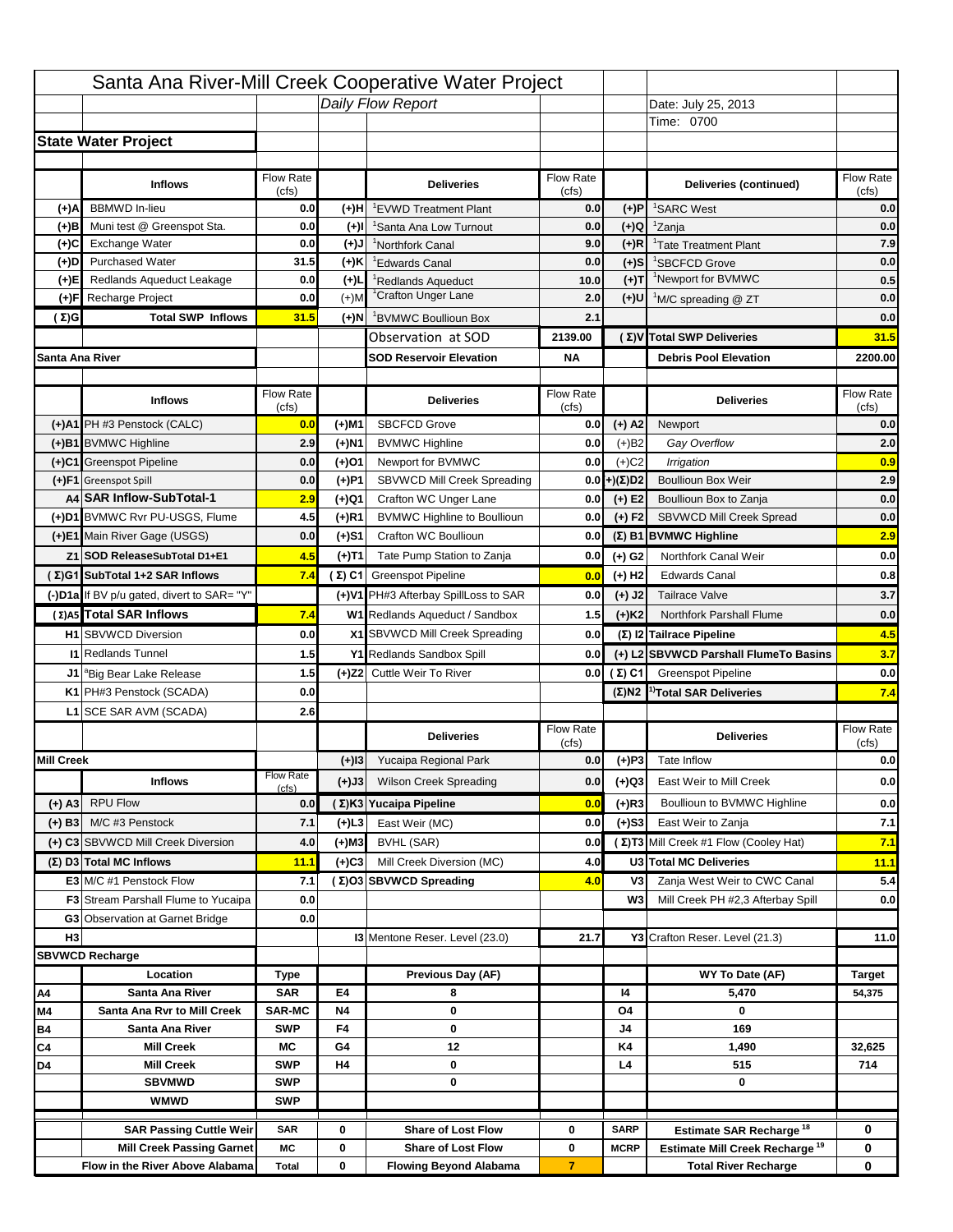|                   |                                                                     |                    |           | Santa Ana River-Mill Creek Cooperative Water Project       |                           |                       |                                                                           |                    |
|-------------------|---------------------------------------------------------------------|--------------------|-----------|------------------------------------------------------------|---------------------------|-----------------------|---------------------------------------------------------------------------|--------------------|
|                   |                                                                     |                    |           | Daily Flow Report                                          |                           |                       | Date: July 24, 2013                                                       |                    |
|                   |                                                                     |                    |           |                                                            |                           |                       | Time: 0730                                                                |                    |
|                   | <b>State Water Project</b>                                          |                    |           |                                                            |                           |                       |                                                                           |                    |
|                   |                                                                     |                    |           |                                                            |                           |                       |                                                                           |                    |
|                   | <b>Inflows</b>                                                      | Flow Rate          |           | <b>Deliveries</b>                                          | Flow Rate                 |                       | Deliveries (continued)                                                    | Flow Rate          |
| (+)A              | <b>BBMWD</b> In-lieu                                                | (cfs)<br>0.0       | (+)H      | <sup>1</sup> EVWD Treatment Plant                          | (cfs)<br>0.0              | $(+)P$                | <sup>1</sup> SARC West                                                    | (cfs)<br>0.0       |
| $(+)$ B           | Muni test @ Greenspot Sta.                                          | 0.0                | (+)I      | 'Santa Ana Low Turnout                                     | 0.0                       | $(+)Q$                | <sup>1</sup> Zanja                                                        | 0.0                |
| (+)C              | Exchange Water                                                      | 0.0                | (+)J      | <sup>1</sup> Northfork Canal                               | 7.9                       | $(+)R$                | <sup>1</sup> Tate Treatment Plant                                         | 0.0                |
| (+)D              | <b>Purchased Water</b>                                              | 17.9               | (+)K      | <sup>1</sup> Edwards Canal                                 | 0.0                       | $(+)$ S               | <sup>1</sup> SBCFCD Grove                                                 | 0.0                |
| (+)E              | Redlands Aqueduct Leakage                                           | 0.0                | $(+)1$    | Redlands Aqueduct                                          | 10.0                      | (+)T                  | <sup>1</sup> Newport for BVMWC                                            | 0.0                |
| (+)F              | Recharge Project                                                    | 0.0                | $(+)$ M   | <sup>1</sup> Crafton Unger Lane                            | 0.0                       | (+)U                  | <sup>1</sup> M/C spreading @ ZT                                           | 0.0                |
| $(\Sigma)$ G      | <b>Total SWP Inflows</b>                                            | 17.9               | (+)N      | <sup>1</sup> BVMWC Boullioun Box                           | 0.0                       |                       |                                                                           | 0.0                |
|                   |                                                                     |                    |           | Observation at SOD                                         | 2139.00                   |                       | (Σ) V Total SWP Deliveries                                                | 17.9               |
| Santa Ana River   |                                                                     |                    |           | <b>SOD Reservoir Elevation</b>                             | ΝA                        |                       | <b>Debris Pool Elevation</b>                                              | 2200.00            |
|                   |                                                                     |                    |           |                                                            |                           |                       |                                                                           |                    |
|                   | <b>Inflows</b>                                                      | Flow Rate<br>(cfs) |           | <b>Deliveries</b>                                          | <b>Flow Rate</b><br>(cfs) |                       | <b>Deliveries</b>                                                         | Flow Rate<br>(cfs) |
|                   | (+)A1 PH #3 Penstock (CALC)                                         | 0.0                | (+)M1     | <b>SBCFCD Grove</b>                                        | 0.0                       | $(+)$ A2              | Newport                                                                   | 0.0                |
|                   | (+)B1 BVMWC Highline                                                | 0.0                | (+)N1     | <b>BVMWC Highline</b>                                      | 0.0                       | $(+)B2$               | Gay Overflow                                                              | 1.2                |
|                   | (+)C1 Greenspot Pipeline                                            | 0.0                | $(+)$ 01  | Newport for BVMWC                                          | 0.0                       | $(+)$ C <sub>2</sub>  | Irrigation                                                                | 0.0                |
|                   | (+)F1 Greenspot Spill                                               | 0.0                | (+)P1     | SBVWCD Mill Creek Spreading                                | 0.0                       | $(+)(\Sigma)D2$       | <b>Boullioun Box Weir</b>                                                 | 0.0                |
|                   | A4 SAR Inflow-SubTotal-1                                            | 0.0                | (+)Q1     | Crafton WC Unger Lane                                      | 0.0                       | $(+)$ E2              | Boullioun Box to Zanja                                                    | 0.0                |
|                   | (+)D1 BVMWC Rvr PU-USGS, Flume                                      | 4.5                | (+)R1     | <b>BVMWC Highline to Boullioun</b>                         | 0.0                       | $(+) F2$              | SBVWCD Mill Creek Spread                                                  | 0.0                |
|                   | (+)E1 Main River Gage (USGS)                                        | 0.0                | (+)S1     | Crafton WC Boullioun                                       | 0.0                       |                       | (Σ) B1 BVMWC Highline                                                     | 0.0                |
|                   | Z1 SOD ReleaseSubTotal D1+E1                                        | 4.5                |           | Tate Pump Station to Zanja                                 | 0.0                       | $(+)$ G <sub>2</sub>  | Northfork Canal Weir                                                      | 0.0                |
|                   |                                                                     |                    | (+)T1     |                                                            |                           |                       |                                                                           |                    |
|                   | (Σ)G1 SubTotal 1+2 SAR Inflows                                      | 4.5                |           | (Σ) C1 Greenspot Pipeline                                  | 0.0                       | $(+)$ H <sub>2</sub>  | <b>Edwards Canal</b>                                                      | 0.0                |
|                   | (-)D1a If BV p/u gated, divert to SAR= "Y"                          |                    |           | (+)V1 PH#3 Afterbay SpillLoss to SAR                       | 0.0                       | $(+)$ J2              | <b>Tailrace Valve</b>                                                     | 4.5                |
|                   | (Σ)A5 Total SAR Inflows                                             | 4.5                |           | W1 Redlands Aqueduct / Sandbox                             | 1.5                       | $(+)$ K <sub>2</sub>  | Northfork Parshall Flume                                                  | 0.0                |
|                   | <b>H1</b> SBVWCD Diversion                                          | 0.0                |           | X1 SBVWCD Mill Creek Spreading                             | 0.0                       |                       | (Σ) I2 Tailrace Pipeline                                                  | 4.5                |
|                   | <b>I1 Redlands Tunnel</b>                                           | 1.5                |           | Y1 Redlands Sandbox Spill                                  | 0.0                       |                       | (+) L2 SBVWCD Parshall FlumeTo Basins                                     | 4.5                |
|                   | J1 <sup>a</sup> Big Bear Lake Release                               | 1.5                |           | (+)Z2 Cuttle Weir To River                                 |                           | $0.0$ ( $\Sigma$ ) C1 | <b>Greenspot Pipeline</b>                                                 | 0.0                |
|                   | K1 PH#3 Penstock (SCADA)                                            | 0.0                |           |                                                            |                           | $(\Sigma)$ N2         | <sup>1)</sup> Total SAR Deliveries                                        | 4.5                |
|                   | L1 SCE SAR AVM (SCADA)                                              | 0.0                |           |                                                            |                           |                       |                                                                           |                    |
|                   |                                                                     |                    |           | <b>Deliveries</b>                                          | Flow Rate<br>(cfs)        |                       | <b>Deliveries</b>                                                         | Flow Rate<br>(cfs) |
| <b>Mill Creek</b> |                                                                     |                    | $(+)$ 13  | Yucaipa Regional Park                                      | 0.0                       | $(+)P3$               | Tate Inflow                                                               | 0.0                |
|                   | <b>Inflows</b>                                                      | <b>Flow Rate</b>   | $(+)$ J3  | <b>Wilson Creek Spreading</b>                              | 0.0                       | (+)Q3                 | East Weir to Mill Creek                                                   | 0.0                |
| $(+)$ A3          | <b>RPU Flow</b>                                                     | (cfs)<br>0.0       |           |                                                            |                           |                       |                                                                           |                    |
|                   | M/C #3 Penstock                                                     |                    |           |                                                            |                           |                       |                                                                           |                    |
| $(+)$ B3          |                                                                     |                    |           | (Σ) K3 Yucaipa Pipeline                                    | 0.0                       | $(+)$ R3              | Boullioun to BVMWC Highline                                               |                    |
|                   |                                                                     | 0.0                | (+)L3     | East Weir (MC)                                             | 0.0                       | $(+)$ S3              | East Weir to Zanja                                                        | 0.0<br>0.0         |
|                   | (+) C3 SBVWCD Mill Creek Diversion                                  | 11.0               | $(+)$ M3  | <b>BVHL (SAR)</b>                                          | 0.0                       |                       | (Σ) T3 Mill Creek #1 Flow (Cooley Hat)                                    | 0.0                |
|                   | $(\Sigma)$ D3 Total MC Inflows                                      | 11.0               | (+)C3     | Mill Creek Diversion (MC)                                  | 11.0                      |                       | U3 Total MC Deliveries                                                    | 11.0               |
|                   | E3 M/C #1 Penstock Flow                                             | 0.0                |           | (Σ)O3 SBVWCD Spreading                                     | 11.0                      | V3                    | Zanja West Weir to CWC Canal                                              |                    |
|                   | <b>F3</b> Stream Parshall Flume to Yucaipa                          | 0.0                |           |                                                            |                           | W3                    | Mill Creek PH #2,3 Afterbay Spill                                         | 0.0<br>0.0         |
|                   | <b>G3</b> Observation at Garnet Bridge                              | 0.0                |           |                                                            |                           |                       |                                                                           |                    |
| H <sub>3</sub>    |                                                                     |                    |           | <b>13 Mentone Reser. Level (23.0)</b>                      | 22.2                      |                       | Y3 Crafton Reser. Level (21.3)                                            | 11.2               |
|                   | <b>SBVWCD Recharge</b>                                              |                    |           |                                                            |                           |                       |                                                                           |                    |
|                   | Location                                                            | Type               |           | Previous Day (AF)                                          |                           |                       | WY To Date (AF)                                                           | <b>Target</b>      |
| Α4                | Santa Ana River                                                     | <b>SAR</b>         | E4        | 8                                                          |                           | 14                    | 5,462                                                                     | 54,375             |
| M4                | Santa Ana Rvr to Mill Creek                                         | <b>SAR-MC</b>      | <b>N4</b> | 0                                                          |                           | O4                    | 0                                                                         |                    |
| Β4                | Santa Ana River                                                     | <b>SWP</b>         | F4        | 0                                                          |                           | J4                    | 169                                                                       |                    |
| C4                | <b>Mill Creek</b><br><b>Mill Creek</b>                              | МC<br><b>SWP</b>   | G4<br>H4  | 7<br>0                                                     |                           | K4<br>L4              | 1,478<br>515                                                              | 32,625<br>714      |
| D4                |                                                                     | <b>SWP</b>         |           | 0                                                          |                           |                       | 0                                                                         |                    |
|                   | <b>SBVMWD</b><br><b>WMWD</b>                                        | <b>SWP</b>         |           |                                                            |                           |                       |                                                                           |                    |
|                   |                                                                     |                    |           |                                                            |                           |                       |                                                                           |                    |
|                   | <b>SAR Passing Cuttle Weir</b>                                      | <b>SAR</b>         | 0         | <b>Share of Lost Flow</b>                                  | 0                         | <b>SARP</b>           | Estimate SAR Recharge <sup>18</sup>                                       | 0                  |
|                   | <b>Mill Creek Passing Garnet</b><br>Flow in the River Above Alabama | МC<br><b>Total</b> | 0<br>0    | <b>Share of Lost Flow</b><br><b>Flowing Beyond Alabama</b> | 0<br>$\overline{7}$       | <b>MCRP</b>           | Estimate Mill Creek Recharge <sup>19</sup><br><b>Total River Recharge</b> | 0<br>0             |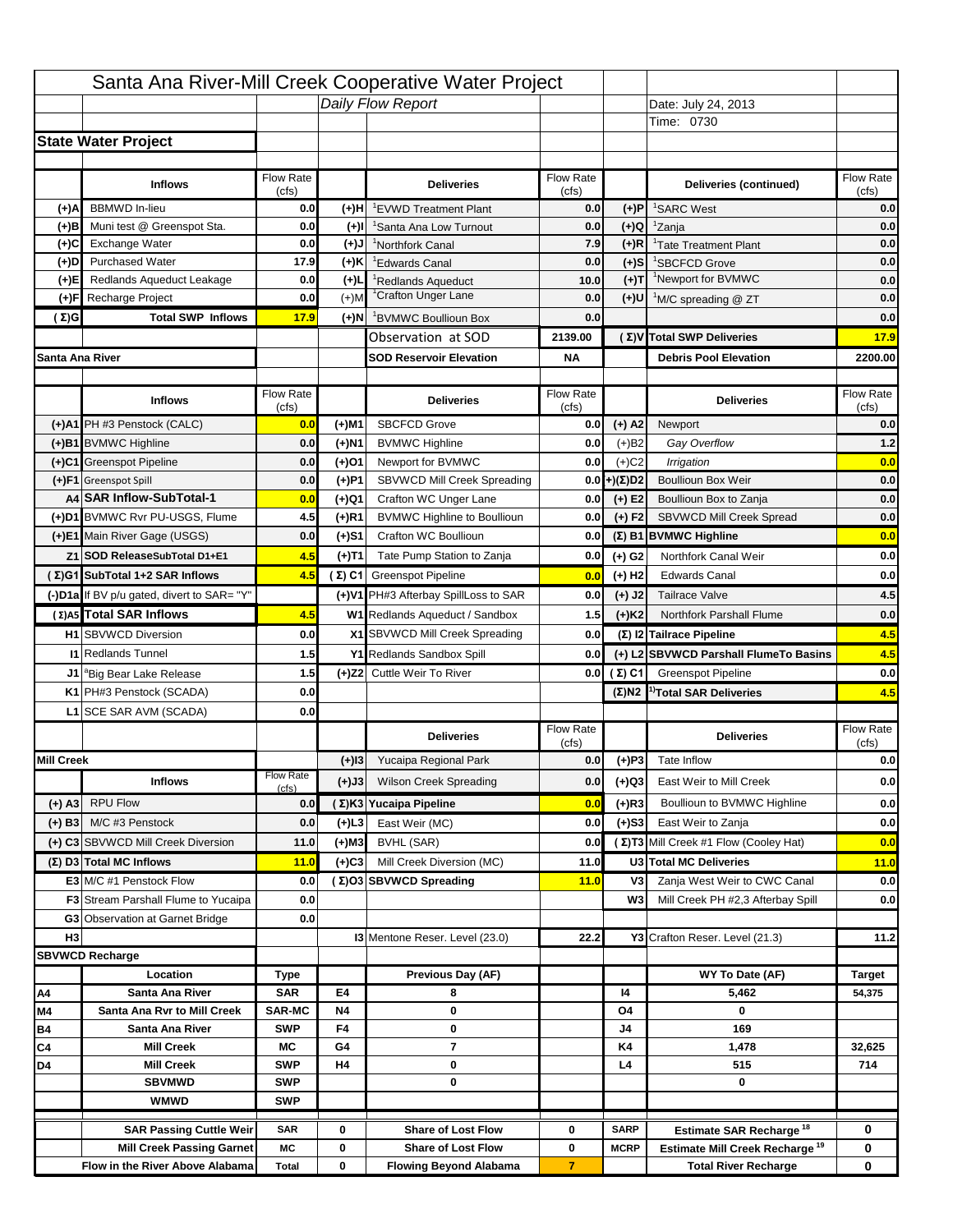|                   |                                                    |                    |           | Santa Ana River-Mill Creek Cooperative Water Project |                           |                      |                                                  |                    |
|-------------------|----------------------------------------------------|--------------------|-----------|------------------------------------------------------|---------------------------|----------------------|--------------------------------------------------|--------------------|
|                   |                                                    |                    |           | Daily Flow Report                                    |                           |                      | Date: July 23, 2013                              |                    |
|                   |                                                    |                    |           |                                                      |                           |                      | Time: 0700                                       |                    |
|                   | <b>State Water Project</b>                         |                    |           |                                                      |                           |                      |                                                  |                    |
|                   |                                                    |                    |           |                                                      |                           |                      |                                                  |                    |
|                   | <b>Inflows</b>                                     | Flow Rate          |           | <b>Deliveries</b>                                    | <b>Flow Rate</b>          |                      | Deliveries (continued)                           | Flow Rate          |
| (+)A              | <b>BBMWD</b> In-lieu                               | (cfs)<br>0.0       | (+)H      | 'EVWD Treatment Plant                                | (cfs)<br>0.0              | (+)P                 | <sup>1</sup> SARC West                           | (cfs)<br>0.0       |
| (+)B              | Muni test @ Greenspot Sta.                         | 0.0                | $(+)$ l   | 'Santa Ana Low Turnout                               | 0.0                       | $(+)Q$               | <sup>1</sup> Zanja                               | 0.0                |
| (+)C              | Exchange Water                                     | 0.0                | $(L(+)$   | <sup>1</sup> Northfork Canal                         | 8.0                       | $(+)R$               | <sup>1</sup> Tate Treatment Plant                | 0.0                |
| (+)D              | <b>Purchased Water</b>                             | 18.0               | (+)K      | <sup>1</sup> Edwards Canal                           | 0.0                       | $(+)$ S              | <sup>1</sup> SBCFCD Grove                        | 0.0                |
| (+)E              | Redlands Aqueduct Leakage                          | 0.0                | $(+)1$    | <sup>1</sup> Redlands Aqueduct                       | 10.0                      | $(+)T$               | <sup>1</sup> Newport for BVMWC                   | 0.0                |
| (+)F              | Recharge Project                                   | 0.0                | $(+)$ M   | <sup>1</sup> Crafton Unger Lane                      | 0.0                       | $(+)$ U              | <sup>1</sup> M/C spreading @ ZT                  | 0.0                |
| (Σ)G              | <b>Total SWP Inflows</b>                           | 18.0               | $(+)$ N   | <sup>1</sup> BVMWC Boullioun Box                     | 0.0                       |                      |                                                  | 0.0                |
|                   |                                                    |                    |           | Observation at SOD                                   | ΝA                        |                      | (Σ) V Total SWP Deliveries                       | 18.0               |
| Santa Ana River   |                                                    |                    |           | <b>SOD Reservoir Elevation</b>                       | ΝA                        |                      | <b>Debris Pool Elevation</b>                     | 2200.00            |
|                   |                                                    |                    |           |                                                      |                           |                      |                                                  |                    |
|                   | <b>Inflows</b>                                     | Flow Rate          |           | <b>Deliveries</b>                                    | Flow Rate                 |                      | <b>Deliveries</b>                                | Flow Rate<br>(cfs) |
|                   | (+)A1 PH #3 Penstock (CALC)                        | (cfs)<br>0.0       | (+)M1     | <b>SBCFCD Grove</b>                                  | (cfs)<br>0.0              | $(+)$ A2             | Newport                                          | 0.0                |
|                   | (+)B1 BVMWC Highline                               | 0.0                | (+)N1     | <b>BVMWC Highline</b>                                | 0.0                       | $(+)B2$              | Gay Overflow                                     | 1.1                |
|                   | (+)C1 Greenspot Pipeline                           | 0.0                | (+)01     | Newport for BVMWC                                    | 0.0                       | $(+)$ C <sub>2</sub> | Irrigation                                       | 0.0                |
|                   | (+)F1 Greenspot Spill                              | 0.0                | (+)P1     | SBVWCD Mill Creek Spreading                          | 0.0                       | (+)(Σ)D2             | <b>Boullioun Box Weir</b>                        | 0.0                |
|                   | A4 SAR Inflow-SubTotal-1                           | 0.0                | (+)Q1     | Crafton WC Unger Lane                                | 0.0                       | $(+) E2$             | Boullioun Box to Zanja                           | 0.0                |
|                   | (+)D1 BVMWC Rvr PU-USGS, Flume                     | 3.8                | $(+)$ R1  | <b>BVMWC Highline to Boullioun</b>                   | 0.0                       | $(+) F2$             | SBVWCD Mill Creek Spread                         | 0.0                |
|                   | (+)E1 Main River Gage (USGS)                       | 0.0                | (+)S1     | Crafton WC Boullioun                                 | 0.0                       |                      | $(\Sigma)$ B1 BVMWC Highline                     | 0.0                |
|                   | Z1 SOD ReleaseSubTotal D1+E1                       | 3.8                |           | Tate Pump Station to Zanja                           | 0.0                       |                      | Northfork Canal Weir                             | 0.0                |
|                   | (Σ)G1 SubTotal 1+2 SAR Inflows                     | 3.8                | (+)T1     | (Σ) C1 Greenspot Pipeline                            |                           | (+) G2               | <b>Edwards Canal</b>                             | 0.0                |
|                   |                                                    |                    |           |                                                      | 0.0                       | $(+)$ H <sub>2</sub> |                                                  |                    |
|                   | (-)D1a If BV p/u gated, divert to SAR= "Y"         |                    |           | (+)V1 PH#3 Afterbay SpillLoss to SAR                 | 3.8                       | $(+)$ J2             | <b>Tailrace Valve</b>                            | 0.0                |
|                   | (Σ) A5 Total SAR Inflows                           | 3.8                |           | W1 Redlands Aqueduct / Sandbox                       | 1.5                       | $(+)$ K <sub>2</sub> | <b>Northfork Parshall Flume</b>                  | 0.0                |
|                   | <b>H1</b> SBVWCD Diversion                         | 0.0                |           | X1 SBVWCD Mill Creek Spreading                       | 0.0                       |                      | (Σ) I2 Tailrace Pipeline                         | 0.0                |
|                   | <b>11 Redlands Tunnel</b>                          | 1.5                |           | Y1 Redlands Sandbox Spill                            | 0.0                       |                      | (+) L2 SBVWCD Parshall FlumeTo Basins            | 0.0                |
|                   | J1 <sup>a</sup> Big Bear Lake Release              | 1.5                |           | (+)Z2 Cuttle Weir To River                           |                           | 0.0 $(Σ) C1$         | <b>Greenspot Pipeline</b>                        | 0.0                |
|                   | K1 PH#3 Penstock (SCADA)                           | 0.0                |           |                                                      |                           |                      | $(\Sigma)$ N2 <sup>1)</sup> Total SAR Deliveries | 3.8                |
|                   | L1 SCE SAR AVM (SCADA)                             | 0.0                |           |                                                      |                           |                      |                                                  |                    |
|                   |                                                    |                    |           | <b>Deliveries</b>                                    | <b>Flow Rate</b><br>(cfs) |                      | <b>Deliveries</b>                                | Flow Rate<br>(cfs) |
| <b>Mill Creek</b> |                                                    |                    | $(+)$ 13  | Yucaipa Regional Park                                | 0.0                       | $(+)P3$              | Tate Inflow                                      | 0.0                |
|                   | <b>Inflows</b>                                     | <b>Flow Rate</b>   | (+)J3     | <b>Wilson Creek Spreading</b>                        | 0.0                       | (+)Q3                | East Weir to Mill Creek                          | 0.0                |
| $(+)$ A3          | <b>RPU Flow</b>                                    | (cfs)<br>0.0       |           | (Σ)K3 Yucaipa Pipeline                               | 0.0                       | $(+)$ R3             | Boullioun to BVMWC Highline                      | 0.0                |
|                   | M/C #3 Penstock                                    | 0.0                | $(+)$ L3  | East Weir (MC)                                       | 0.0                       | $(+)$ S3             | East Weir to Zanja                               | 0.0                |
| $(+)$ B3          |                                                    |                    |           |                                                      |                           |                      | (Σ) T3 Mill Creek #1 Flow (Cooley Hat)           |                    |
|                   | (+) C3 SBVWCD Mill Creek Diversion                 | 11.0               | (+)M3     | BVHL (SAR)                                           | 0.0                       |                      |                                                  | 0.0                |
|                   | (Σ) D3 Total MC Inflows<br>E3 M/C #1 Penstock Flow | 11.0               | $(+)C3$   | Mill Creek Diversion (MC)                            | 11.0                      |                      | U3 Total MC Deliveries                           | 11.0               |
|                   |                                                    | 0.0                |           | (Σ)O3 SBVWCD Spreading                               | 11.0                      | V3<br>W <sub>3</sub> | Zanja West Weir to CWC Canal                     | 0.0                |
|                   | <b>F3</b> Stream Parshall Flume to Yucaipa         | 0.0<br>0.0         |           |                                                      |                           |                      | Mill Creek PH #2,3 Afterbay Spill                | 0.0                |
| H <sub>3</sub>    | G3 Observation at Garnet Bridge                    |                    |           | 13 Mentone Reser. Level (23.0)                       | 20.9                      |                      | Y3 Crafton Reser. Level (21.3)                   | 15.2               |
|                   | <b>SBVWCD Recharge</b>                             |                    |           |                                                      |                           |                      |                                                  |                    |
|                   | Location                                           |                    |           | Previous Day (AF)                                    |                           |                      | WY To Date (AF)                                  | <b>Target</b>      |
| Α4                | Santa Ana River                                    | Type<br><b>SAR</b> | E4        | 0                                                    |                           | 14                   | 5,454                                            | 54,375             |
| M4                | Santa Ana Rvr to Mill Creek                        | <b>SAR-MC</b>      | <b>N4</b> | 0                                                    |                           | O4                   | 0                                                |                    |
| Β4                | Santa Ana River                                    | <b>SWP</b>         | F4        | 0                                                    |                           | J4                   | 169                                              |                    |
| C4                | <b>Mill Creek</b>                                  | МC                 | G4        | 1                                                    |                           | K4                   | 1,471                                            | 32,625             |
| D4                | <b>Mill Creek</b>                                  | <b>SWP</b>         | H4        | 0                                                    |                           | L4                   | 515                                              | 714                |
|                   | <b>SBVMWD</b>                                      | <b>SWP</b>         |           | 0                                                    |                           |                      | 0                                                |                    |
|                   | <b>WMWD</b>                                        | <b>SWP</b>         |           |                                                      |                           |                      |                                                  |                    |
|                   | <b>SAR Passing Cuttle Weir</b>                     | <b>SAR</b>         | 0         | <b>Share of Lost Flow</b>                            | 0                         | <b>SARP</b>          | Estimate SAR Recharge <sup>18</sup>              | 0                  |
|                   | <b>Mill Creek Passing Garnet</b>                   | МC                 | 0         | <b>Share of Lost Flow</b>                            | 0                         | <b>MCRP</b>          | Estimate Mill Creek Recharge <sup>19</sup>       | 0                  |
|                   | Flow in the River Above Alabama                    | <b>Total</b>       | 0         | <b>Flowing Beyond Alabama</b>                        | $\overline{7}$            |                      | <b>Total River Recharge</b>                      | 0                  |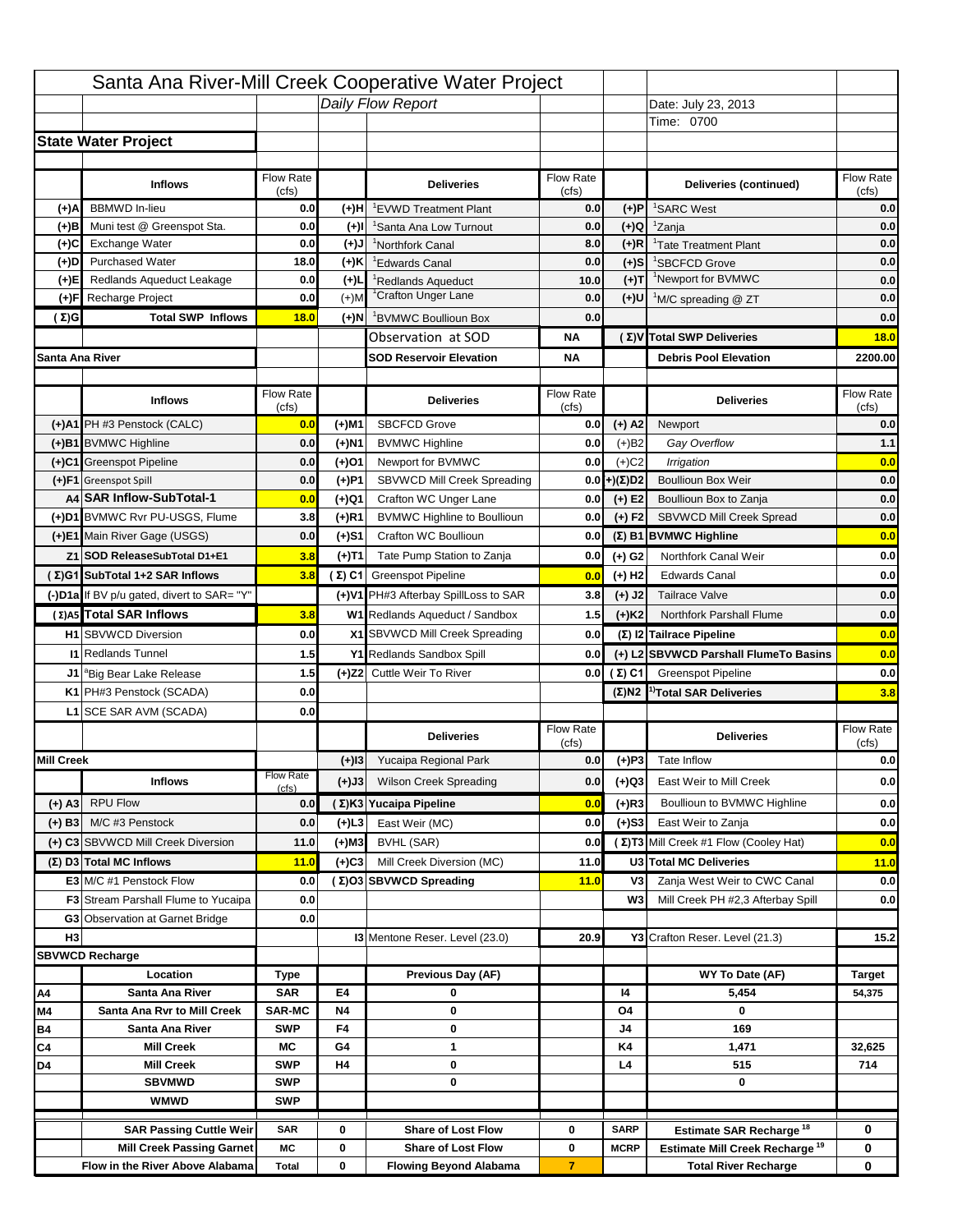|                   |                                                                    |                    |           | Santa Ana River-Mill Creek Cooperative Water Project   |                           |                            |                                                                                   |                          |
|-------------------|--------------------------------------------------------------------|--------------------|-----------|--------------------------------------------------------|---------------------------|----------------------------|-----------------------------------------------------------------------------------|--------------------------|
|                   |                                                                    |                    |           | Daily Flow Report                                      |                           |                            | Date: July 22, 2013                                                               |                          |
|                   |                                                                    |                    |           |                                                        |                           |                            | Time: 0800                                                                        |                          |
|                   | <b>State Water Project</b>                                         |                    |           |                                                        |                           |                            |                                                                                   |                          |
|                   |                                                                    |                    |           |                                                        |                           |                            |                                                                                   |                          |
|                   | <b>Inflows</b>                                                     | Flow Rate<br>(cfs) |           | <b>Deliveries</b>                                      | <b>Flow Rate</b><br>(cfs) |                            | Deliveries (continued)                                                            | Flow Rate<br>(cfs)       |
| (+)A              | <b>BBMWD</b> In-lieu                                               | 0.0                | (+)H      | 'EVWD Treatment Plant                                  | 0.0                       | (+)P                       | <sup>1</sup> SARC West                                                            | 0.0                      |
| (+)B              | Muni test @ Greenspot Sta.                                         | 0.0                | $(+)$ l   | 'Santa Ana Low Turnout                                 | 0.0                       | $(+)Q$                     | <sup>1</sup> Zanja                                                                | 0.0                      |
| (+)C              | Exchange Water                                                     | 0.0                | $(L(+)$   | <sup>1</sup> Northfork Canal                           | 7.9                       | $(+)R$                     | <sup>1</sup> Tate Treatment Plant                                                 | 0.0                      |
| (+)D              | <b>Purchased Water</b>                                             | 20.1               | (+)K      | <sup>1</sup> Edwards Canal                             | 0.0                       | $(+)$ S                    | <sup>1</sup> SBCFCD Grove                                                         | 0.0                      |
| (+)E              | Redlands Aqueduct Leakage                                          | 0.0                | $(+)1$    | <sup>1</sup> Redlands Aqueduct                         | 9.9                       | $(+)T$                     | <sup>1</sup> Newport for BVMWC                                                    | 0.3                      |
| (+)F              | Recharge Project                                                   | 0.0                | $(+)$ M   | <sup>1</sup> Crafton Unger Lane                        | 2.0                       | $(+)$ U                    | <sup>1</sup> M/C spreading @ ZT                                                   | 0.0                      |
| (Σ)G              | <b>Total SWP Inflows</b>                                           | 20.1               | $(+)$ N   | <sup>1</sup> BVMWC Boullioun Box                       | 0.0                       |                            |                                                                                   | 0.0                      |
|                   |                                                                    |                    |           | Observation at SOD                                     | 2136.00                   |                            | (Σ) V Total SWP Deliveries                                                        | 20.1                     |
| Santa Ana River   |                                                                    |                    |           | <b>SOD Reservoir Elevation</b>                         | <b>NA</b>                 |                            | <b>Debris Pool Elevation</b>                                                      | 2200.00                  |
|                   |                                                                    |                    |           |                                                        |                           |                            |                                                                                   |                          |
|                   | <b>Inflows</b>                                                     | Flow Rate          |           | <b>Deliveries</b>                                      | Flow Rate                 |                            | <b>Deliveries</b>                                                                 | Flow Rate<br>(cfs)       |
|                   | (+)A1 PH #3 Penstock (CALC)                                        | (cfs)<br>0.0       | (+)M1     | <b>SBCFCD Grove</b>                                    | (cfs)<br>0.0              | $(+)$ A2                   | Newport                                                                           | 0.0                      |
|                   | (+)B1 BVMWC Highline                                               | 6.4                | (+)N1     | <b>BVMWC Highline</b>                                  | 0.0                       | $(+)B2$                    | Gay Overflow                                                                      | 2.2                      |
|                   | (+)C1 Greenspot Pipeline                                           | 0.0                | (+)01     | Newport for BVMWC                                      | 0.0                       | $(+)$ C <sub>2</sub>       | Irrigation                                                                        | 4.2                      |
|                   | (+)F1 Greenspot Spill                                              | 6.0                | (+)P1     | SBVWCD Mill Creek Spreading                            | 0.0                       | (+)(Σ)D2                   | <b>Boullioun Box Weir</b>                                                         | 6.4                      |
|                   | A4 SAR Inflow-SubTotal-1                                           | 12.4               | (+)Q1     | Crafton WC Unger Lane                                  | 0.0                       | $(+) E2$                   | Boullioun Box to Zanja                                                            | 0.0                      |
|                   | (+)D1 BVMWC Rvr PU-USGS, Flume                                     | 6.0                | $(+)$ R1  | <b>BVMWC Highline to Boullioun</b>                     | 0.0                       | $(+) F2$                   | <b>SBVWCD Mill Creek Spread</b>                                                   | 0.0                      |
|                   | (+)E1 Main River Gage (USGS)                                       | 0.0                | (+)S1     | Crafton WC Boullioun                                   | 0.0                       |                            | $(\Sigma)$ B1 BVMWC Highline                                                      | 6.4                      |
|                   | Z1 SOD ReleaseSubTotal D1+E1                                       | 6.0                |           | Tate Pump Station to Zanja                             | 0.0                       |                            | Northfork Canal Weir                                                              | 0.0                      |
|                   | (Σ)G1 SubTotal 1+2 SAR Inflows                                     |                    | (+)T1     |                                                        |                           | (+) G2                     | <b>Edwards Canal</b>                                                              | 1.0                      |
|                   |                                                                    | 18.4               |           | (Σ) C1 Greenspot Pipeline                              | 0.0                       | $(+)$ H <sub>2</sub>       |                                                                                   |                          |
|                   | (-)D1a If BV p/u gated, divert to SAR= "Y"                         |                    |           | (+)V1 PH#3 Afterbay SpillLoss to SAR                   | 11.0                      | $(+)$ J2                   | <b>Tailrace Valve</b>                                                             | 0.0                      |
|                   | (Σ) A5 Total SAR Inflows                                           | 18.4               |           | W1 Redlands Aqueduct / Sandbox                         | 1.4                       | $(+)$ K <sub>2</sub>       | <b>Northfork Parshall Flume</b>                                                   | 0.0                      |
|                   | <b>H1</b> SBVWCD Diversion                                         | 0.0                |           | X1 SBVWCD Mill Creek Spreading                         | 0.0                       |                            | (Σ) I2 Tailrace Pipeline                                                          | 1.0                      |
|                   | <b>11 Redlands Tunnel</b>                                          | 1.4                |           | Y1 Redlands Sandbox Spill                              | 0.0                       |                            | (+) L2 SBVWCD Parshall FlumeTo Basins                                             | 0.0                      |
|                   | J1 <sup>a</sup> Big Bear Lake Release                              | 1.5                |           | (+)Z2 Cuttle Weir To River                             |                           | 0.0 $(\Sigma)$ C1          | <b>Greenspot Pipeline</b>                                                         | 0.0                      |
|                   | K1 PH#3 Penstock (SCADA)                                           | 0.0                |           |                                                        |                           |                            | $(\Sigma)$ N2 <sup>1)</sup> Total SAR Deliveries                                  | 18.4                     |
|                   | L1 SCE SAR AVM (SCADA)                                             | 12.5               |           |                                                        |                           |                            |                                                                                   |                          |
|                   |                                                                    |                    |           |                                                        |                           |                            |                                                                                   |                          |
|                   |                                                                    |                    |           | <b>Deliveries</b>                                      | <b>Flow Rate</b>          |                            | <b>Deliveries</b>                                                                 | Flow Rate                |
| <b>Mill Creek</b> |                                                                    |                    | $(+)$ 13  | Yucaipa Regional Park                                  | (cfs)<br>0.0              |                            | Tate Inflow                                                                       | (cfs)                    |
|                   |                                                                    | <b>Flow Rate</b>   |           |                                                        |                           | $(+)P3$                    |                                                                                   |                          |
|                   | <b>Inflows</b>                                                     | (cfs)              | (+)J3     | <b>Wilson Creek Spreading</b>                          | 0.0                       | (+)Q3                      | East Weir to Mill Creek                                                           |                          |
| $(+)$ A3          | <b>RPU Flow</b>                                                    | 0.0                |           | (Σ)K3 Yucaipa Pipeline                                 | 0.0                       | $(+)$ R3                   | Boullioun to BVMWC Highline                                                       |                          |
| $(+)$ B3          | M/C #3 Penstock                                                    | 0.0                | $(+)$ L3  | East Weir (MC)                                         | 0.0                       | $(+)$ S3                   | East Weir to Zanja                                                                | 0.0<br>0.0<br>0.0<br>0.0 |
|                   | (+) C3 SBVWCD Mill Creek Diversion                                 | 0.0                | (+)M3     | BVHL (SAR)                                             | 0.0                       |                            | (Σ) T3 Mill Creek #1 Flow (Cooley Hat)                                            | 0.0                      |
|                   | (Σ) D3 Total MC Inflows                                            | 0.0                | $(+)C3$   | Mill Creek Diversion (MC)                              | 0.0                       |                            | U3 Total MC Deliveries                                                            | 0.0                      |
|                   | E3 M/C #1 Penstock Flow                                            | 0.0                |           | (Σ)O3 SBVWCD Spreading                                 | 0.0                       | V3                         | Zanja West Weir to CWC Canal                                                      | 6.4                      |
|                   | <b>F3</b> Stream Parshall Flume to Yucaipa                         | 0.0                |           |                                                        |                           | W <sub>3</sub>             | Mill Creek PH #2,3 Afterbay Spill                                                 | 0.0                      |
|                   | <b>G3</b> Observation at Garnet Bridge                             | 10.0               |           |                                                        |                           |                            |                                                                                   |                          |
| H <sub>3</sub>    |                                                                    |                    |           | 13 Mentone Reser. Level (23.0)                         | 21.1                      |                            | Y3 Crafton Reser. Level (21.3)                                                    | 18.2                     |
|                   | <b>SBVWCD Recharge</b>                                             |                    |           |                                                        |                           |                            |                                                                                   |                          |
|                   | Location                                                           | Type               |           | Previous Day (AF)                                      |                           |                            | WY To Date (AF)                                                                   | <b>Target</b>            |
| Α4                | Santa Ana River                                                    | <b>SAR</b>         | E4        | 0                                                      |                           | 14                         | 5,454                                                                             | 54,375                   |
| M4                | Santa Ana Rvr to Mill Creek                                        | <b>SAR-MC</b>      | <b>N4</b> | 0                                                      |                           | O4                         | 0                                                                                 |                          |
| Β4                | Santa Ana River<br><b>Mill Creek</b>                               | <b>SWP</b><br>МC   | F4<br>G4  | 0<br>0                                                 |                           | J4<br>K4                   | 169<br>1,470                                                                      | 32,625                   |
| C4<br>D4          | <b>Mill Creek</b>                                                  | <b>SWP</b>         | H4        | 0                                                      |                           | L4                         | 515                                                                               | 714                      |
|                   | <b>SBVMWD</b>                                                      | <b>SWP</b>         |           | 0                                                      |                           |                            | 0                                                                                 |                          |
|                   | <b>WMWD</b>                                                        | <b>SWP</b>         |           |                                                        |                           |                            |                                                                                   |                          |
|                   |                                                                    |                    |           |                                                        |                           |                            |                                                                                   |                          |
|                   | <b>SAR Passing Cuttle Weir</b><br><b>Mill Creek Passing Garnet</b> | <b>SAR</b><br>МC   | 0<br>10   | <b>Share of Lost Flow</b><br><b>Share of Lost Flow</b> | 0<br>0                    | <b>SARP</b><br><b>MCRP</b> | Estimate SAR Recharge <sup>18</sup><br>Estimate Mill Creek Recharge <sup>19</sup> | 0<br>10                  |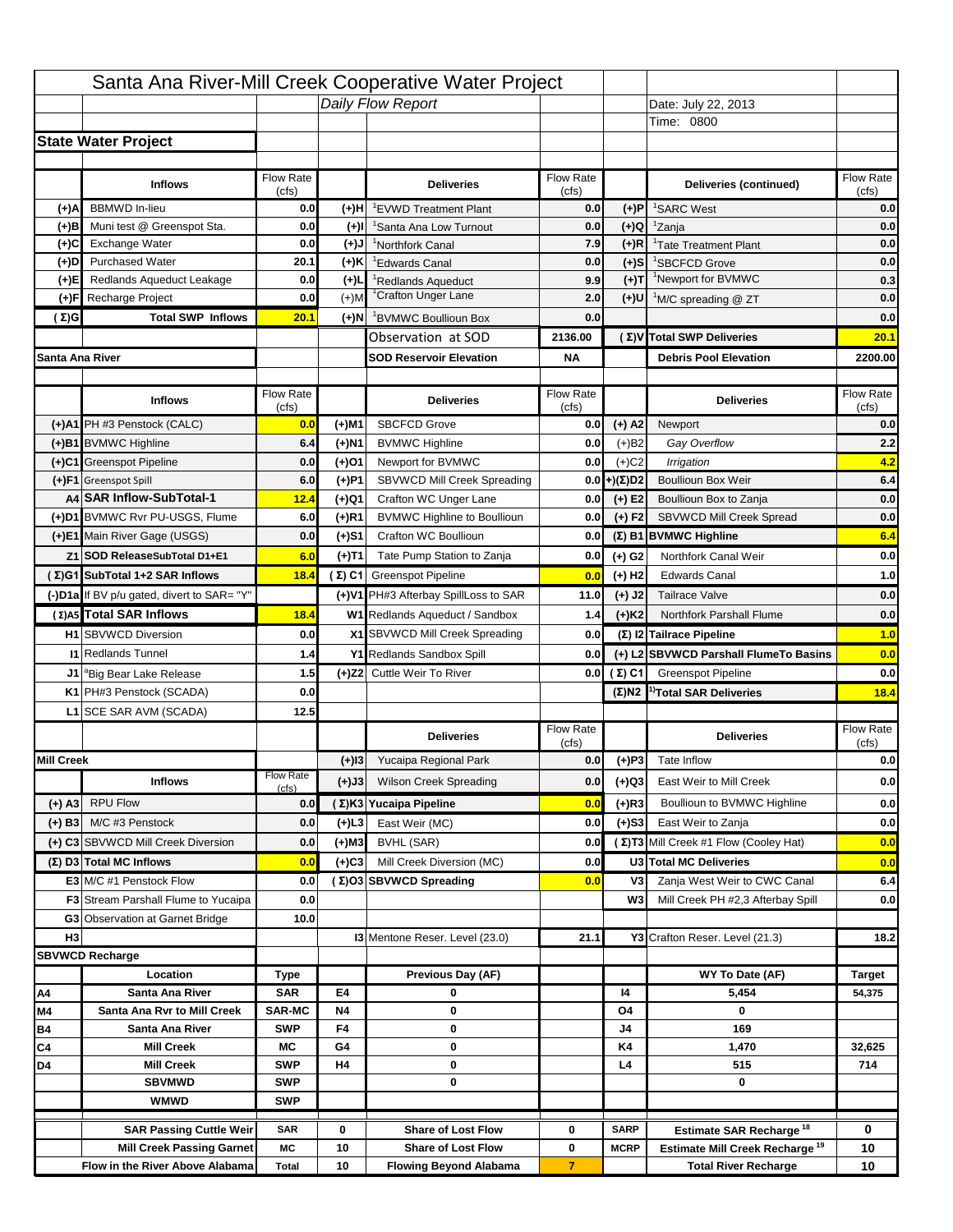|                   |                                                   |                           |           | Santa Ana River-Mill Creek Cooperative Water Project |                  |                      |                                                  |                                                       |
|-------------------|---------------------------------------------------|---------------------------|-----------|------------------------------------------------------|------------------|----------------------|--------------------------------------------------|-------------------------------------------------------|
|                   |                                                   |                           |           | Daily Flow Report                                    |                  |                      | Date: July 19, 2013                              |                                                       |
|                   |                                                   |                           |           |                                                      |                  |                      | Time: 0745                                       |                                                       |
|                   | <b>State Water Project</b>                        |                           |           |                                                      |                  |                      |                                                  |                                                       |
|                   |                                                   |                           |           |                                                      |                  |                      |                                                  |                                                       |
|                   | <b>Inflows</b>                                    | Flow Rate                 |           | <b>Deliveries</b>                                    | <b>Flow Rate</b> |                      | Deliveries (continued)                           | Flow Rate                                             |
| (+)A              | <b>BBMWD</b> In-lieu                              | (cfs)<br>0.0              | (+)H      | 'EVWD Treatment Plant                                | (cfs)<br>0.0     | (+)P                 | <sup>1</sup> SARC West                           | (cfs)<br>0.0                                          |
| (+)B              | Muni test @ Greenspot Sta.                        | 0.0                       | $(+)$ l   | 'Santa Ana Low Turnout                               | 0.0              | $(+)Q$               | <sup>1</sup> Zanja                               | 0.0                                                   |
| (+)C              | Exchange Water                                    | 0.0                       | $(L(+)$   | <sup>1</sup> Northfork Canal                         | 8.1              | $(+)R$               | <sup>1</sup> Tate Treatment Plant                | 0.0                                                   |
| (+)D              | <b>Purchased Water</b>                            | 28.4                      | (+)K      | <sup>1</sup> Edwards Canal                           | 0.0              | $(+)$ S              | <sup>1</sup> SBCFCD Grove                        | 0.0                                                   |
| (+)E              | Redlands Aqueduct Leakage                         | 0.0                       | $(+)1$    | <sup>1</sup> Redlands Aqueduct                       | 10.1             | $(+)T$               | <sup>1</sup> Newport for BVMWC                   | $1.2$                                                 |
| (+)F              | Recharge Project                                  | 0.0                       | $(+)$ M   | <sup>1</sup> Crafton Unger Lane                      | 9.0              | (+)U                 | <sup>1</sup> M/C spreading @ ZT                  | 0.0                                                   |
| (Σ)G              | <b>Total SWP Inflows</b>                          | 28.4                      | $(+)$ N   | <sup>1</sup> BVMWC Boullioun Box                     | 0.0              |                      |                                                  | 0.0                                                   |
|                   |                                                   |                           |           | Observation at SOD                                   | 2135.10          |                      | (Σ)V Total SWP Deliveries                        | 28.4                                                  |
| Santa Ana River   |                                                   |                           |           | <b>SOD Reservoir Elevation</b>                       | <b>NA</b>        |                      | <b>Debris Pool Elevation</b>                     | 2200.00                                               |
|                   |                                                   |                           |           |                                                      |                  |                      |                                                  |                                                       |
|                   | <b>Inflows</b>                                    | Flow Rate                 |           | <b>Deliveries</b>                                    | Flow Rate        |                      | <b>Deliveries</b>                                | Flow Rate                                             |
|                   |                                                   | (cfs)                     |           |                                                      | (cfs)            |                      |                                                  | (cfs)                                                 |
|                   | (+)A1 PH #3 Penstock (CALC)                       | 0.0                       | (+)M1     | <b>SBCFCD Grove</b>                                  | 0.0              | $(+)$ A2             | Newport                                          | 0.0                                                   |
|                   | (+)B1 BVMWC Highline                              | 5.3                       | (+)N1     | <b>BVMWC Highline</b>                                | 0.0              | $(+)B2$              | Gay Overflow                                     | 2.0                                                   |
|                   | (+)C1 Greenspot Pipeline                          | 0.0                       | (+)01     | Newport for BVMWC                                    | 0.0              | $(+)$ C <sub>2</sub> | Irrigation                                       | 3.3                                                   |
|                   | (+)F1 Greenspot Spill<br>A4 SAR Inflow-SubTotal-1 | 0.0                       | (+)P1     | SBVWCD Mill Creek Spreading                          | 0.0              | (+)(Σ)D2             | <b>Boullioun Box Weir</b>                        | 5.3                                                   |
|                   | (+)D1 BVMWC Rvr PU-USGS, Flume                    | 5.3                       | (+)Q1     | Crafton WC Unger Lane                                | 0.0              | $(+) E2$             | Boullioun Box to Zanja                           | 0.0                                                   |
|                   |                                                   | 5.8                       | $(+)$ R1  | <b>BVMWC Highline to Boullioun</b>                   | 0.0              | $(+) F2$             | SBVWCD Mill Creek Spread                         | 0.0                                                   |
|                   | (+)E1 Main River Gage (USGS)                      | 0.0                       | (+)S1     | Crafton WC Boullioun                                 | 0.0              |                      | $(\Sigma)$ B1 BVMWC Highline                     | 5.3                                                   |
|                   | Z1 SOD ReleaseSubTotal D1+E1                      | 5.8                       | (+)T1     | Tate Pump Station to Zanja                           | 0.0              | (+) G2               | Northfork Canal Weir                             | 0.0                                                   |
|                   | (Σ)G1 SubTotal 1+2 SAR Inflows                    | 11.1                      |           | (Σ) C1 Greenspot Pipeline                            | 0.0              | $(+)$ H <sub>2</sub> | <b>Edwards Canal</b>                             | 1.0                                                   |
|                   | (-)D1a If BV p/u gated, divert to SAR= "Y"        |                           |           | (+)V1 PH#3 Afterbay SpillLoss to SAR                 | 0.0              | $(+)$ J2             | <b>Tailrace Valve</b>                            | 0.0                                                   |
|                   | (Σ) A5 Total SAR Inflows                          | 11.1                      |           | W1 Redlands Aqueduct / Sandbox                       | 5.6              | $(+)$ K <sub>2</sub> | Northfork Parshall Flume                         | 0.0                                                   |
|                   | <b>H1</b> SBVWCD Diversion                        | 0.0                       |           |                                                      |                  |                      |                                                  |                                                       |
|                   |                                                   |                           |           | X1 SBVWCD Mill Creek Spreading                       | 0.0              |                      | (Σ) I2 Tailrace Pipeline                         |                                                       |
|                   | <b>11 Redlands Tunnel</b>                         | 0.8                       |           | Y1 Redlands Sandbox Spill                            | 0.0              |                      | (+) L2 SBVWCD Parshall FlumeTo Basins            |                                                       |
|                   | J1 <sup>a</sup> Big Bear Lake Release             | 1.5                       |           | (+)Z2 Cuttle Weir To River                           |                  | 0.0 $(\Sigma)$ C1    | <b>Greenspot Pipeline</b>                        |                                                       |
|                   | K1 PH#3 Penstock (SCADA)                          | 0.0                       |           |                                                      |                  |                      | $(\Sigma)$ N2 <sup>1)</sup> Total SAR Deliveries |                                                       |
|                   | L1 SCE SAR AVM (SCADA)                            | 4.1                       |           |                                                      |                  |                      |                                                  |                                                       |
|                   |                                                   |                           |           | <b>Deliveries</b>                                    | <b>Flow Rate</b> |                      | <b>Deliveries</b>                                | Flow Rate                                             |
|                   |                                                   |                           |           |                                                      | (cfs)            |                      |                                                  | (cfs)                                                 |
| <b>Mill Creek</b> |                                                   |                           | $(+)$ 13  | Yucaipa Regional Park                                | 0.0              | $(+)P3$              | Tate Inflow                                      |                                                       |
|                   | <b>Inflows</b>                                    | <b>Flow Rate</b><br>(cfs) | (+)J3     | <b>Wilson Creek Spreading</b>                        | 0.0              | (+)Q3                | East Weir to Mill Creek                          |                                                       |
| (+) A3            | <b>RPU Flow</b>                                   | 3.6                       |           | (Σ)K3 Yucaipa Pipeline                               | 0.0              | $(+)$ R3             | Boullioun to BVMWC Highline                      |                                                       |
| $(+)$ B3          | M/C #3 Penstock                                   | 7.2                       | $(+)$ L3  | East Weir (MC)                                       | 0.0              | $(+)$ S3             | East Weir to Zanja                               | 1.0<br>0.0<br>0.0<br>11.1<br>9.0<br>0.0<br>0.0<br>1.8 |
|                   | (+) C3 SBVWCD Mill Creek Diversion                | 0.0                       | (+)M3     | BVHL (SAR)                                           | 0.0              |                      | (Σ) T3 Mill Creek #1 Flow (Cooley Hat)           | 10.8                                                  |
|                   | (Σ) D3 Total MC Inflows                           | 10.8                      | $(+)C3$   | Mill Creek Diversion (MC)                            | 0.0              |                      | U3 Total MC Deliveries                           |                                                       |
|                   | E3 M/C #1 Penstock Flow                           | 10.8                      |           | (Σ)O3 SBVWCD Spreading                               | 0.0              | V3                   | Zanja West Weir to CWC Canal                     | 10.8<br>8.2                                           |
|                   | <b>F3</b> Stream Parshall Flume to Yucaipa        | 0.0                       |           |                                                      |                  | W <sub>3</sub>       | Mill Creek PH #2,3 Afterbay Spill                |                                                       |
|                   | G3 Observation at Garnet Bridge                   | 0.0                       |           |                                                      |                  |                      |                                                  |                                                       |
| H <sub>3</sub>    |                                                   |                           |           | 13 Mentone Reser. Level (23.0)                       | 21.3             |                      | Y3 Crafton Reser. Level (21.3)                   |                                                       |
|                   | <b>SBVWCD Recharge</b>                            |                           |           |                                                      |                  |                      |                                                  | 0.0<br>16.0                                           |
|                   | Location                                          | Type                      |           | Previous Day (AF)                                    |                  |                      | WY To Date (AF)                                  | Target                                                |
| Α4                | Santa Ana River                                   | <b>SAR</b>                | E4        | 0                                                    |                  | 14                   | 5,454                                            | 54,375                                                |
| M4                | Santa Ana Rvr to Mill Creek                       | <b>SAR-MC</b>             | <b>N4</b> | 0                                                    |                  | O4                   | 0                                                |                                                       |
| Β4                | Santa Ana River                                   | <b>SWP</b>                | F4        | 0                                                    |                  | J4                   | 169                                              |                                                       |
| C4                | <b>Mill Creek</b>                                 | МC                        | G4        | 0                                                    |                  | K4                   | 1,470                                            | 32,625                                                |
| D4                | <b>Mill Creek</b>                                 | <b>SWP</b>                | H4        | 0                                                    |                  | L4                   | 515                                              | 714                                                   |
|                   | <b>SBVMWD</b>                                     | <b>SWP</b>                |           | 0                                                    |                  |                      | 0                                                |                                                       |
|                   | <b>WMWD</b>                                       | <b>SWP</b>                |           |                                                      |                  |                      |                                                  |                                                       |
|                   | <b>SAR Passing Cuttle Weir</b>                    | <b>SAR</b>                | 0         | <b>Share of Lost Flow</b>                            | 0                | <b>SARP</b>          | Estimate SAR Recharge <sup>18</sup>              | 0                                                     |
|                   | <b>Mill Creek Passing Garnet</b>                  | МC                        | 0         | <b>Share of Lost Flow</b>                            | 0                | <b>MCRP</b>          | Estimate Mill Creek Recharge <sup>19</sup>       | 0                                                     |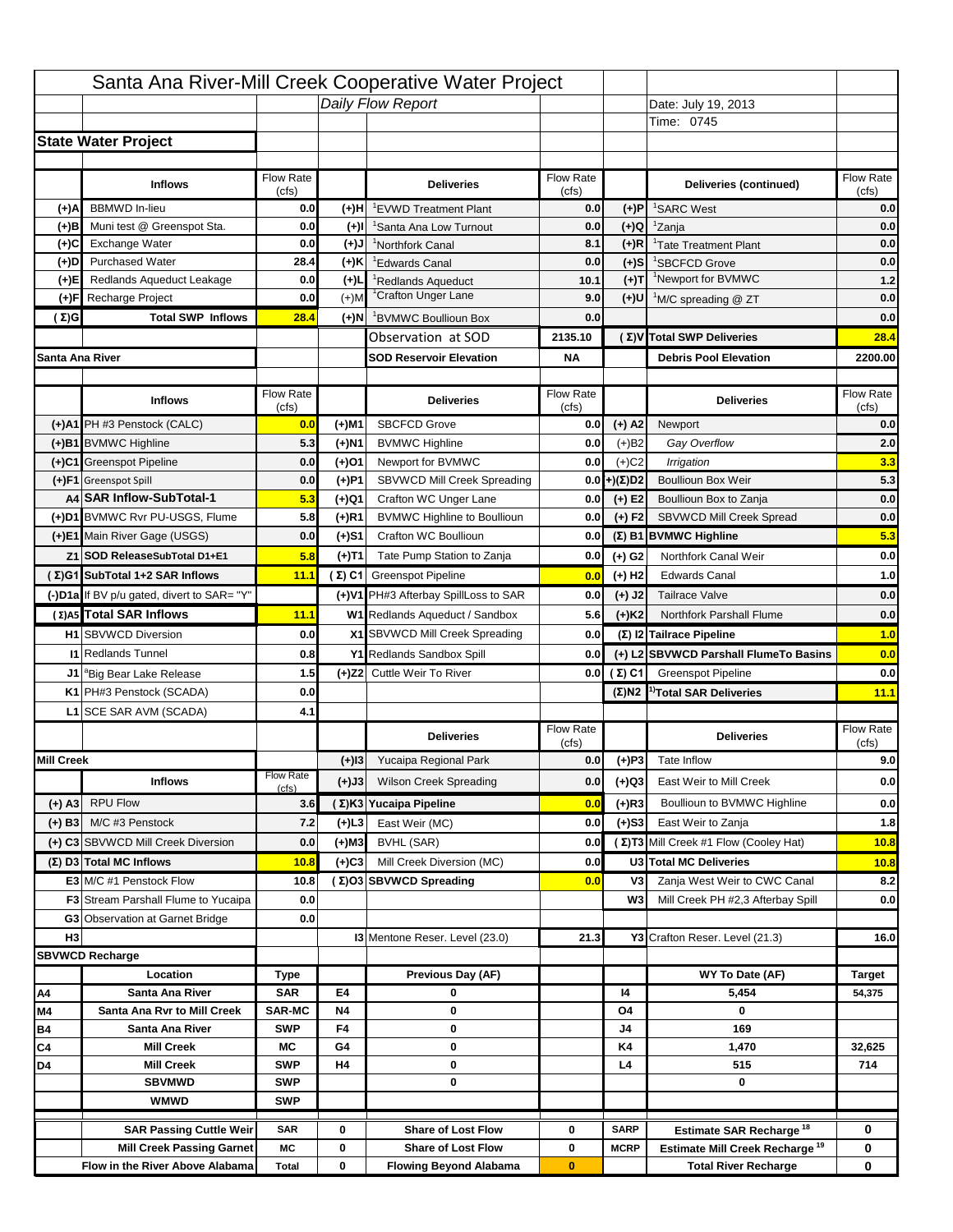|                   |                                                                        |                  |           | Santa Ana River-Mill Creek Cooperative Water Project                   |                  |                            |                                                                                   |                                                       |
|-------------------|------------------------------------------------------------------------|------------------|-----------|------------------------------------------------------------------------|------------------|----------------------------|-----------------------------------------------------------------------------------|-------------------------------------------------------|
|                   |                                                                        |                  |           | Daily Flow Report                                                      |                  |                            | Date: July 18, 2013                                                               |                                                       |
|                   |                                                                        |                  |           |                                                                        |                  |                            | Time: 0730                                                                        |                                                       |
|                   | <b>State Water Project</b>                                             |                  |           |                                                                        |                  |                            |                                                                                   |                                                       |
|                   |                                                                        |                  |           |                                                                        |                  |                            |                                                                                   |                                                       |
|                   | <b>Inflows</b>                                                         | Flow Rate        |           | <b>Deliveries</b>                                                      | <b>Flow Rate</b> |                            | Deliveries (continued)                                                            | Flow Rate                                             |
| (+)A              | <b>BBMWD</b> In-lieu                                                   | (cfs)<br>0.0     | (+)H      | 'EVWD Treatment Plant                                                  | (cfs)<br>0.0     | (+)P                       | <sup>1</sup> SARC West                                                            | (cfs)<br>0.0                                          |
| (+)B              | Muni test @ Greenspot Sta.                                             | 0.0              | $(+)$ l   | 'Santa Ana Low Turnout                                                 | 0.0              | $(+)Q$                     | <sup>1</sup> Zanja                                                                | 0.0                                                   |
| (+)C              | Exchange Water                                                         | 0.0              | $(L(+)$   | <sup>1</sup> Northfork Canal                                           | 8.0              | $(+)R$                     | <sup>1</sup> Tate Treatment Plant                                                 | 0.0                                                   |
| (+)D              | <b>Purchased Water</b>                                                 | 27.0             | (+)K      | <sup>1</sup> Edwards Canal                                             | 0.0              | $(+)$ S                    | <sup>1</sup> SBCFCD Grove                                                         | 0.0                                                   |
| (+)E              | Redlands Aqueduct Leakage                                              | 0.0              | $(+)1$    | <sup>1</sup> Redlands Aqueduct                                         | 10.0             | $(+)T$                     | <sup>1</sup> Newport for BVMWC                                                    | 0.0                                                   |
| (+)F              | Recharge Project                                                       | 0.0              | $(+)$ M   | <sup>1</sup> Crafton Unger Lane                                        | 9.0              | $(+)$ U                    | <sup>1</sup> M/C spreading @ ZT                                                   | 0.0                                                   |
| (Σ)G              | <b>Total SWP Inflows</b>                                               | 27.0             | $(+)$ N   | <sup>1</sup> BVMWC Boullioun Box                                       | 0.0              |                            |                                                                                   | 0.0                                                   |
|                   |                                                                        |                  |           | Observation at SOD                                                     | ΝA               |                            | (Σ) V Total SWP Deliveries                                                        | 27.0                                                  |
| Santa Ana River   |                                                                        |                  |           | <b>SOD Reservoir Elevation</b>                                         | ΝA               |                            | <b>Debris Pool Elevation</b>                                                      | 2200.00                                               |
|                   |                                                                        |                  |           |                                                                        |                  |                            |                                                                                   |                                                       |
|                   | <b>Inflows</b>                                                         | Flow Rate        |           | <b>Deliveries</b>                                                      | Flow Rate        |                            | <b>Deliveries</b>                                                                 | Flow Rate<br>(cfs)                                    |
|                   | (+)A1 PH #3 Penstock (CALC)                                            | (cfs)<br>0.0     | (+)M1     | <b>SBCFCD Grove</b>                                                    | (cfs)<br>0.0     | $(+)$ A2                   | Newport                                                                           | 0.0                                                   |
|                   | (+)B1 BVMWC Highline                                                   | 5.6              | (+)N1     | <b>BVMWC Highline</b>                                                  | 0.0              | $(+)B2$                    | Gay Overflow                                                                      | 2.0                                                   |
|                   | (+)C1 Greenspot Pipeline                                               | 0.0              | (+)01     | Newport for BVMWC                                                      | 0.0              | $(+)$ C <sub>2</sub>       | Irrigation                                                                        | 3.6                                                   |
|                   | (+)F1 Greenspot Spill                                                  | 0.0              | (+)P1     | SBVWCD Mill Creek Spreading                                            | 0.0              | (+)(Σ)D2                   | <b>Boullioun Box Weir</b>                                                         | 5.6                                                   |
|                   | A4 SAR Inflow-SubTotal-1                                               | 5.6              | (+)Q1     | Crafton WC Unger Lane                                                  | 0.0              | $(+) E2$                   | Boullioun Box to Zanja                                                            | 0.0                                                   |
|                   | (+)D1 BVMWC Rvr PU-USGS, Flume                                         | 5.9              | $(+)$ R1  | <b>BVMWC Highline to Boullioun</b>                                     | 0.0              | $(+) F2$                   | <b>SBVWCD Mill Creek Spread</b>                                                   | 0.0                                                   |
|                   | (+)E1 Main River Gage (USGS)                                           | 0.0              | (+)S1     | Crafton WC Boullioun                                                   | 0.0              |                            | $(\Sigma)$ B1 BVMWC Highline                                                      | 5.6                                                   |
|                   | Z1 SOD ReleaseSubTotal D1+E1                                           | 5.9              |           | Tate Pump Station to Zanja                                             | 0.0              |                            | Northfork Canal Weir                                                              | 0.0                                                   |
|                   | (Σ)G1 SubTotal 1+2 SAR Inflows                                         | 11.5             | (+)T1     |                                                                        |                  | (+) G2                     | <b>Edwards Canal</b>                                                              | 1.0                                                   |
|                   |                                                                        |                  |           | $(\Sigma)$ C1 Greenspot Pipeline                                       | 0.0              | $(+)$ H <sub>2</sub>       |                                                                                   |                                                       |
|                   | (-)D1a If BV p/u gated, divert to SAR= "Y"<br>(Σ) A5 Total SAR Inflows |                  |           | (+)V1 PH#3 Afterbay SpillLoss to SAR<br>W1 Redlands Aqueduct / Sandbox | 0.0<br>5.7       | $(+)$ J2                   | <b>Tailrace Valve</b>                                                             | 0.0                                                   |
|                   |                                                                        | 11.5             |           |                                                                        |                  | $(+)$ K <sub>2</sub>       | Northfork Parshall Flume                                                          | 0.0                                                   |
|                   |                                                                        |                  |           |                                                                        |                  |                            |                                                                                   |                                                       |
|                   | <b>H1</b> SBVWCD Diversion                                             | 0.0              |           | X1 SBVWCD Mill Creek Spreading                                         | 0.0              |                            | (Σ) I2 Tailrace Pipeline                                                          |                                                       |
|                   | <b>11 Redlands Tunnel</b>                                              | 0.8              |           | Y1 Redlands Sandbox Spill                                              | 0.0              |                            | (+) L2 SBVWCD Parshall FlumeTo Basins                                             |                                                       |
|                   | J1 <sup>a</sup> Big Bear Lake Release                                  | 1.5              |           | (+)Z2 Cuttle Weir To River                                             |                  | 0.0 $(Σ) C1$               | <b>Greenspot Pipeline</b>                                                         |                                                       |
|                   | K1 PH#3 Penstock (SCADA)                                               | 0.0              |           |                                                                        |                  |                            | $(\Sigma)$ N2 <sup>1)</sup> Total SAR Deliveries                                  |                                                       |
|                   | L1 SCE SAR AVM (SCADA)                                                 | 4.3              |           |                                                                        |                  |                            |                                                                                   |                                                       |
|                   |                                                                        |                  |           | <b>Deliveries</b>                                                      | <b>Flow Rate</b> |                            | <b>Deliveries</b>                                                                 | Flow Rate                                             |
| <b>Mill Creek</b> |                                                                        |                  | $(+)$ 13  | Yucaipa Regional Park                                                  | (cfs)<br>0.0     |                            | Tate Inflow                                                                       | (cfs)                                                 |
|                   |                                                                        | <b>Flow Rate</b> |           |                                                                        |                  | $(+)P3$                    |                                                                                   |                                                       |
|                   | <b>Inflows</b>                                                         | (cfs)            | (+)J3     | <b>Wilson Creek Spreading</b>                                          | 0.0              | (+)Q3                      | East Weir to Mill Creek                                                           |                                                       |
| (+) A3            | <b>RPU Flow</b>                                                        | 3.8              |           | (Σ)K3 Yucaipa Pipeline                                                 | 0.0              | $(+)$ R3                   | Boullioun to BVMWC Highline                                                       |                                                       |
| $(+)$ B3          | M/C #3 Penstock                                                        | 6.9              | $(+)$ L3  | East Weir (MC)                                                         | 0.0              | $(+)$ S3                   | East Weir to Zanja                                                                | 1.0<br>0.0<br>0.0<br>11.5<br>9.0<br>0.0<br>0.0<br>1.7 |
|                   | (+) C3 SBVWCD Mill Creek Diversion                                     | 0.0              | (+)M3     | BVHL (SAR)                                                             | 0.0              |                            | (Σ) T3 Mill Creek #1 Flow (Cooley Hat)                                            | 10.7                                                  |
|                   | (Σ) D3 Total MC Inflows                                                | 10.7             | $(+)C3$   | Mill Creek Diversion (MC)                                              | 0.0              |                            | U3 Total MC Deliveries                                                            | 10.7                                                  |
|                   | E3 M/C #1 Penstock Flow                                                | 10.7             |           | (Σ)O3 SBVWCD Spreading                                                 | 0.0              | V3                         | Zanja West Weir to CWC Canal                                                      |                                                       |
|                   | <b>F3</b> Stream Parshall Flume to Yucaipa                             | 0.0              |           |                                                                        |                  | W <sub>3</sub>             | Mill Creek PH #2,3 Afterbay Spill                                                 |                                                       |
|                   | G3 Observation at Garnet Bridge                                        | 0.0              |           |                                                                        |                  |                            |                                                                                   |                                                       |
| H <sub>3</sub>    |                                                                        |                  |           | 13 Mentone Reser. Level (23.0)                                         | 21.4             |                            | Y3 Crafton Reser. Level (21.3)                                                    | 8.2<br>0.0<br>16.0                                    |
|                   | <b>SBVWCD Recharge</b>                                                 |                  |           |                                                                        |                  |                            |                                                                                   |                                                       |
|                   | Location                                                               | Type             |           | Previous Day (AF)                                                      |                  |                            | WY To Date (AF)                                                                   | Target                                                |
| Α4                | Santa Ana River                                                        | <b>SAR</b>       | E4        | 0                                                                      |                  | 14                         | 5,454<br>0                                                                        | 54,375                                                |
| M4                | Santa Ana Rvr to Mill Creek                                            | <b>SAR-MC</b>    | <b>N4</b> | 0                                                                      |                  | O4                         |                                                                                   |                                                       |
| Β4<br>C4          | Santa Ana River<br><b>Mill Creek</b>                                   | <b>SWP</b><br>МC | F4<br>G4  | 0<br>0                                                                 |                  | J4<br>K4                   | 169<br>1,470                                                                      | 32,625                                                |
| D4                | <b>Mill Creek</b>                                                      | <b>SWP</b>       | H4        | 0                                                                      |                  | L4                         | 515                                                                               | 714                                                   |
|                   | <b>SBVMWD</b>                                                          | <b>SWP</b>       |           | 0                                                                      |                  |                            | 0                                                                                 |                                                       |
|                   | <b>WMWD</b>                                                            | <b>SWP</b>       |           |                                                                        |                  |                            |                                                                                   |                                                       |
|                   |                                                                        |                  |           |                                                                        |                  |                            |                                                                                   |                                                       |
|                   | <b>SAR Passing Cuttle Weir</b><br><b>Mill Creek Passing Garnet</b>     | <b>SAR</b><br>МC | 0<br>0    | <b>Share of Lost Flow</b><br><b>Share of Lost Flow</b>                 | 0<br>0           | <b>SARP</b><br><b>MCRP</b> | Estimate SAR Recharge <sup>18</sup><br>Estimate Mill Creek Recharge <sup>19</sup> | 0<br>0                                                |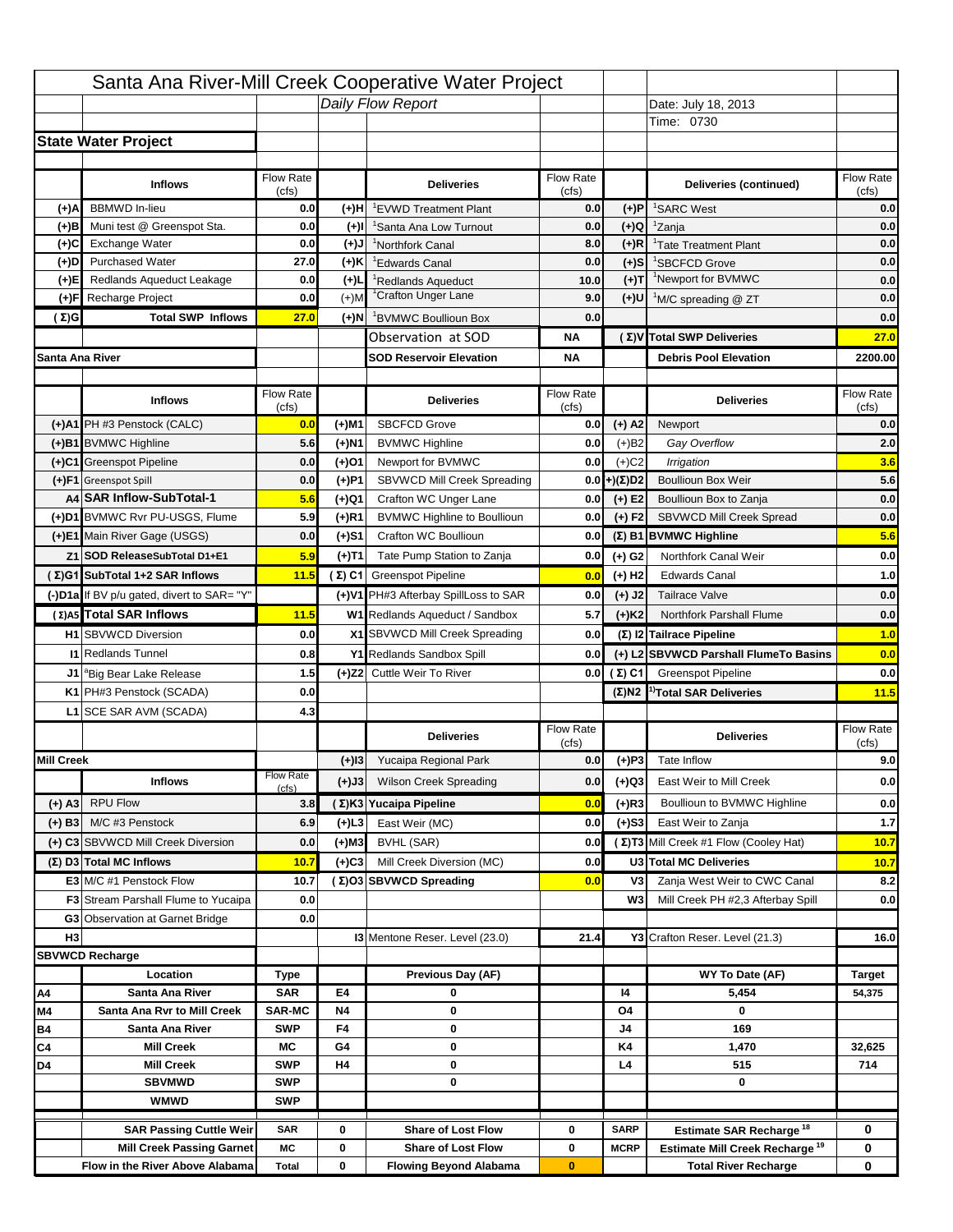|                   |                                            |                           |           | Santa Ana River-Mill Creek Cooperative Water Project |                  |                      |                                                  |                                                 |
|-------------------|--------------------------------------------|---------------------------|-----------|------------------------------------------------------|------------------|----------------------|--------------------------------------------------|-------------------------------------------------|
|                   |                                            |                           |           | Daily Flow Report                                    |                  |                      | Date: July 17, 2013                              |                                                 |
|                   |                                            |                           |           |                                                      |                  |                      | Time: 0745                                       |                                                 |
|                   | <b>State Water Project</b>                 |                           |           |                                                      |                  |                      |                                                  |                                                 |
|                   |                                            |                           |           |                                                      |                  |                      |                                                  |                                                 |
|                   | <b>Inflows</b>                             | Flow Rate                 |           | <b>Deliveries</b>                                    | <b>Flow Rate</b> |                      | Deliveries (continued)                           | Flow Rate                                       |
| (+)A              | <b>BBMWD</b> In-lieu                       | (cfs)<br>0.0              | (+)H      | 'EVWD Treatment Plant                                | (cfs)<br>0.0     | (+)P                 | <sup>1</sup> SARC West                           | (cfs)<br>0.0                                    |
| (+)B              | Muni test @ Greenspot Sta.                 | 0.0                       | $(+)$ l   | 'Santa Ana Low Turnout                               | 0.0              | $(+)Q$               | <sup>1</sup> Zanja                               | 0.0                                             |
| (+)C              | Exchange Water                             | 0.0                       | $(L(+)$   | <sup>1</sup> Northfork Canal                         | 7.9              | $(+)R$               | <sup>1</sup> Tate Treatment Plant                | 0.0                                             |
| (+)D              | <b>Purchased Water</b>                     | 26.9                      | (+)K      | <sup>1</sup> Edwards Canal                           | 0.0              | $(+)$ S              | <sup>1</sup> SBCFCD Grove                        | 0.0                                             |
| (+)E              | Redlands Aqueduct Leakage                  | 0.0                       | $(+)1$    | <sup>1</sup> Redlands Aqueduct                       | 10.0             | $(+)T$               | <sup>1</sup> Newport for BVMWC                   | 0.0                                             |
| (+)F              | Recharge Project                           | 0.0                       | $(+)$ M   | <sup>1</sup> Crafton Unger Lane                      | 9.0              | (+)U                 | <sup>1</sup> M/C spreading @ ZT                  | 0.0                                             |
| (Σ)G              | <b>Total SWP Inflows</b>                   | 26.9                      | (+)N      | <sup>1</sup> BVMWC Boullioun Box                     | 0.0              |                      |                                                  | 0.0                                             |
|                   |                                            |                           |           | Observation at SOD                                   | 2135.00          |                      | (Σ) V Total SWP Deliveries                       | 26.9                                            |
| Santa Ana River   |                                            |                           |           | <b>SOD Reservoir Elevation</b>                       | <b>NA</b>        |                      | <b>Debris Pool Elevation</b>                     | 2200.00                                         |
|                   |                                            |                           |           |                                                      |                  |                      |                                                  |                                                 |
|                   | <b>Inflows</b>                             | Flow Rate                 |           | <b>Deliveries</b>                                    | Flow Rate        |                      | <b>Deliveries</b>                                | Flow Rate                                       |
|                   |                                            | (cfs)                     |           |                                                      | (cfs)            |                      |                                                  | (cfs)                                           |
|                   | (+)A1 PH #3 Penstock (CALC)                | 0.0                       | (+)M1     | <b>SBCFCD Grove</b>                                  | 0.0              | $(+)$ A2             | Newport                                          | 0.0                                             |
|                   | (+)B1 BVMWC Highline                       | 6.1                       | (+)N1     | <b>BVMWC Highline</b>                                | 0.0              | $(+)B2$              | Gay Overflow                                     | 1.8                                             |
|                   | (+)C1 Greenspot Pipeline                   | 0.0                       | (+)01     | Newport for BVMWC                                    | 0.0              | $(+)$ C <sub>2</sub> | Irrigation                                       | 4.3                                             |
|                   | (+)F1 Greenspot Spill                      | 0.0                       | (+)P1     | SBVWCD Mill Creek Spreading                          | 0.0              | (+)(Σ)D2             | <b>Boullioun Box Weir</b>                        | 6.1                                             |
|                   | A4 SAR Inflow-SubTotal-1                   | 6.1                       | (+)Q1     | Crafton WC Unger Lane                                | 0.0              | $(+) E2$             | Boullioun Box to Zanja                           | 0.0                                             |
|                   | (+)D1 BVMWC Rvr PU-USGS, Flume             | 6.7                       | $(+)$ R1  | <b>BVMWC Highline to Boullioun</b>                   | 0.0              | $(+) F2$             | SBVWCD Mill Creek Spread                         | 0.0                                             |
|                   | (+)E1 Main River Gage (USGS)               | 0.0                       | (+)S1     | Crafton WC Boullioun                                 | 0.0              |                      | $(\Sigma)$ B1 BVMWC Highline                     | 6.1                                             |
|                   | Z1 SOD ReleaseSubTotal D1+E1               | 6.7                       | (+)T1     | Tate Pump Station to Zanja                           | 0.0              | (+) G2               | Northfork Canal Weir                             | 0.0                                             |
|                   | (Σ)G1 SubTotal 1+2 SAR Inflows             | 12.8                      |           | (Σ) C1 Greenspot Pipeline                            | 0.0              | $(+)$ H <sub>2</sub> | <b>Edwards Canal</b>                             | 1.0                                             |
|                   | (-)D1a If BV p/u gated, divert to SAR= "Y" |                           |           | (+)V1 PH#3 Afterbay SpillLoss to SAR                 | 0.0              | $(+)$ J2             | <b>Tailrace Valve</b>                            | 0.0                                             |
|                   | (Σ) A5 Total SAR Inflows                   | 12.8                      |           | W1 Redlands Aqueduct / Sandbox                       | 6.5              | $(+)$ K <sub>2</sub> | Northfork Parshall Flume                         | 0.0                                             |
|                   | <b>H1</b> SBVWCD Diversion                 | 0.0                       |           | X1 SBVWCD Mill Creek Spreading                       | 0.0              |                      | (Σ) I2 Tailrace Pipeline                         | 1.0                                             |
|                   |                                            |                           |           |                                                      |                  |                      |                                                  |                                                 |
|                   | <b>11 Redlands Tunnel</b>                  | 0.8                       |           | Y1 Redlands Sandbox Spill                            | 0.0              |                      | (+) L2 SBVWCD Parshall FlumeTo Basins            |                                                 |
|                   | J1 <sup>a</sup> Big Bear Lake Release      | 1.5                       |           | (+)Z2 Cuttle Weir To River                           |                  | 0.0 $(\Sigma)$ C1    | <b>Greenspot Pipeline</b>                        |                                                 |
|                   | K1 PH#3 Penstock (SCADA)                   | 0.0                       |           |                                                      |                  |                      | $(\Sigma)$ N2 <sup>1)</sup> Total SAR Deliveries |                                                 |
|                   | L1 SCE SAR AVM (SCADA)                     | 4.7                       |           |                                                      |                  |                      |                                                  |                                                 |
|                   |                                            |                           |           | <b>Deliveries</b>                                    | <b>Flow Rate</b> |                      | <b>Deliveries</b>                                | Flow Rate                                       |
|                   |                                            |                           |           |                                                      | (cfs)            |                      |                                                  | (cts)                                           |
| <b>Mill Creek</b> |                                            |                           | $(+)$ 13  | Yucaipa Regional Park                                | 0.0              | $(+)P3$              | Tate Inflow                                      |                                                 |
|                   | <b>Inflows</b>                             | <b>Flow Rate</b><br>(cfs) | (+)J3     | <b>Wilson Creek Spreading</b>                        | 0.0              | (+)Q3                | East Weir to Mill Creek                          |                                                 |
| (+) A3            | <b>RPU Flow</b>                            | 3.8                       |           | (Σ)K3 Yucaipa Pipeline                               | 0.0              | $(+)$ R3             | Boullioun to BVMWC Highline                      |                                                 |
| $(+)$ B3          | M/C #3 Penstock                            | 7.8                       | $(+)$ L3  | East Weir (MC)                                       | 0.0              | $(+)$ S3             | East Weir to Zanja                               | 0.0<br>0.0<br>12.8<br>10.0<br>0.0<br>0.0<br>1.6 |
|                   | (+) C3 SBVWCD Mill Creek Diversion         | 0.0                       | (+)M3     | BVHL (SAR)                                           | 0.0              |                      | (Σ) T3 Mill Creek #1 Flow (Cooley Hat)           | 11.6                                            |
|                   | (Σ) D3 Total MC Inflows                    | 11.6                      | $(+)C3$   | Mill Creek Diversion (MC)                            | 0.0              |                      | U3 Total MC Deliveries                           | 11.6                                            |
|                   | E3 M/C #1 Penstock Flow                    | 11.6                      |           | (Σ)O3 SBVWCD Spreading                               | 0.0              | V3                   | Zanja West Weir to CWC Canal                     | 8.4                                             |
|                   | <b>F3</b> Stream Parshall Flume to Yucaipa | 0.0                       |           |                                                      |                  | W <sub>3</sub>       | Mill Creek PH #2,3 Afterbay Spill                |                                                 |
|                   | G3 Observation at Garnet Bridge            | 0.0                       |           |                                                      |                  |                      |                                                  |                                                 |
| H <sub>3</sub>    |                                            |                           |           | 13 Mentone Reser. Level (23.0)                       | 22.5             |                      | Y3 Crafton Reser. Level (21.3)                   | 0.0<br>14.5                                     |
|                   | <b>SBVWCD Recharge</b>                     |                           |           |                                                      |                  |                      |                                                  |                                                 |
|                   | Location                                   | Type                      |           | Previous Day (AF)                                    |                  |                      | WY To Date (AF)                                  | Target                                          |
| Α4                | Santa Ana River                            | <b>SAR</b>                | E4        | 0                                                    |                  | 14                   | 5,454                                            | 54,375                                          |
| M4                | Santa Ana Rvr to Mill Creek                | <b>SAR-MC</b>             | <b>N4</b> | 0                                                    |                  | O4                   | 0                                                |                                                 |
| Β4                | Santa Ana River                            | <b>SWP</b>                | F4        | 0                                                    |                  | J4                   | 169                                              |                                                 |
| C4                | <b>Mill Creek</b>                          | МC                        | G4        | 0                                                    |                  | K4                   | 1,470                                            | 32,625                                          |
| D4                | <b>Mill Creek</b>                          | <b>SWP</b>                | H4        | 0                                                    |                  | L4                   | 515                                              | 714                                             |
|                   | <b>SBVMWD</b>                              | <b>SWP</b>                |           | 0                                                    |                  |                      | 0                                                |                                                 |
|                   | <b>WMWD</b>                                | <b>SWP</b>                |           |                                                      |                  |                      |                                                  |                                                 |
|                   | <b>SAR Passing Cuttle Weir</b>             | <b>SAR</b>                | 0         | <b>Share of Lost Flow</b>                            | 0                | <b>SARP</b>          | Estimate SAR Recharge <sup>18</sup>              | 0                                               |
|                   | <b>Mill Creek Passing Garnet</b>           | МC                        | 0         | <b>Share of Lost Flow</b>                            | 0                | <b>MCRP</b>          | Estimate Mill Creek Recharge <sup>19</sup>       | 0                                               |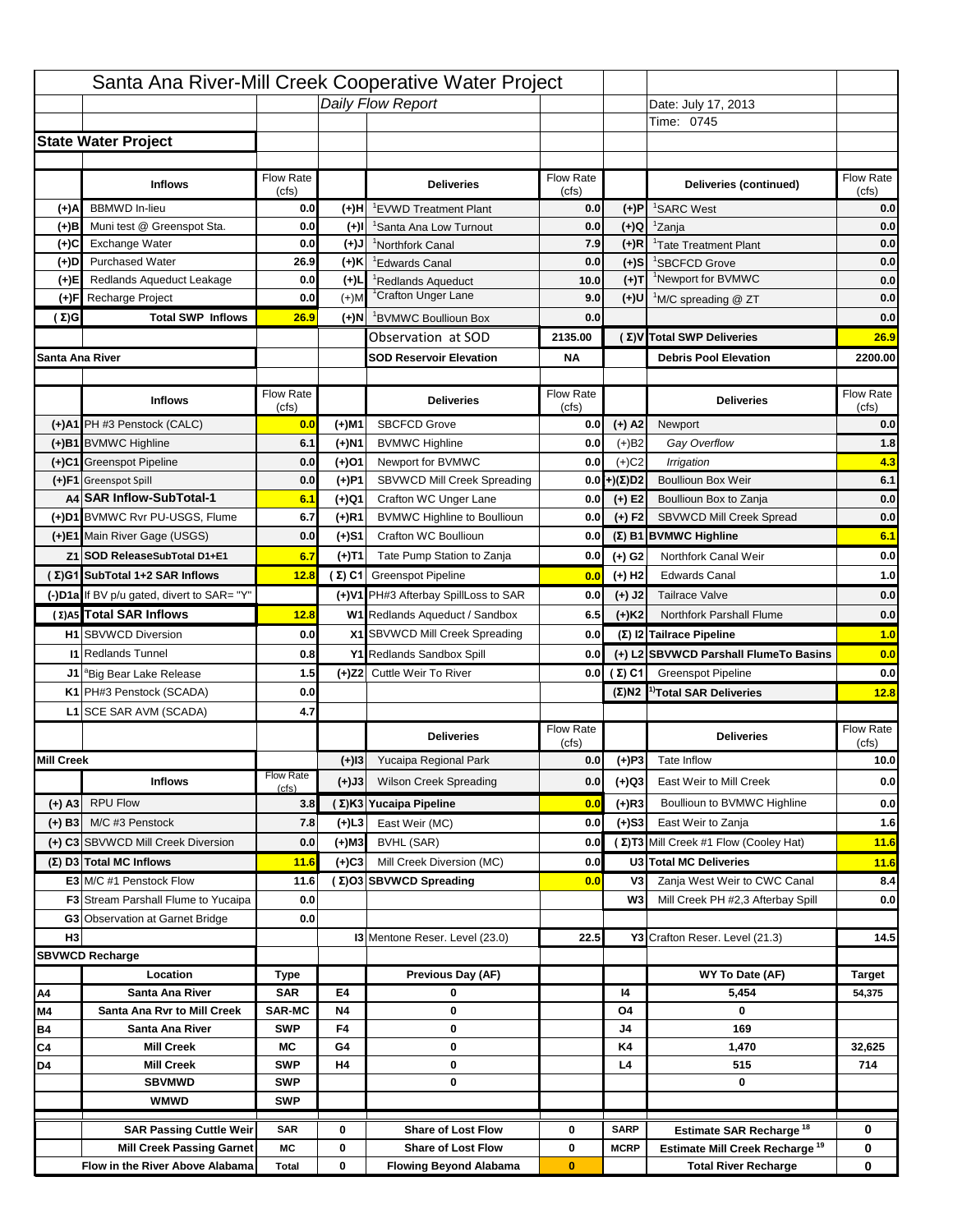|                   |                                            |                    |           | Santa Ana River-Mill Creek Cooperative Water Project |                    |                      |                                                  |                                   |
|-------------------|--------------------------------------------|--------------------|-----------|------------------------------------------------------|--------------------|----------------------|--------------------------------------------------|-----------------------------------|
|                   |                                            |                    |           | Daily Flow Report                                    |                    |                      | Date: July 16, 2013                              |                                   |
|                   |                                            |                    |           |                                                      |                    |                      | Time: 0745                                       |                                   |
|                   | <b>State Water Project</b>                 |                    |           |                                                      |                    |                      |                                                  |                                   |
|                   |                                            |                    |           |                                                      |                    |                      |                                                  |                                   |
|                   | <b>Inflows</b>                             | Flow Rate          |           | <b>Deliveries</b>                                    | <b>Flow Rate</b>   |                      | Deliveries (continued)                           | Flow Rate                         |
| (+)A              | <b>BBMWD</b> In-lieu                       | (cfs)<br>0.0       | (+)H      | 'EVWD Treatment Plant                                | (cfs)<br>0.0       | (+)P                 | <sup>1</sup> SARC West                           | (cfs)<br>0.0                      |
| (+)B              | Muni test @ Greenspot Sta.                 | 0.0                | $(+)$ l   | 'Santa Ana Low Turnout                               | 0.0                | $(+)Q$               | <sup>1</sup> Zanja                               | 0.0                               |
| (+)C              | Exchange Water                             | 0.0                | $(L(+)$   | <sup>1</sup> Northfork Canal                         | 8.1                | $(+)R$               | <sup>1</sup> Tate Treatment Plant                | 0.0                               |
| (+)D              | <b>Purchased Water</b>                     | 27.1               | (+)K      | <sup>1</sup> Edwards Canal                           | 0.0                | $(+)$ S              | <sup>1</sup> SBCFCD Grove                        | 0.0                               |
| (+)E              | Redlands Aqueduct Leakage                  | 0.0                | $(+)1$    | <sup>1</sup> Redlands Aqueduct                       | 10.0               | $(+)T$               | <sup>1</sup> Newport for BVMWC                   | 0.0                               |
| (+)F              | Recharge Project                           | 0.0                | $(+)$ M   | <sup>1</sup> Crafton Unger Lane                      | 9.0                | (+)U                 | <sup>1</sup> M/C spreading @ ZT                  | 0.0                               |
| (Σ)G              | <b>Total SWP Inflows</b>                   | 27.1               | $(+)$ N   | <sup>1</sup> BVMWC Boullioun Box                     | 0.0                |                      |                                                  | 0.0                               |
|                   |                                            |                    |           | Observation at SOD                                   | ΝA                 |                      | (Σ) V Total SWP Deliveries                       | 27.1                              |
| Santa Ana River   |                                            |                    |           | <b>SOD Reservoir Elevation</b>                       | ΝA                 |                      | <b>Debris Pool Elevation</b>                     | 2200.00                           |
|                   |                                            |                    |           |                                                      |                    |                      |                                                  |                                   |
|                   | <b>Inflows</b>                             | Flow Rate<br>(cfs) |           | <b>Deliveries</b>                                    | Flow Rate<br>(cfs) |                      | <b>Deliveries</b>                                | Flow Rate<br>(cfs)                |
|                   | (+)A1 PH #3 Penstock (CALC)                | 0.0                | (+)M1     | <b>SBCFCD Grove</b>                                  | 0.0                | $(+)$ A2             | Newport                                          | 0.0                               |
|                   | (+)B1 BVMWC Highline                       | 5.7                | (+)N1     | <b>BVMWC Highline</b>                                | 0.0                | $(+)B2$              | Gay Overflow                                     | 1.8                               |
|                   | (+)C1 Greenspot Pipeline                   | 0.0                | (+)01     | Newport for BVMWC                                    | 0.0                | $(+)$ C <sub>2</sub> | Irrigation                                       | 3.9                               |
|                   | (+)F1 Greenspot Spill                      | 0.0                | (+)P1     | SBVWCD Mill Creek Spreading                          | 0.0                | (+)(Σ)D2             | <b>Boullioun Box Weir</b>                        | 5.7                               |
|                   | A4 SAR Inflow-SubTotal-1                   | 5.7                | (+)Q1     | Crafton WC Unger Lane                                | 0.0                | $(+) E2$             | Boullioun Box to Zanja                           | 0.0                               |
|                   | (+)D1 BVMWC Rvr PU-USGS, Flume             | 6.8                | $(+)$ R1  | <b>BVMWC Highline to Boullioun</b>                   | 0.0                | $(+) F2$             | SBVWCD Mill Creek Spread                         | 0.0                               |
|                   | (+)E1 Main River Gage (USGS)               | 0.0                | (+)S1     | Crafton WC Boullioun                                 | 0.0                |                      | $(\Sigma)$ B1 BVMWC Highline                     | 5.7                               |
|                   | Z1 SOD ReleaseSubTotal D1+E1               | 6.8                | (+)T1     | Tate Pump Station to Zanja                           | 0.0                | (+) G2               | Northfork Canal Weir                             | 0.0                               |
|                   | (Σ)G1 SubTotal 1+2 SAR Inflows             | 12.5               |           | (Σ) C1 Greenspot Pipeline                            | 0.0                | $(+)$ H <sub>2</sub> | <b>Edwards Canal</b>                             | 1.0                               |
|                   | (-)D1a If BV p/u gated, divert to SAR= "Y" |                    |           | (+)V1 PH#3 Afterbay SpillLoss to SAR                 | 0.0                | $(+)$ J2             | <b>Tailrace Valve</b>                            | 0.0                               |
|                   | (Σ) A5 Total SAR Inflows                   | 12.5               |           | W1 Redlands Aqueduct / Sandbox                       |                    |                      | Northfork Parshall Flume                         | 0.0                               |
|                   |                                            |                    |           |                                                      | 6.6                | $(+)$ K <sub>2</sub> |                                                  |                                   |
|                   |                                            |                    |           |                                                      |                    |                      |                                                  |                                   |
|                   | <b>H1</b> SBVWCD Diversion                 | 0.0                |           | X1 SBVWCD Mill Creek Spreading                       | 0.0                |                      | (Σ) I2 Tailrace Pipeline                         | 1.0                               |
|                   | <b>11 Redlands Tunnel</b>                  | 0.8                |           | Y1 Redlands Sandbox Spill                            | 0.0                |                      | (+) L2 SBVWCD Parshall FlumeTo Basins            | 0.0                               |
|                   | J1 <sup>a</sup> Big Bear Lake Release      | 1.5                |           | (+)Z2 Cuttle Weir To River                           |                    | 0.0 $(\Sigma)$ C1    | <b>Greenspot Pipeline</b>                        |                                   |
|                   | K1 PH#3 Penstock (SCADA)                   | 0.0                |           |                                                      |                    |                      | $(\Sigma)$ N2 <sup>1)</sup> Total SAR Deliveries |                                   |
|                   | L1 SCE SAR AVM (SCADA)                     | 4.3                |           |                                                      |                    |                      |                                                  |                                   |
|                   |                                            |                    |           | <b>Deliveries</b>                                    | <b>Flow Rate</b>   |                      | <b>Deliveries</b>                                | Flow Rate                         |
| <b>Mill Creek</b> |                                            |                    | $(+)$ 13  | Yucaipa Regional Park                                | (cfs)<br>0.0       | $(+)P3$              | Tate Inflow                                      | (cts)                             |
|                   | <b>Inflows</b>                             | <b>Flow Rate</b>   |           | <b>Wilson Creek Spreading</b>                        | 0.0                |                      | East Weir to Mill Creek                          |                                   |
|                   |                                            | (cfs)              | (+)J3     |                                                      |                    | (+)Q3                |                                                  |                                   |
| (+) A3            | <b>RPU Flow</b>                            | 3.9                |           | (Σ)K3 Yucaipa Pipeline                               | 0.0                | $(+)$ R3             | Boullioun to BVMWC Highline                      | 0.0<br>12.5<br>10.0<br>0.0<br>0.0 |
| $(+)$ B3          | M/C #3 Penstock                            | 7.2                | $(+)$ L3  | East Weir (MC)                                       | 0.0                | $(+)$ S3             | East Weir to Zanja                               | 1.1                               |
|                   | (+) C3 SBVWCD Mill Creek Diversion         | 0.0                | (+)M3     | BVHL (SAR)                                           | 0.0                |                      | (Σ) T3 Mill Creek #1 Flow (Cooley Hat)           | 11.1                              |
|                   | (Σ) D3 Total MC Inflows                    | 11.1               | $(+)C3$   | Mill Creek Diversion (MC)                            | 0.0                |                      | U3 Total MC Deliveries                           | 11.1                              |
|                   | E3 M/C #1 Penstock Flow                    | 11.1               |           | (Σ)O3 SBVWCD Spreading                               | 0.0                | V3                   | Zanja West Weir to CWC Canal                     | 7.5                               |
|                   | <b>F3</b> Stream Parshall Flume to Yucaipa | 0.0                |           |                                                      |                    | W <sub>3</sub>       | Mill Creek PH #2,3 Afterbay Spill                | 0.0                               |
|                   | G3 Observation at Garnet Bridge            | 0.0                |           |                                                      |                    |                      |                                                  |                                   |
| H <sub>3</sub>    |                                            |                    |           | 13 Mentone Reser. Level (23.0)                       | 21.2               |                      | Y3 Crafton Reser. Level (21.3)                   | 13.8                              |
|                   | <b>SBVWCD Recharge</b>                     |                    |           |                                                      |                    |                      |                                                  |                                   |
| Α4                | Location<br>Santa Ana River                | Type<br><b>SAR</b> | E4        | Previous Day (AF)<br>2                               |                    | 14                   | WY To Date (AF)<br>5,454                         | <b>Target</b><br>54,375           |
| M4                | Santa Ana Rvr to Mill Creek                | <b>SAR-MC</b>      | <b>N4</b> | 0                                                    |                    | O4                   | 0                                                |                                   |
| Β4                | Santa Ana River                            | <b>SWP</b>         | F4        | 0                                                    |                    | J4                   | 169                                              |                                   |
| C4                | <b>Mill Creek</b>                          | МC                 | G4        | 0                                                    |                    | K4                   | 1,470                                            | 32,625                            |
| D4                | <b>Mill Creek</b>                          | <b>SWP</b>         | H4        | 0                                                    |                    | L4                   | 515                                              | 714                               |
|                   | <b>SBVMWD</b>                              | <b>SWP</b>         |           | 0                                                    |                    |                      | 0                                                |                                   |
|                   | <b>WMWD</b>                                | <b>SWP</b>         |           |                                                      |                    |                      |                                                  |                                   |
|                   | <b>SAR Passing Cuttle Weir</b>             | <b>SAR</b>         | 0         | <b>Share of Lost Flow</b>                            | 0                  | <b>SARP</b>          | Estimate SAR Recharge <sup>18</sup>              | 0                                 |
|                   | <b>Mill Creek Passing Garnet</b>           | МC                 | 0         | <b>Share of Lost Flow</b>                            | 0                  | <b>MCRP</b>          | Estimate Mill Creek Recharge <sup>19</sup>       | 0                                 |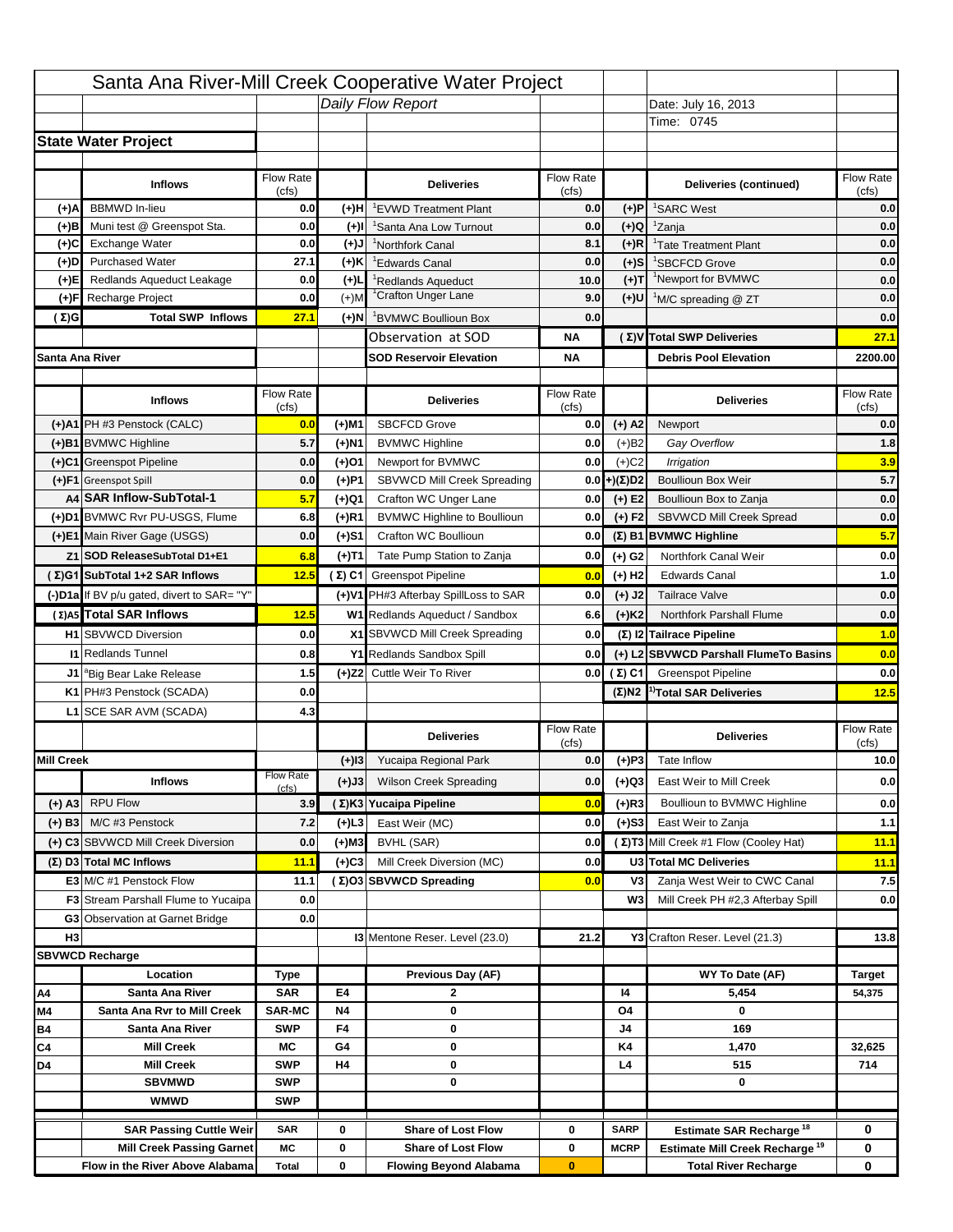|                   |                                                                     |                    |           | Santa Ana River-Mill Creek Cooperative Water Project       |                  |                      |                                                                           |                                   |
|-------------------|---------------------------------------------------------------------|--------------------|-----------|------------------------------------------------------------|------------------|----------------------|---------------------------------------------------------------------------|-----------------------------------|
|                   |                                                                     |                    |           | Daily Flow Report                                          |                  |                      | Date: July 15, 2013                                                       |                                   |
|                   |                                                                     |                    |           |                                                            |                  |                      | Time: 0745                                                                |                                   |
|                   | <b>State Water Project</b>                                          |                    |           |                                                            |                  |                      |                                                                           |                                   |
|                   |                                                                     |                    |           |                                                            |                  |                      |                                                                           |                                   |
|                   | <b>Inflows</b>                                                      | Flow Rate          |           | <b>Deliveries</b>                                          | <b>Flow Rate</b> |                      | Deliveries (continued)                                                    | Flow Rate                         |
| (+)A              | <b>BBMWD</b> In-lieu                                                | (cfs)<br>0.0       | (+)H      | 'EVWD Treatment Plant                                      | (cfs)<br>0.0     | (+)P                 | <sup>1</sup> SARC West                                                    | (cfs)<br>0.0                      |
| (+)B              | Muni test @ Greenspot Sta.                                          | 0.0                | $(+)$ l   | 'Santa Ana Low Turnout                                     | 0.0              | $(+)Q$               | <sup>1</sup> Zanja                                                        | 0.0                               |
| (+)C              | Exchange Water                                                      | 0.0                | $(L(+)$   | <sup>1</sup> Northfork Canal                               | 8.0              | $(+)R$               | <sup>1</sup> Tate Treatment Plant                                         | 0.0                               |
| (+)D              | <b>Purchased Water</b>                                              | 27.9               | (+)K      | <sup>1</sup> Edwards Canal                                 | 0.0              | $(+)$ S              | <sup>1</sup> SBCFCD Grove                                                 | 0.0                               |
| (+)E              | Redlands Aqueduct Leakage                                           | 0.0                | $(+)1$    | <sup>1</sup> Redlands Aqueduct                             | 9.9              | $(+)T$               | <sup>1</sup> Newport for BVMWC                                            | 1.0                               |
| (+)F              | Recharge Project                                                    | 0.0                | $(+)$ M   | <sup>1</sup> Crafton Unger Lane                            | 9.0              | $(+)$ U              | <sup>1</sup> M/C spreading @ ZT                                           | 0.0                               |
| (Σ)G              | <b>Total SWP Inflows</b>                                            | 27.9               | (+)N      | <sup>1</sup> BVMWC Boullioun Box                           | 0.0              |                      |                                                                           | 0.0                               |
|                   |                                                                     |                    |           | Observation at SOD                                         | 2134.90          |                      | (Σ)V Total SWP Deliveries                                                 | 27.9                              |
| Santa Ana River   |                                                                     |                    |           | <b>SOD Reservoir Elevation</b>                             | <b>NA</b>        |                      | <b>Debris Pool Elevation</b>                                              | 2200.00                           |
|                   |                                                                     |                    |           |                                                            |                  |                      |                                                                           |                                   |
|                   | <b>Inflows</b>                                                      | Flow Rate          |           | <b>Deliveries</b>                                          | Flow Rate        |                      | <b>Deliveries</b>                                                         | Flow Rate                         |
|                   |                                                                     | (cfs)              |           |                                                            | (cfs)            |                      |                                                                           | (cfs)                             |
|                   | (+)A1 PH #3 Penstock (CALC)                                         | 0.0                | (+)M1     | <b>SBCFCD Grove</b>                                        | 0.0              | $(+)$ A2             | Newport                                                                   | 0.0                               |
|                   | (+)B1 BVMWC Highline                                                | 5.9                | (+)N1     | <b>BVMWC Highline</b>                                      | 0.0              | $(+)B2$              | Gay Overflow                                                              | 1.8                               |
|                   | (+)C1 Greenspot Pipeline                                            | 0.0                | (+)01     | Newport for BVMWC                                          | 0.0              | $(+)$ C <sub>2</sub> | Irrigation                                                                | 4.1                               |
|                   | (+)F1 Greenspot Spill                                               | 0.2                | (+)P1     | SBVWCD Mill Creek Spreading                                | 0.0              | (+)(Σ)D2             | <b>Boullioun Box Weir</b>                                                 | 5.9                               |
|                   | A4 SAR Inflow-SubTotal-1                                            | 6.1                | (+)Q1     | Crafton WC Unger Lane                                      | 0.0              | $(+) E2$             | Boullioun Box to Zanja                                                    | 0.0                               |
|                   | (+)D1 BVMWC Rvr PU-USGS, Flume                                      | 6.3                | $(+)$ R1  | <b>BVMWC Highline to Boullioun</b>                         | 0.0              | $(+) F2$             | SBVWCD Mill Creek Spread                                                  | 0.0                               |
|                   | (+)E1 Main River Gage (USGS)                                        | 0.0                | (+)S1     | Crafton WC Boullioun                                       | 0.0              |                      | $(\Sigma)$ B1 BVMWC Highline                                              | 5.9                               |
|                   | Z1 SOD ReleaseSubTotal D1+E1                                        | 6.3                | (+)T1     | Tate Pump Station to Zanja                                 | 0.0              | (+) G2               | Northfork Canal Weir                                                      | 0.0                               |
|                   | (Σ)G1 SubTotal 1+2 SAR Inflows                                      | 12.4               |           | (Σ) C1 Greenspot Pipeline                                  | 0.0              | $(+)$ H <sub>2</sub> | <b>Edwards Canal</b>                                                      | 0.0                               |
|                   | (-)D1a If BV p/u gated, divert to SAR= "Y"                          |                    |           | (+)V1 PH#3 Afterbay SpillLoss to SAR                       | 0.0              | $(+)$ J2             | <b>Tailrace Valve</b>                                                     | 0.0                               |
|                   | (Σ) A5 Total SAR Inflows                                            | 12.4               |           | W1 Redlands Aqueduct / Sandbox                             | 0.8              | $(+)$ K <sub>2</sub> | Northfork Parshall Flume                                                  | 6.5                               |
|                   | <b>H1</b> SBVWCD Diversion                                          | 0.0                |           | X1 SBVWCD Mill Creek Spreading                             | 0.0              |                      | (Σ) I2 Tailrace Pipeline                                                  | 6.5                               |
|                   | <b>11 Redlands Tunnel</b>                                           | 0.8                |           | Y1 Redlands Sandbox Spill                                  | 0.0              |                      | (+) L2 SBVWCD Parshall FlumeTo Basins                                     | 6.5                               |
|                   | J1 <sup>a</sup> Big Bear Lake Release                               | 1.5                |           | (+)Z2 Cuttle Weir To River                                 |                  | 0.0 $(\Sigma)$ C1    | <b>Greenspot Pipeline</b>                                                 | 0.0                               |
|                   |                                                                     |                    |           |                                                            |                  |                      |                                                                           |                                   |
|                   | K1 PH#3 Penstock (SCADA)                                            | 0.0                |           |                                                            |                  |                      | $(\Sigma)$ N2 <sup>1)</sup> Total SAR Deliveries                          |                                   |
|                   | L1 SCE SAR AVM (SCADA)                                              | 5.0                |           |                                                            |                  |                      |                                                                           |                                   |
|                   |                                                                     |                    |           | <b>Deliveries</b>                                          | <b>Flow Rate</b> |                      | <b>Deliveries</b>                                                         | Flow Rate                         |
|                   |                                                                     |                    |           |                                                            | (cfs)            |                      |                                                                           | (cts)                             |
| <b>Mill Creek</b> |                                                                     | <b>Flow Rate</b>   | $(+)$ 13  | Yucaipa Regional Park                                      | 0.0              | $(+)P3$              | Tate Inflow                                                               |                                   |
|                   | <b>Inflows</b>                                                      | (cfs)              | (+)J3     | <b>Wilson Creek Spreading</b>                              | 0.0              | (+)Q3                | East Weir to Mill Creek                                                   |                                   |
| (+) A3            | <b>RPU Flow</b>                                                     | 2.9                |           | (Σ)K3 Yucaipa Pipeline                                     | 0.0              | $(+)$ R3             | Boullioun to BVMWC Highline                                               |                                   |
| $(+)$ B3          | M/C #3 Penstock                                                     | 7.9                | $(+)$ L3  | East Weir (MC)                                             | 0.0              | $(+)$ S3             | East Weir to Zanja                                                        | 12.4<br>10.0<br>0.0<br>0.0<br>0.8 |
|                   | (+) C3 SBVWCD Mill Creek Diversion                                  | 0.0                | (+)M3     | BVHL (SAR)                                                 | 0.0              |                      | (Σ) T3 Mill Creek #1 Flow (Cooley Hat)                                    | 10.8                              |
|                   | (Σ) D3 Total MC Inflows                                             | 10.8               | $(+)C3$   | Mill Creek Diversion (MC)                                  | 0.0              |                      | U3 Total MC Deliveries                                                    | 10.8                              |
|                   | E3 M/C #1 Penstock Flow                                             | 10.8               |           | (Σ)O3 SBVWCD Spreading                                     | 0.0              | V3                   | Zanja West Weir to CWC Canal                                              | 7.6                               |
|                   | <b>F3</b> Stream Parshall Flume to Yucaipa                          | 0.0                |           |                                                            |                  | W <sub>3</sub>       | Mill Creek PH #2,3 Afterbay Spill                                         |                                   |
|                   | G3 Observation at Garnet Bridge                                     | 0.0                |           |                                                            |                  |                      |                                                                           | 0.0                               |
| H <sub>3</sub>    |                                                                     |                    |           | 13 Mentone Reser. Level (23.0)                             | 20.5             |                      | Y3 Crafton Reser. Level (21.3)                                            | 13.7                              |
|                   | <b>SBVWCD Recharge</b>                                              |                    |           |                                                            |                  |                      |                                                                           |                                   |
|                   | Location                                                            | Type               |           | Previous Day (AF)                                          |                  |                      | WY To Date (AF)                                                           | <b>Target</b>                     |
| Α4                | Santa Ana River                                                     | <b>SAR</b>         | E4        | 39                                                         |                  | 14                   | 5,452                                                                     | 54,375                            |
| M4                | Santa Ana Rvr to Mill Creek                                         | <b>SAR-MC</b>      | <b>N4</b> | 0                                                          |                  | O4                   | 0                                                                         |                                   |
| Β4                | Santa Ana River                                                     | <b>SWP</b>         | F4        | 0                                                          |                  | J4                   | 169                                                                       |                                   |
| C4                | <b>Mill Creek</b>                                                   | МC                 | G4        | 0                                                          |                  | K4                   | 1,470                                                                     | 32,625                            |
| D4                | <b>Mill Creek</b>                                                   | <b>SWP</b>         | H4        | 0                                                          |                  | L4                   | 515                                                                       | 714                               |
|                   | <b>SBVMWD</b>                                                       | <b>SWP</b>         |           | 0                                                          |                  |                      | 0                                                                         |                                   |
|                   | <b>WMWD</b>                                                         | <b>SWP</b>         |           |                                                            |                  |                      |                                                                           |                                   |
|                   | <b>SAR Passing Cuttle Weir</b>                                      | <b>SAR</b>         | 0         | <b>Share of Lost Flow</b>                                  | 0                | <b>SARP</b>          | Estimate SAR Recharge <sup>18</sup>                                       | 0                                 |
|                   | <b>Mill Creek Passing Garnet</b><br>Flow in the River Above Alabama | МC<br><b>Total</b> | 0<br>0    | <b>Share of Lost Flow</b><br><b>Flowing Beyond Alabama</b> | 0<br>$\bf{0}$    | <b>MCRP</b>          | Estimate Mill Creek Recharge <sup>19</sup><br><b>Total River Recharge</b> | 0<br>0                            |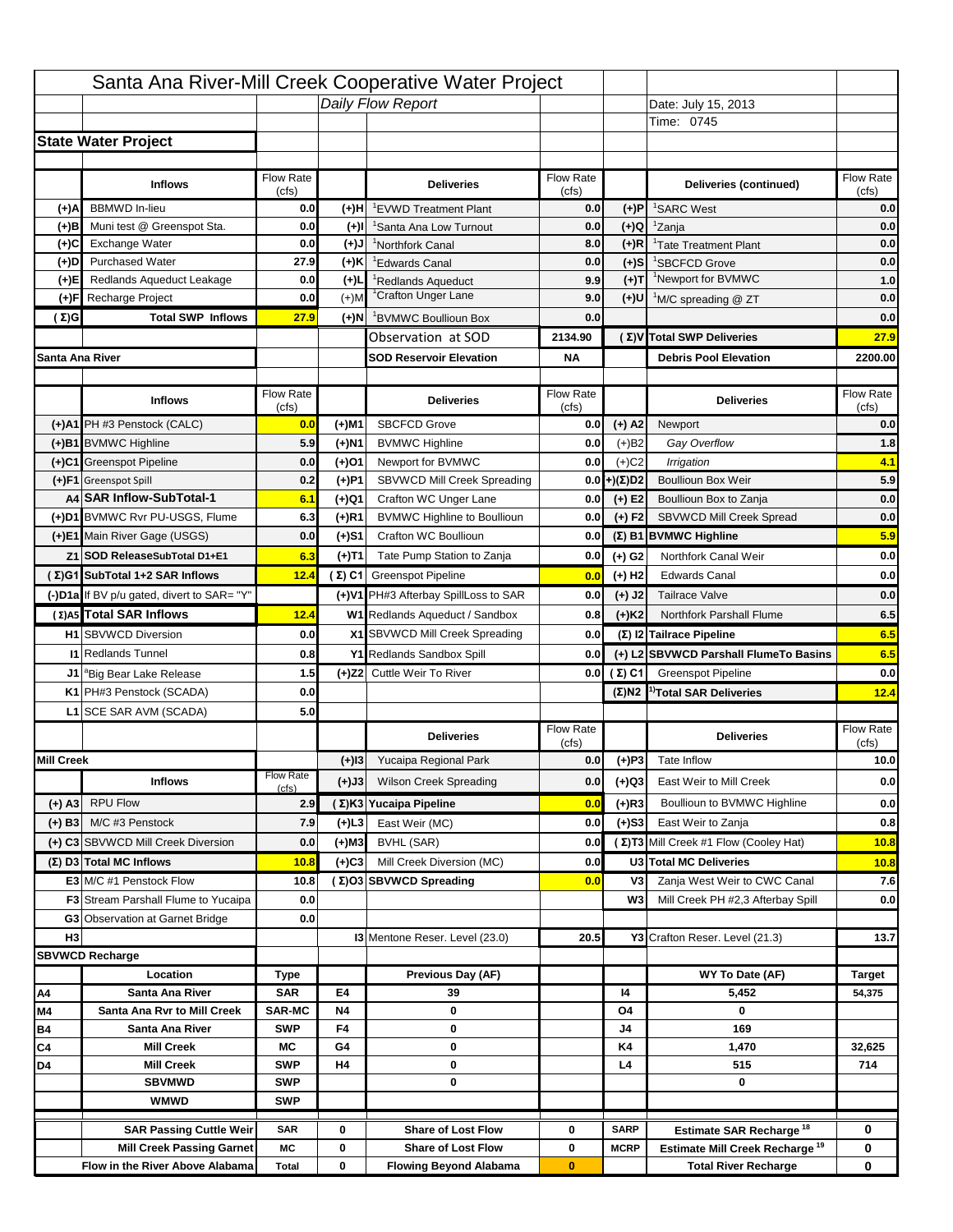|                   |                                                                     |                          |                   | Santa Ana River-Mill Creek Cooperative Water Project       |                  |                      |                                                                           |                                      |
|-------------------|---------------------------------------------------------------------|--------------------------|-------------------|------------------------------------------------------------|------------------|----------------------|---------------------------------------------------------------------------|--------------------------------------|
|                   |                                                                     |                          |                   | Daily Flow Report                                          |                  |                      | Date: July 11, 2013                                                       |                                      |
|                   |                                                                     |                          |                   |                                                            |                  |                      | Time: 0715                                                                |                                      |
|                   | <b>State Water Project</b>                                          |                          |                   |                                                            |                  |                      |                                                                           |                                      |
|                   |                                                                     |                          |                   |                                                            |                  |                      |                                                                           |                                      |
|                   | <b>Inflows</b>                                                      | Flow Rate                |                   | <b>Deliveries</b>                                          | <b>Flow Rate</b> |                      | Deliveries (continued)                                                    | Flow Rate                            |
| (+)A              | <b>BBMWD</b> In-lieu                                                | (cfs)<br>0.0             | (+)H              | 'EVWD Treatment Plant                                      | (cfs)<br>0.0     | (+)P                 | <sup>1</sup> SARC West                                                    | (cfs)<br>0.0                         |
| (+)B              | Muni test @ Greenspot Sta.                                          | 0.0                      | $(+)$ l           | 'Santa Ana Low Turnout                                     | 0.0              | $(+)Q$               | <sup>1</sup> Zanja                                                        | 0.0                                  |
| (+)C              | Exchange Water                                                      | 0.0                      | $(L(+)$           | <sup>1</sup> Northfork Canal                               | 7.9              | $(+)R$               | <sup>1</sup> Tate Treatment Plant                                         | 0.0                                  |
| (+)D              | <b>Purchased Water</b>                                              | 23.7                     | (+)K              | <sup>1</sup> Edwards Canal                                 | 0.0              | $(+)$ S              | <sup>1</sup> SBCFCD Grove                                                 | 0.0                                  |
| (+)E              | Redlands Aqueduct Leakage                                           | 0.0                      | $(+)1$            | <sup>1</sup> Redlands Aqueduct                             | 9.9              | $(+)T$               | <sup>1</sup> Newport for BVMWC                                            | 0.0                                  |
| (+)F              | Recharge Project                                                    | 0.0                      | $(+)$ M           | <sup>1</sup> Crafton Unger Lane                            | 5.9              | $(+)$ U              | <sup>1</sup> M/C spreading @ ZT                                           | 0.0                                  |
| (Σ)G              | <b>Total SWP Inflows</b>                                            | 23.7                     | $(+)$ N           | <sup>1</sup> BVMWC Boullioun Box                           | 0.0              |                      |                                                                           | 0.0                                  |
|                   |                                                                     |                          |                   | Observation at SOD                                         | ΝA               |                      | (Σ) V Total SWP Deliveries                                                | 23.7                                 |
| Santa Ana River   |                                                                     |                          |                   | <b>SOD Reservoir Elevation</b>                             | ΝA               |                      | <b>Debris Pool Elevation</b>                                              | 2200.00                              |
|                   |                                                                     |                          |                   |                                                            |                  |                      |                                                                           |                                      |
|                   | <b>Inflows</b>                                                      | Flow Rate                |                   | <b>Deliveries</b>                                          | Flow Rate        |                      | <b>Deliveries</b>                                                         | Flow Rate                            |
|                   |                                                                     | (cfs)                    |                   |                                                            | (cfs)            |                      |                                                                           | (cfs)                                |
|                   | (+)A1 PH #3 Penstock (CALC)                                         | 0.0                      | (+)M1             | <b>SBCFCD Grove</b>                                        | 0.0              | $(+)$ A2             | Newport                                                                   | 0.0                                  |
|                   | (+)B1 BVMWC Highline                                                | 5.8                      | (+)N1             | <b>BVMWC Highline</b>                                      | 0.0              | $(+)B2$              | Gay Overflow                                                              | $1.4$                                |
|                   | (+)C1 Greenspot Pipeline                                            | 0.0                      | (+)01             | Newport for BVMWC                                          | 0.0              | $(+)$ C <sub>2</sub> | Irrigation                                                                | 4.4                                  |
|                   | (+)F1 Greenspot Spill<br>A4 SAR Inflow-SubTotal-1                   | 0.0                      | (+)P1             | SBVWCD Mill Creek Spreading<br>Crafton WC Unger Lane       | 0.0              | (+)(Σ)D2             | <b>Boullioun Box Weir</b>                                                 | 5.8                                  |
|                   | (+)D1 BVMWC Rvr PU-USGS, Flume                                      | 5.8<br>7.0               | (+)Q1<br>$(+)$ R1 | <b>BVMWC Highline to Boullioun</b>                         | 0.0<br>0.0       | $(+) E2$<br>$(+) F2$ | Boullioun Box to Zanja<br>SBVWCD Mill Creek Spread                        | 0.0<br>0.0                           |
|                   |                                                                     |                          |                   |                                                            |                  |                      |                                                                           |                                      |
|                   | (+)E1 Main River Gage (USGS)                                        | 0.0                      | (+)S1             | Crafton WC Boullioun                                       | 0.0              |                      | $(\Sigma)$ B1 BVMWC Highline                                              | 5.8                                  |
|                   | Z1 SOD ReleaseSubTotal D1+E1                                        | 7.0                      | (+)T1             | Tate Pump Station to Zanja                                 | 0.0              | (+) G2               | Northfork Canal Weir                                                      | 0.0                                  |
|                   | (Σ)G1 SubTotal 1+2 SAR Inflows                                      | 12.8                     |                   | (Σ) C1 Greenspot Pipeline                                  | 0.0              | $(+)$ H <sub>2</sub> | <b>Edwards Canal</b>                                                      | 1.0                                  |
|                   | (-)D1a If BV p/u gated, divert to SAR= "Y"                          |                          |                   | (+)V1 PH#3 Afterbay SpillLoss to SAR                       | 0.0              | $(+)$ J2             | <b>Tailrace Valve</b>                                                     | 0.0                                  |
|                   | (Σ) A5 Total SAR Inflows                                            | 12.8                     |                   | W1 Redlands Aqueduct / Sandbox                             | 0.8              | $(+)$ K <sub>2</sub> | <b>Northfork Parshall Flume</b>                                           | 6.0                                  |
|                   | <b>H1</b> SBVWCD Diversion                                          | 0.0                      |                   | X1 SBVWCD Mill Creek Spreading                             | 0.0              |                      | (Σ) I2 Tailrace Pipeline                                                  | 7.0                                  |
|                   | <b>11 Redlands Tunnel</b>                                           | 0.8                      |                   | Y1 Redlands Sandbox Spill                                  | 0.0              |                      | (+) L2 SBVWCD Parshall FlumeTo Basins                                     | 6.0                                  |
|                   | J1 <sup>a</sup> Big Bear Lake Release                               | 1.5                      |                   | (+)Z2 Cuttle Weir To River                                 |                  | 0.0 $(\Sigma)$ C1    | <b>Greenspot Pipeline</b>                                                 | 0.0                                  |
|                   | K1 PH#3 Penstock (SCADA)                                            | 0.0                      |                   |                                                            |                  |                      | $(\Sigma)$ N2 <sup>1)</sup> Total SAR Deliveries                          | 12.8                                 |
|                   | L1 SCE SAR AVM (SCADA)                                              | 4.9                      |                   |                                                            |                  |                      |                                                                           |                                      |
|                   |                                                                     |                          |                   |                                                            |                  |                      |                                                                           |                                      |
| <b>Mill Creek</b> |                                                                     |                          |                   | <b>Deliveries</b>                                          | <b>Flow Rate</b> |                      | <b>Deliveries</b>                                                         | Flow Rate                            |
|                   |                                                                     |                          |                   |                                                            | (cfs)            |                      |                                                                           | (cts)                                |
|                   |                                                                     | <b>Flow Rate</b>         | $(+)$ 13          | Yucaipa Regional Park                                      | 0.0              | $(+)P3$              | Tate Inflow                                                               |                                      |
|                   | <b>Inflows</b>                                                      | (cfs)                    | (+)J3             | <b>Wilson Creek Spreading</b>                              | 0.0              | (+)Q3                | East Weir to Mill Creek                                                   |                                      |
| (+) A3            | <b>RPU Flow</b>                                                     | 4.1                      |                   | (Σ)K3 Yucaipa Pipeline                                     | 0.0              | $(+)$ R3             | Boullioun to BVMWC Highline                                               |                                      |
| $(+)$ B3          | M/C #3 Penstock                                                     | 7.1                      | (+)L3             | East Weir (MC)                                             | 0.0              | $(+)$ S3             | East Weir to Zanja                                                        | 10.0<br>0.0<br>0.0<br>$1.2$          |
|                   | (+) C3 SBVWCD Mill Creek Diversion                                  | 0.0                      | (+)M3             | BVHL (SAR)                                                 | 0.0              |                      | (Σ) T3 Mill Creek #1 Flow (Cooley Hat)                                    | 11.2                                 |
|                   | (Σ) D3 Total MC Inflows                                             | 11.2                     | $(+)C3$           | Mill Creek Diversion (MC)                                  | 0.0              |                      | U3 Total MC Deliveries                                                    |                                      |
|                   | E3 M/C #1 Penstock Flow                                             | 11.2                     |                   | (Σ)O3 SBVWCD Spreading                                     | 0.0              | V3                   | Zanja West Weir to CWC Canal                                              |                                      |
|                   | <b>F3</b> Stream Parshall Flume to Yucaipa                          | 0.0                      |                   |                                                            |                  | W <sub>3</sub>       | Mill Creek PH #2,3 Afterbay Spill                                         |                                      |
|                   | G3 Observation at Garnet Bridge                                     | 0.0                      |                   |                                                            |                  |                      |                                                                           |                                      |
| H <sub>3</sub>    |                                                                     |                          |                   | 13 Mentone Reser. Level (23.0)                             | 21.3             |                      | Y3 Crafton Reser. Level (21.3)                                            |                                      |
|                   | <b>SBVWCD Recharge</b>                                              |                          |                   |                                                            |                  |                      |                                                                           |                                      |
|                   | Location                                                            | Type                     |                   | Previous Day (AF)                                          |                  |                      | WY To Date (AF)                                                           | <b>Target</b>                        |
| Α4                | Santa Ana River                                                     | <b>SAR</b>               | E4                | 12                                                         |                  | 14                   | 5,401                                                                     | 54,375                               |
| M4                | Santa Ana Rvr to Mill Creek                                         | <b>SAR-MC</b>            | <b>N4</b>         | 0                                                          |                  | O4                   | 0                                                                         |                                      |
| Β4                | Santa Ana River                                                     | <b>SWP</b>               | F4                | 0                                                          |                  | J4                   | 169                                                                       |                                      |
| C4                | <b>Mill Creek</b>                                                   | МC                       | G4                | 0                                                          |                  | K4                   | 1,470                                                                     | 32,625                               |
| D4                | <b>Mill Creek</b>                                                   | <b>SWP</b>               | H4                | 0                                                          |                  | L4                   | 515                                                                       | 714                                  |
|                   | <b>SBVMWD</b><br><b>WMWD</b>                                        | <b>SWP</b><br><b>SWP</b> |                   | 0                                                          |                  |                      | 0                                                                         |                                      |
|                   |                                                                     |                          |                   |                                                            |                  |                      |                                                                           |                                      |
|                   | <b>SAR Passing Cuttle Weir</b>                                      | <b>SAR</b>               | 0                 | <b>Share of Lost Flow</b>                                  | 0                | <b>SARP</b>          | Estimate SAR Recharge <sup>18</sup>                                       | 0                                    |
|                   | <b>Mill Creek Passing Garnet</b><br>Flow in the River Above Alabama | МC<br><b>Total</b>       | 0<br>0            | <b>Share of Lost Flow</b><br><b>Flowing Beyond Alabama</b> | 0<br>$\bf{0}$    | <b>MCRP</b>          | Estimate Mill Creek Recharge <sup>19</sup><br><b>Total River Recharge</b> | 11.2<br>5.6<br>0.0<br>13.8<br>0<br>0 |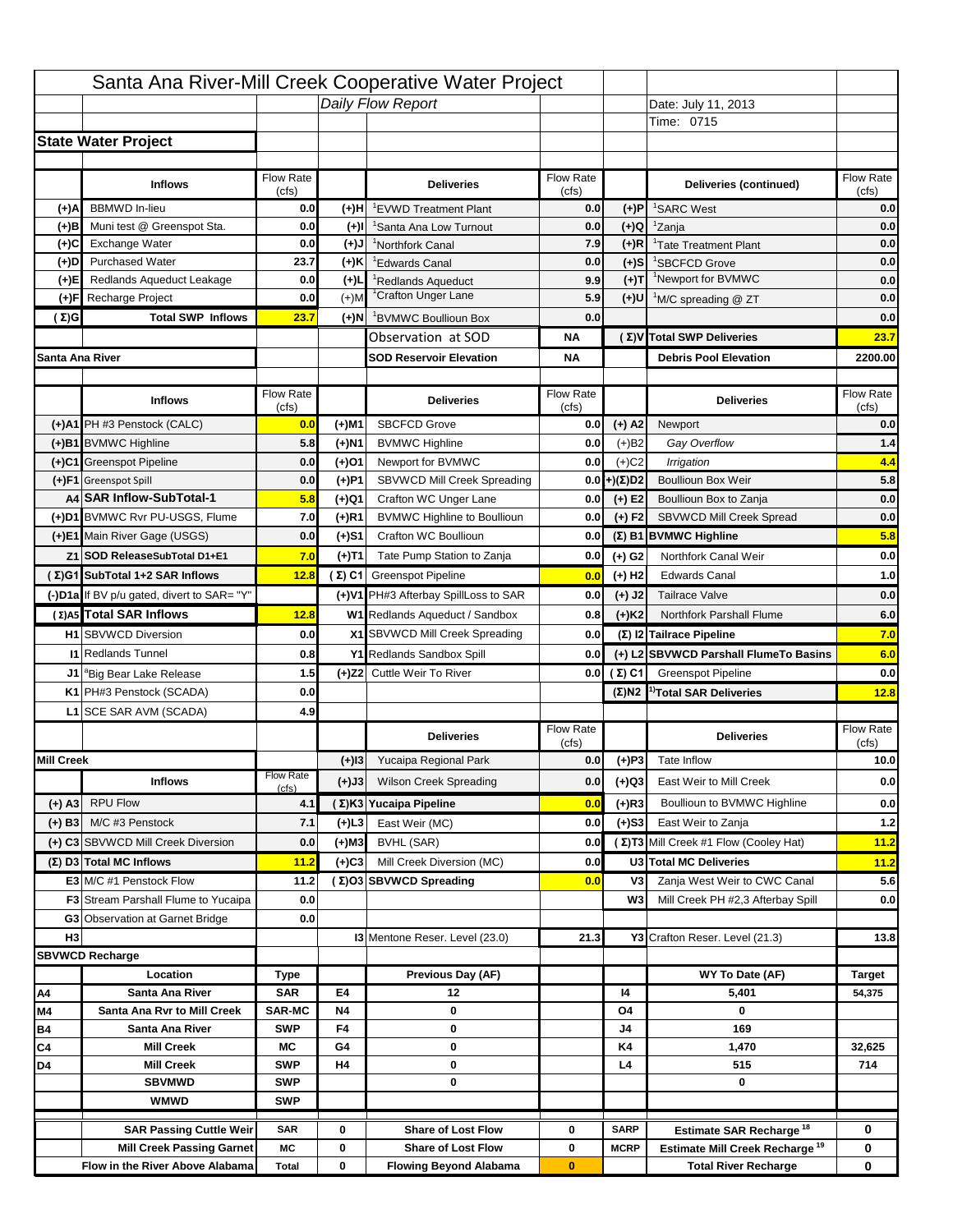| Santa Ana River-Mill Creek Cooperative Water Project                                                       |                                                                                   |                         |
|------------------------------------------------------------------------------------------------------------|-----------------------------------------------------------------------------------|-------------------------|
| Daily Flow Report                                                                                          | Date: July 10, 2013                                                               |                         |
|                                                                                                            | Time: 0745                                                                        |                         |
| <b>State Water Project</b>                                                                                 |                                                                                   |                         |
|                                                                                                            |                                                                                   |                         |
| Flow Rate<br><b>Flow Rate</b><br><b>Inflows</b><br><b>Deliveries</b><br>(cfs)<br>(cfs)                     | Deliveries (continued)                                                            | Flow Rate<br>(cfs)      |
| <b>BBMWD</b> In-lieu<br>(+)A<br>0.0<br>0.0<br>(+)P<br>(+)H<br>'EVWD Treatment Plant                        | <sup>1</sup> SARC West                                                            | 0.0                     |
| Muni test @ Greenspot Sta.<br>0.0<br>0.0<br>$(+)Q$<br>(+)B<br>$(+)$ l<br>'Santa Ana Low Turnout            | <sup>1</sup> Zanja                                                                | 0.0                     |
| Exchange Water<br>0.0<br>7.9<br>$(+)R$<br>(+)C<br>$(L(+)$<br><sup>1</sup> Northfork Canal                  | <sup>1</sup> Tate Treatment Plant                                                 | 0.0                     |
| (+)D<br><b>Purchased Water</b><br>23.8<br>(+)K<br>0.0<br>$(+)$ S<br><sup>1</sup> Edwards Canal             | <sup>1</sup> SBCFCD Grove                                                         | 0.0                     |
| 0.0<br>$(+)T$<br>Redlands Aqueduct Leakage<br>$(+)1$<br>(+)E <br><sup>1</sup> Redlands Aqueduct<br>10.0    | <sup>1</sup> Newport for BVMWC                                                    | 0.0                     |
| <sup>1</sup> Crafton Unger Lane<br>Recharge Project<br>0.0<br>$(+)$ M<br>5.9<br>(+)U<br>(+)F               | <sup>1</sup> M/C spreading @ ZT                                                   | 0.0                     |
| <b>Total SWP Inflows</b><br>23.8<br>0.0<br>(Σ)G<br>$(+)$ N<br><sup>1</sup> BVMWC Boullioun Box             |                                                                                   | 0.0                     |
| Observation at SOD<br>2134.75                                                                              | (Σ)V Total SWP Deliveries                                                         | 23.8                    |
| Santa Ana River<br><b>SOD Reservoir Elevation</b><br><b>NA</b>                                             | <b>Debris Pool Elevation</b>                                                      | 2200.00                 |
|                                                                                                            |                                                                                   |                         |
| Flow Rate<br>Flow Rate<br><b>Inflows</b><br><b>Deliveries</b>                                              | <b>Deliveries</b>                                                                 | Flow Rate<br>(cfs)      |
| (cfs)<br>(cfs)<br><b>SBCFCD Grove</b><br>(+)A1 PH #3 Penstock (CALC)<br>$(+)$ A2<br>0.0<br>(+)M1<br>0.0    | Newport                                                                           | 0.0                     |
| (+)B1 BVMWC Highline<br>5.4<br>(+)N1<br><b>BVMWC Highline</b><br>0.0<br>$(+)B2$                            | Gay Overflow                                                                      | 1.8                     |
| (+)C1 Greenspot Pipeline<br>$(+)$ C <sub>2</sub><br>0.0<br>(+)01<br>Newport for BVMWC<br>0.0               | Irrigation                                                                        | 3.6                     |
| SBVWCD Mill Creek Spreading<br>(+)(Σ)D2<br>(+)F1 Greenspot Spill<br>0.0<br>(+)P1<br>0.0                    | <b>Boullioun Box Weir</b>                                                         | 5.4                     |
| A4 SAR Inflow-SubTotal-1<br>5.4<br>Crafton WC Unger Lane<br>$(+) E2$<br>(+)Q1<br>0.0                       | Boullioun Box to Zanja                                                            | 0.0                     |
| (+)D1 BVMWC Rvr PU-USGS, Flume<br>7.0<br>$(+)$ R1<br><b>BVMWC Highline to Boullioun</b><br>$(+) F2$<br>0.0 | <b>SBVWCD Mill Creek Spread</b>                                                   | 0.0                     |
| (+)E1 Main River Gage (USGS)<br>0.0<br>Crafton WC Boullioun<br>(+)S1<br>0.0                                | $(\Sigma)$ B1 BVMWC Highline                                                      | 5.4                     |
| 7.0<br>Tate Pump Station to Zanja<br>Z1 SOD ReleaseSubTotal D1+E1<br>0.0                                   | Northfork Canal Weir                                                              | 0.0                     |
| (+)T1<br>(+) G2<br>(Σ)G1 SubTotal 1+2 SAR Inflows<br>12.4                                                  | <b>Edwards Canal</b>                                                              | 1.0                     |
| (Σ) C1 Greenspot Pipeline<br>$(+)$ H <sub>2</sub><br>0.0                                                   |                                                                                   |                         |
| (-)D1a If BV p/u gated, divert to SAR= "Y"<br>(+)V1 PH#3 Afterbay SpillLoss to SAR<br>$(+)$ J2<br>0.0      | <b>Tailrace Valve</b>                                                             | 0.0                     |
| (Σ) A5 Total SAR Inflows<br>W1 Redlands Aqueduct / Sandbox<br>12.4<br>$(+)$ K <sub>2</sub><br>0.8          | <b>Northfork Parshall Flume</b>                                                   | 6.0                     |
| <b>H1</b> SBVWCD Diversion<br>0.0<br>X1 SBVWCD Mill Creek Spreading<br>0.0                                 | (Σ) I2 Tailrace Pipeline                                                          | 7.0                     |
| <b>11 Redlands Tunnel</b><br>0.8<br>Y1 Redlands Sandbox Spill<br>0.0                                       | (+) L2 SBVWCD Parshall FlumeTo Basins                                             | 6.0                     |
| 1.5<br>(+)Z2 Cuttle Weir To River<br>0.0 $(\Sigma)$ C1<br>J1 <sup>a</sup> Big Bear Lake Release            | <b>Greenspot Pipeline</b>                                                         | 0.0                     |
| K1 PH#3 Penstock (SCADA)<br>0.0                                                                            | $(\Sigma)$ N2 <sup>1)</sup> Total SAR Deliveries                                  | 12.4                    |
| L1 SCE SAR AVM (SCADA)<br>4.0                                                                              |                                                                                   |                         |
| <b>Flow Rate</b><br><b>Deliveries</b><br>(cfs)                                                             | <b>Deliveries</b>                                                                 | Flow Rate<br>(cfs)      |
| <b>Mill Creek</b><br>$(+)P3$<br>Yucaipa Regional Park<br>0.0<br>$(+)$ 13                                   | Tate Inflow                                                                       | 9.5                     |
| <b>Flow Rate</b><br><b>Wilson Creek Spreading</b><br><b>Inflows</b><br>(+)J3<br>0.0<br>(+)Q3               | East Weir to Mill Creek                                                           | 0.0                     |
| (cfs)<br><b>RPU Flow</b>                                                                                   |                                                                                   |                         |
| 3.9<br>(Σ)K3 Yucaipa Pipeline<br>$(+)$ R3<br>(+) A3<br>0.0                                                 | Boullioun to BVMWC Highline                                                       | 0.0                     |
| M/C #3 Penstock<br>7.8<br>$(+)$ L3<br>East Weir (MC)<br>0.0<br>$(+)$ S3<br>$(+)$ B3                        | East Weir to Zanja                                                                | 2.2                     |
| (+) C3 SBVWCD Mill Creek Diversion<br>0.0<br>(+)M3<br>BVHL (SAR)<br>0.0                                    | (Σ) T3 Mill Creek #1 Flow (Cooley Hat)                                            | 11.7                    |
| (Σ) D3 Total MC Inflows<br>11.7<br>Mill Creek Diversion (MC)<br>0.0<br>$(+)C3$                             | U3 Total MC Deliveries                                                            | 11.7                    |
| E3 M/C #1 Penstock Flow<br>11.7<br>(Σ)O3 SBVWCD Spreading<br>V3<br>0.0                                     | Zanja West Weir to CWC Canal                                                      | 5.6                     |
| <b>F3</b> Stream Parshall Flume to Yucaipa<br>W <sub>3</sub><br>0.0                                        | Mill Creek PH #2,3 Afterbay Spill                                                 | 0.0                     |
| G3 Observation at Garnet Bridge<br>0.0<br>H <sub>3</sub><br><b>13 Mentone Reser. Level (23.0)</b>          |                                                                                   |                         |
| 21.4                                                                                                       | Y3 Crafton Reser. Level (21.3)                                                    | 15.5                    |
| <b>SBVWCD Recharge</b><br>Previous Day (AF)<br>Location                                                    | WY To Date (AF)                                                                   |                         |
| Type<br><b>SAR</b><br>E4<br>Α4<br>Santa Ana River<br>12<br>14                                              | 5,387                                                                             | <b>Target</b><br>54,375 |
| Santa Ana Rvr to Mill Creek<br><b>SAR-MC</b><br><b>N4</b><br>M4<br>0<br>O4                                 | 0                                                                                 |                         |
| <b>SWP</b><br>F4<br>Β4<br>Santa Ana River<br>0<br>J4                                                       | 169                                                                               |                         |
| <b>Mill Creek</b><br>МC<br>G4<br>K4<br>C4<br>0                                                             | 1,470                                                                             | 32,625                  |
| <b>SWP</b><br>D4<br><b>Mill Creek</b><br>H4<br>0<br>L4                                                     | 515                                                                               | 714                     |
| <b>SBVMWD</b><br><b>SWP</b><br>0                                                                           | 0                                                                                 |                         |
| <b>WMWD</b><br><b>SWP</b>                                                                                  |                                                                                   |                         |
| <b>Share of Lost Flow</b><br><b>SAR Passing Cuttle Weir</b><br>0<br>#DIV/0!<br><b>SARP</b>                 |                                                                                   | #DIV/0!                 |
| <b>SAR</b><br><b>Share of Lost Flow</b><br><b>Mill Creek Passing Garnet</b><br>МC<br>0<br>0<br><b>MCRP</b> | Estimate SAR Recharge <sup>18</sup><br>Estimate Mill Creek Recharge <sup>19</sup> | 0                       |
| Flow in the River Above Alabama<br>0<br><b>Flowing Beyond Alabama</b><br>$\bf{0}$<br><b>Total</b>          | <b>Total River Recharge</b>                                                       | #DIV/0!                 |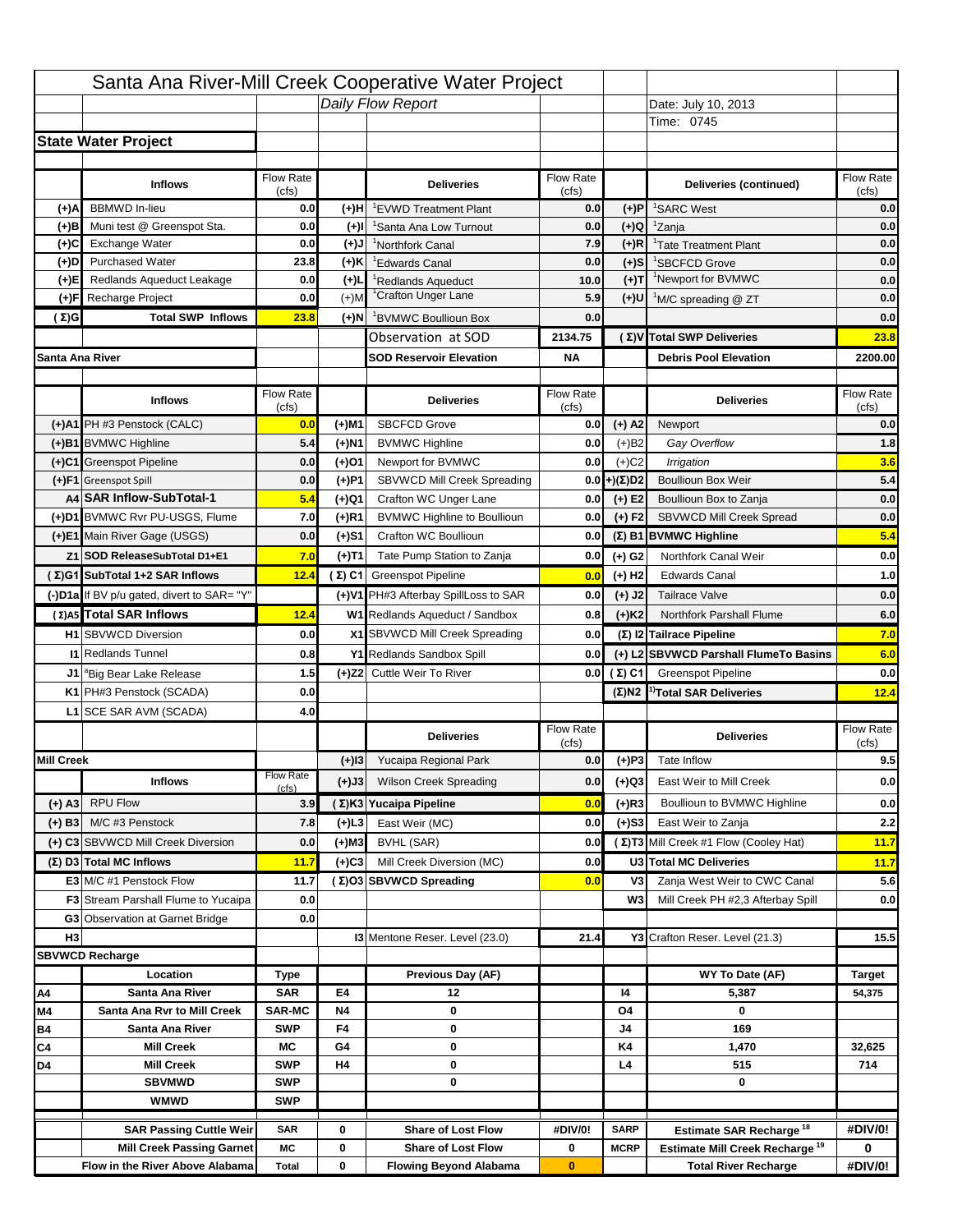| Santa Ana River-Mill Creek Cooperative Water Project<br>Daily Flow Report<br>Date: July 9, 2013<br>Time: 0730                                                                                   |                    |
|-------------------------------------------------------------------------------------------------------------------------------------------------------------------------------------------------|--------------------|
|                                                                                                                                                                                                 |                    |
|                                                                                                                                                                                                 |                    |
| <b>State Water Project</b>                                                                                                                                                                      |                    |
|                                                                                                                                                                                                 |                    |
| Flow Rate<br><b>Flow Rate</b><br><b>Inflows</b><br><b>Deliveries</b><br>Deliveries (continued)<br>(cfs)<br>(cfs)                                                                                | Flow Rate<br>(cfs) |
| <b>BBMWD</b> In-lieu<br>(+)A<br>0.0<br>0.0<br>(+)P<br><sup>1</sup> SARC West<br>(+)H<br>'EVWD Treatment Plant                                                                                   | 0.0                |
| Muni test @ Greenspot Sta.<br>0.0<br><sup>1</sup> Zanja<br>0.0<br>$(+)Q$<br>(+)B<br>$(+)$ l<br>'Santa Ana Low Turnout                                                                           | 0.0                |
| Exchange Water<br>0.0<br>7.9<br>$(+)R$<br>(+)C<br>$(L(+)$<br><sup>1</sup> Tate Treatment Plant<br><sup>1</sup> Northfork Canal                                                                  | 0.0                |
| (+)D<br><b>Purchased Water</b><br>24.7<br>(+)K<br>0.0<br>$(+)$ S<br><sup>1</sup> SBCFCD Grove<br><sup>1</sup> Edwards Canal                                                                     | 0.0                |
| <sup>1</sup> Newport for BVMWC<br>$(+)T$<br>Redlands Aqueduct Leakage<br>0.0<br>$(+)1$<br>(+)E <br><sup>1</sup> Redlands Aqueduct<br>10.0                                                       | 0.8                |
| <sup>1</sup> Crafton Unger Lane<br>Recharge Project<br>0.0<br>$(+)$ M<br>6.0<br>$(+)$ U<br>(+)F<br><sup>1</sup> M/C spreading @ ZT                                                              | 0.0                |
| <b>Total SWP Inflows</b><br>24.7<br>0.0<br>(Σ)G<br>$(+)$ N<br><sup>1</sup> BVMWC Boullioun Box                                                                                                  | 0.0                |
| (Σ) V Total SWP Deliveries<br>Observation at SOD<br>ΝA                                                                                                                                          | 24.7               |
| Santa Ana River<br><b>SOD Reservoir Elevation</b><br><b>Debris Pool Elevation</b><br>ΝA                                                                                                         | 2200.00            |
|                                                                                                                                                                                                 |                    |
| Flow Rate<br>Flow Rate<br><b>Inflows</b><br><b>Deliveries</b><br><b>Deliveries</b><br>(cfs)<br>(cfs)                                                                                            | Flow Rate<br>(cfs) |
| <b>SBCFCD Grove</b><br>(+)A1 PH #3 Penstock (CALC)<br>$(+)$ A2<br>0.0<br>(+)M1<br>0.0<br>Newport                                                                                                | 0.0                |
| (+)B1 BVMWC Highline<br>5.3<br>(+)N1<br><b>BVMWC Highline</b><br>0.0<br>$(+)B2$<br>Gay Overflow                                                                                                 | 1.6                |
| (+)C1 Greenspot Pipeline<br>$(+)$ C <sub>2</sub><br>0.0<br>(+)01<br>Newport for BVMWC<br>0.0<br>Irrigation                                                                                      | 3.7                |
| SBVWCD Mill Creek Spreading<br>(+)(Σ)D2<br>(+)F1 Greenspot Spill<br>0.0<br>(+)P1<br>0.0<br><b>Boullioun Box Weir</b>                                                                            | 5.3                |
| A4 SAR Inflow-SubTotal-1<br>5.3<br>Crafton WC Unger Lane<br>$(+) E2$<br>(+)Q1<br>0.0<br>Boullioun Box to Zanja                                                                                  | 0.0                |
| (+)D1 BVMWC Rvr PU-USGS, Flume<br>6.0<br>$(+)$ R1<br><b>BVMWC Highline to Boullioun</b><br>$(+) F2$<br><b>SBVWCD Mill Creek Spread</b><br>0.0                                                   | 0.0                |
| (+)E1 Main River Gage (USGS)<br>0.0<br>Crafton WC Boullioun<br>$(\Sigma)$ B1 BVMWC Highline<br>(+)S1<br>0.0                                                                                     | 5.3                |
| Northfork Canal Weir<br>Tate Pump Station to Zanja<br>Z1 SOD ReleaseSubTotal D1+E1<br>6.0<br>(+)T1<br>0.0<br>(+) G2                                                                             | 0.0                |
| (Σ)G1 SubTotal 1+2 SAR Inflows<br>11.3<br>(Σ) C1 Greenspot Pipeline<br>$(+)$ H <sub>2</sub><br><b>Edwards Canal</b><br>0.0                                                                      | 0.0                |
|                                                                                                                                                                                                 |                    |
| (-)D1a If BV p/u gated, divert to SAR= "Y"<br>(+)V1 PH#3 Afterbay SpillLoss to SAR<br>$(+)$ J2<br>0.0<br><b>Tailrace Valve</b>                                                                  | 0.0                |
| (Σ) A5 Total SAR Inflows<br>W1 Redlands Aqueduct / Sandbox<br><b>Northfork Parshall Flume</b><br>11.3<br>$(+)$ K <sub>2</sub><br>0.8                                                            | 6.0                |
| (Σ) I2 Tailrace Pipeline<br><b>H1</b> SBVWCD Diversion<br>0.0<br>X1 SBVWCD Mill Creek Spreading<br>0.0                                                                                          | 6.0                |
| (+) L2 SBVWCD Parshall FlumeTo Basins<br><b>11 Redlands Tunnel</b><br>0.8<br>Y1 Redlands Sandbox Spill<br>0.0                                                                                   | 6.0                |
| 1.5<br>(+)Z2 Cuttle Weir To River<br>0.0 $(Σ) C1$<br><b>Greenspot Pipeline</b><br>J1 <sup>a</sup> Big Bear Lake Release                                                                         | 0.0                |
| K1 PH#3 Penstock (SCADA)<br>0.0<br>$(\Sigma)$ N2 <sup>1)</sup> Total SAR Deliveries                                                                                                             | 11.3               |
| 4.5<br>L1 SCE SAR AVM (SCADA)                                                                                                                                                                   |                    |
| <b>Flow Rate</b><br><b>Deliveries</b><br><b>Deliveries</b><br>(cfs)                                                                                                                             | Flow Rate<br>(cfs) |
| <b>Mill Creek</b><br>$(+)P3$<br>Yucaipa Regional Park<br>0.0<br>$(+)$ 13<br>Tate Inflow                                                                                                         | 9.5                |
| <b>Flow Rate</b><br><b>Wilson Creek Spreading</b><br>East Weir to Mill Creek<br><b>Inflows</b><br>(+)J3<br>0.0<br>(+)Q3                                                                         | 0.0                |
| (cfs)<br><b>RPU Flow</b><br>(Σ)K3 Yucaipa Pipeline<br>$(+)$ R3<br>$(+)$ A3<br>3.8<br>0.0<br>Boullioun to BVMWC Highline                                                                         | 0.0                |
| M/C #3 Penstock<br>East Weir (MC)<br>0.0<br>East Weir to Zanja                                                                                                                                  |                    |
| 7.3<br>$(+)$ L3<br>$(+)$ S3<br>$(+)$ B3<br>(Σ)T3 Mill Creek #1 Flow (Cooley Hat)                                                                                                                | 1.6                |
| (+) C3 SBVWCD Mill Creek Diversion<br>0.0<br>(+)M3<br>BVHL (SAR)<br>0.0                                                                                                                         | 11.1               |
| U3 Total MC Deliveries<br>(Σ) D3 Total MC Inflows<br>11.1<br>Mill Creek Diversion (MC)<br>0.0<br>$(+)C3$                                                                                        | 11.1               |
| E3 M/C #1 Penstock Flow<br>Zanja West Weir to CWC Canal<br>11.1<br>(Σ)O3 SBVWCD Spreading<br>V3<br>0.0                                                                                          | 5.4                |
| <b>F3</b> Stream Parshall Flume to Yucaipa<br>W <sub>3</sub><br>Mill Creek PH #2,3 Afterbay Spill<br>0.0                                                                                        | 0.0                |
| G3 Observation at Garnet Bridge<br>0.0<br>H <sub>3</sub><br><b>13 Mentone Reser. Level (23.0)</b>                                                                                               |                    |
| 21.4<br>Y3 Crafton Reser. Level (21.3)                                                                                                                                                          | 15.0               |
| <b>SBVWCD Recharge</b><br>Previous Day (AF)<br>WY To Date (AF)<br>Location                                                                                                                      | <b>Target</b>      |
| Type<br><b>SAR</b><br>E4<br>14                                                                                                                                                                  |                    |
| Α4<br>Santa Ana River<br>12<br>5,377<br>Santa Ana Rvr to Mill Creek<br><b>SAR-MC</b><br><b>N4</b><br>0<br>M4<br>0<br>O4                                                                         | 54,375             |
| <b>SWP</b><br>F4<br>Β4<br>Santa Ana River<br>0<br>169<br>J4                                                                                                                                     |                    |
| <b>Mill Creek</b><br>МC<br>G4<br>K4<br>C4<br>0<br>1,470                                                                                                                                         | 32,625             |
| <b>SWP</b><br>D4<br><b>Mill Creek</b><br>H4<br>0<br>L4<br>515                                                                                                                                   | 714                |
| <b>SBVMWD</b><br><b>SWP</b><br>0<br>0                                                                                                                                                           |                    |
| <b>WMWD</b><br><b>SWP</b>                                                                                                                                                                       |                    |
| <b>Share of Lost Flow</b><br><b>SAR Passing Cuttle Weir</b><br>0<br>#DIV/0!<br><b>SARP</b>                                                                                                      | #DIV/0!            |
| Estimate SAR Recharge <sup>18</sup><br><b>SAR</b><br><b>Share of Lost Flow</b><br>Estimate Mill Creek Recharge <sup>19</sup><br><b>Mill Creek Passing Garnet</b><br>МC<br>0<br>0<br><b>MCRP</b> | 0                  |
| Flow in the River Above Alabama<br>0<br><b>Flowing Beyond Alabama</b><br>$\bf{0}$<br><b>Total River Recharge</b><br><b>Total</b>                                                                | #DIV/0!            |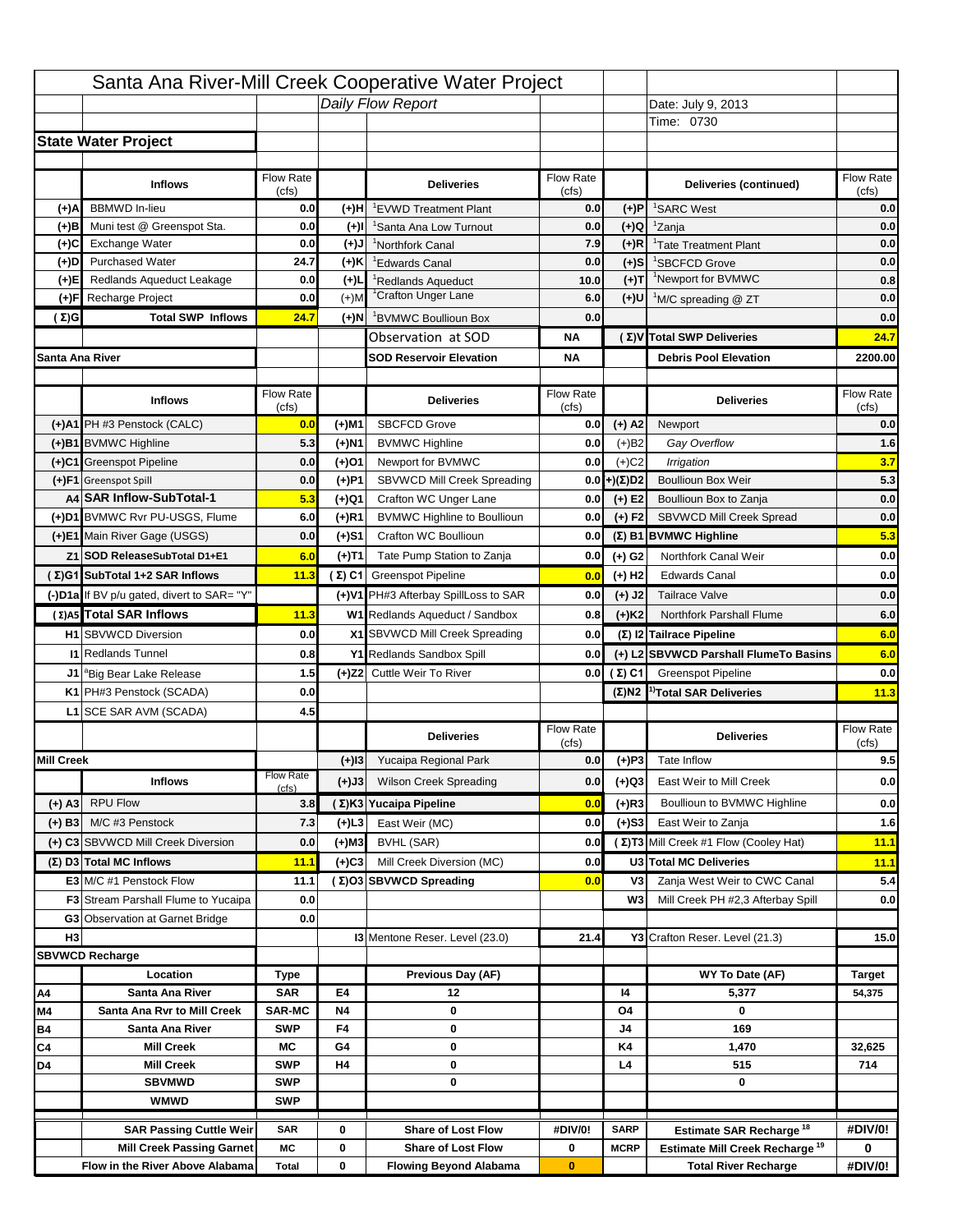|                   |                                                                     |                             |                 | Santa Ana River-Mill Creek Cooperative Water Project |                           |                      |                                                  |                    |
|-------------------|---------------------------------------------------------------------|-----------------------------|-----------------|------------------------------------------------------|---------------------------|----------------------|--------------------------------------------------|--------------------|
|                   |                                                                     |                             |                 | Daily Flow Report                                    |                           |                      | Date: July 8, 2013                               |                    |
|                   |                                                                     |                             |                 |                                                      |                           |                      | Time: 0800                                       |                    |
|                   | <b>State Water Project</b>                                          |                             |                 |                                                      |                           |                      |                                                  |                    |
|                   |                                                                     |                             |                 |                                                      |                           |                      |                                                  |                    |
|                   | <b>Inflows</b>                                                      | Flow Rate<br>(cfs)          |                 | <b>Deliveries</b>                                    | <b>Flow Rate</b><br>(cfs) |                      | Deliveries (continued)                           | Flow Rate<br>(cfs) |
| (+)A              | <b>BBMWD</b> In-lieu                                                | 0.0                         | (+)H            | 'EVWD Treatment Plant                                | 0.0                       | (+)P                 | <sup>1</sup> SARC West                           | 0.0                |
| (+)B              | Muni test @ Greenspot Sta.                                          | 0.0                         | $(+)$ l         | 'Santa Ana Low Turnout                               | 0.0                       | $(+)Q$               | <sup>1</sup> Zanja                               | 0.0                |
| (+)C              | Exchange Water                                                      | 0.0                         | $(L(+)$         | <sup>1</sup> Northfork Canal                         | 8.1                       | $(+)R$               | <sup>1</sup> Tate Treatment Plant                | 0.0                |
| (+)D              | <b>Purchased Water</b>                                              | 24.9                        | (+)K            | <sup>1</sup> Edwards Canal                           | 0.0                       | $(+)$ S              | <sup>1</sup> SBCFCD Grove                        | 0.0                |
| (+)E              | Redlands Aqueduct Leakage                                           | 0.0                         | $(+)1$          | <sup>1</sup> Redlands Aqueduct                       | 10.0                      | $(+)T$               | <sup>1</sup> Newport for BVMWC                   | 0.8                |
| (+)F              | Recharge Project                                                    | 0.0                         | $(+)$ M         | <sup>1</sup> Crafton Unger Lane                      | 6.0                       | (+)U                 | <sup>1</sup> M/C spreading @ ZT                  | 0.0                |
| (Σ)G              | <b>Total SWP Inflows</b>                                            | 24.9                        | (+)N            | <sup>1</sup> BVMWC Boullioun Box                     | 0.0                       |                      |                                                  | 0.0                |
|                   |                                                                     |                             |                 | Observation at SOD                                   | 2135.30                   |                      | (Σ)V Total SWP Deliveries                        | 24.9               |
| Santa Ana River   |                                                                     |                             |                 | <b>SOD Reservoir Elevation</b>                       | <b>NA</b>                 |                      | <b>Debris Pool Elevation</b>                     | 2200.00            |
|                   |                                                                     |                             |                 |                                                      |                           |                      |                                                  |                    |
|                   | <b>Inflows</b>                                                      | Flow Rate                   |                 | <b>Deliveries</b>                                    | Flow Rate                 |                      | <b>Deliveries</b>                                | Flow Rate<br>(cfs) |
|                   | (+)A1 PH #3 Penstock (CALC)                                         | (cfs)<br>0.0                | (+)M1           | <b>SBCFCD Grove</b>                                  | (cfs)<br>0.0              | $(+)$ A2             | Newport                                          | 0.0                |
|                   | (+)B1 BVMWC Highline                                                | 6.4                         | (+)N1           | <b>BVMWC Highline</b>                                | 0.0                       | $(+)B2$              | Gay Overflow                                     | 3.7                |
|                   | (+)C1 Greenspot Pipeline                                            | 0.0                         | (+)01           | Newport for BVMWC                                    | 0.0                       | $(+)$ C <sub>2</sub> | Irrigation                                       | 2.7                |
|                   | (+)F1 Greenspot Spill                                               | 0.0                         | (+)P1           | SBVWCD Mill Creek Spreading                          | 0.0                       | (+)(Σ)D2             | <b>Boullioun Box Weir</b>                        | 6.4                |
|                   | A4 SAR Inflow-SubTotal-1                                            | 6.4                         | (+)Q1           | Crafton WC Unger Lane                                | 0.0                       | $(+) E2$             | Boullioun Box to Zanja                           | 0.0                |
|                   | (+)D1 BVMWC Rvr PU-USGS, Flume                                      | 6.8                         | $(+)$ R1        | <b>BVMWC Highline to Boullioun</b>                   | 0.0                       | $(+) F2$             | SBVWCD Mill Creek Spread                         | 0.0                |
|                   | (+)E1 Main River Gage (USGS)                                        | 0.0                         | (+)S1           | Crafton WC Boullioun                                 | 0.0                       |                      | $(\Sigma)$ B1 BVMWC Highline                     | 6.4                |
|                   | Z1 SOD ReleaseSubTotal D1+E1                                        | 6.8                         |                 | Tate Pump Station to Zanja                           | 0.0                       |                      | Northfork Canal Weir                             | 0.0                |
|                   | (Σ)G1 SubTotal 1+2 SAR Inflows                                      |                             | (+)T1           |                                                      |                           | (+) G2               | <b>Edwards Canal</b>                             | 0.0                |
|                   |                                                                     | 13.2                        |                 | (Σ) C1 Greenspot Pipeline                            | 0.0                       | $(+)$ H <sub>2</sub> |                                                  |                    |
|                   | (-)D1a If BV p/u gated, divert to SAR= "Y"                          |                             |                 | (+)V1 PH#3 Afterbay SpillLoss to SAR                 | 0.0                       | $(+)$ J2             | <b>Tailrace Valve</b>                            | 0.0                |
|                   | (Σ) A5 Total SAR Inflows                                            | 13.2                        |                 | W1 Redlands Aqueduct / Sandbox                       | 0.8                       | $(+)$ K <sub>2</sub> | Northfork Parshall Flume                         | 6.8                |
|                   | <b>H1</b> SBVWCD Diversion                                          | 0.0                         |                 | X1 SBVWCD Mill Creek Spreading                       | 0.0                       |                      | (Σ) I2 Tailrace Pipeline                         | 6.8                |
|                   | <b>11 Redlands Tunnel</b>                                           | 0.8                         |                 | Y1 Redlands Sandbox Spill                            | 0.0                       |                      | (+) L2 SBVWCD Parshall FlumeTo Basins            | 6.8                |
|                   | J1 <sup>a</sup> Big Bear Lake Release                               | 1.5                         |                 | (+)Z2 Cuttle Weir To River                           |                           | 0.0 $(\Sigma)$ C1    | <b>Greenspot Pipeline</b>                        | 0.0                |
|                   | K1 PH#3 Penstock (SCADA)                                            | 0.0                         |                 |                                                      |                           |                      | $(\Sigma)$ N2 <sup>1)</sup> Total SAR Deliveries | 13.2               |
|                   | L1 SCE SAR AVM (SCADA)                                              | 4.9                         |                 |                                                      |                           |                      |                                                  |                    |
|                   |                                                                     |                             |                 | <b>Deliveries</b>                                    | <b>Flow Rate</b><br>(cfs) |                      | <b>Deliveries</b>                                | Flow Rate<br>(cfs) |
| <b>Mill Creek</b> |                                                                     |                             | $(+)$ 13        | Yucaipa Regional Park                                | 0.0                       | $(+)P3$              | Tate Inflow                                      | 9.5                |
|                   | <b>Inflows</b>                                                      | <b>Flow Rate</b>            | (+)J3           | <b>Wilson Creek Spreading</b>                        | 0.0                       | (+)Q3                | East Weir to Mill Creek                          | 0.0                |
|                   | <b>RPU Flow</b>                                                     | (cfs)                       |                 |                                                      |                           |                      |                                                  |                    |
| $(+)$ A3          |                                                                     | 4.3                         |                 | (Σ)K3 Yucaipa Pipeline                               | 0.0                       | $(+)$ R3             | Boullioun to BVMWC Highline                      | 0.0                |
| $(+)$ B3          | M/C #3 Penstock                                                     | 6.7                         | (+)L3           | East Weir (MC)                                       | 0.0                       | $(+)$ S3             | East Weir to Zanja                               | $1.5$              |
|                   | (+) C3 SBVWCD Mill Creek Diversion                                  | 0.0                         | (+)M3           | BVHL (SAR)                                           | 0.0                       |                      | (Σ)T3 Mill Creek #1 Flow (Cooley Hat)            | 11.0               |
|                   | (Σ) D3 Total MC Inflows                                             | 11.0                        | $(+)C3$         | Mill Creek Diversion (MC)                            | 0.0                       |                      | U3 Total MC Deliveries                           | 11.0               |
|                   | E3 M/C #1 Penstock Flow                                             | 11.0                        |                 | (Σ)O3 SBVWCD Spreading                               | 0.0                       | V3                   | Zanja West Weir to CWC Canal                     | 5.5                |
|                   | <b>F3</b> Stream Parshall Flume to Yucaipa                          | 0.0                         |                 |                                                      |                           | W <sub>3</sub>       | Mill Creek PH #2,3 Afterbay Spill                | 0.0                |
|                   | G3 Observation at Garnet Bridge                                     | 0.0                         |                 |                                                      |                           |                      |                                                  |                    |
| H <sub>3</sub>    |                                                                     |                             |                 | <b>13 Mentone Reser. Level (23.0)</b>                | 22.5                      |                      | Y3 Crafton Reser. Level (21.3)                   | 16.5               |
|                   | <b>SBVWCD Recharge</b>                                              |                             |                 |                                                      |                           |                      |                                                  |                    |
|                   | Location                                                            | Type<br><b>SAR</b>          | E4              | Previous Day (AF)                                    |                           | 14                   | WY To Date (AF)                                  | <b>Target</b>      |
| Α4                | Santa Ana River                                                     |                             |                 | 41                                                   |                           |                      | 5,365<br>0                                       | 54,375             |
| M4<br>Β4          | Santa Ana Rvr to Mill Creek<br>Santa Ana River                      | <b>SAR-MC</b><br><b>SWP</b> | <b>N4</b><br>F4 | 0<br>0                                               |                           | O4<br>J4             | 169                                              |                    |
| C4                | <b>Mill Creek</b>                                                   | МC                          | G4              | 0                                                    |                           | K4                   | 1,470                                            | 32,625             |
| D4                | <b>Mill Creek</b>                                                   | <b>SWP</b>                  | H4              | 0                                                    |                           | L4                   | 515                                              | 714                |
|                   | <b>SBVMWD</b>                                                       | <b>SWP</b>                  |                 | 0                                                    |                           |                      | 0                                                |                    |
|                   | <b>WMWD</b>                                                         | <b>SWP</b>                  |                 |                                                      |                           |                      |                                                  |                    |
|                   |                                                                     |                             |                 |                                                      |                           |                      |                                                  |                    |
|                   | <b>SAR Passing Cuttle Weir</b>                                      | <b>SAR</b>                  | 0               | <b>Share of Lost Flow</b>                            | #DIV/0!                   | <b>SARP</b>          | Estimate SAR Recharge <sup>18</sup>              | #DIV/0!            |
|                   | <b>Mill Creek Passing Garnet</b><br>Flow in the River Above Alabama | МC                          | 0<br>0          | <b>Share of Lost Flow</b>                            | 0                         | <b>MCRP</b>          | Estimate Mill Creek Recharge <sup>19</sup>       | 0                  |
|                   |                                                                     | <b>Total</b>                |                 | <b>Flowing Beyond Alabama</b>                        | $\bf{0}$                  |                      | <b>Total River Recharge</b>                      | #DIV/0!            |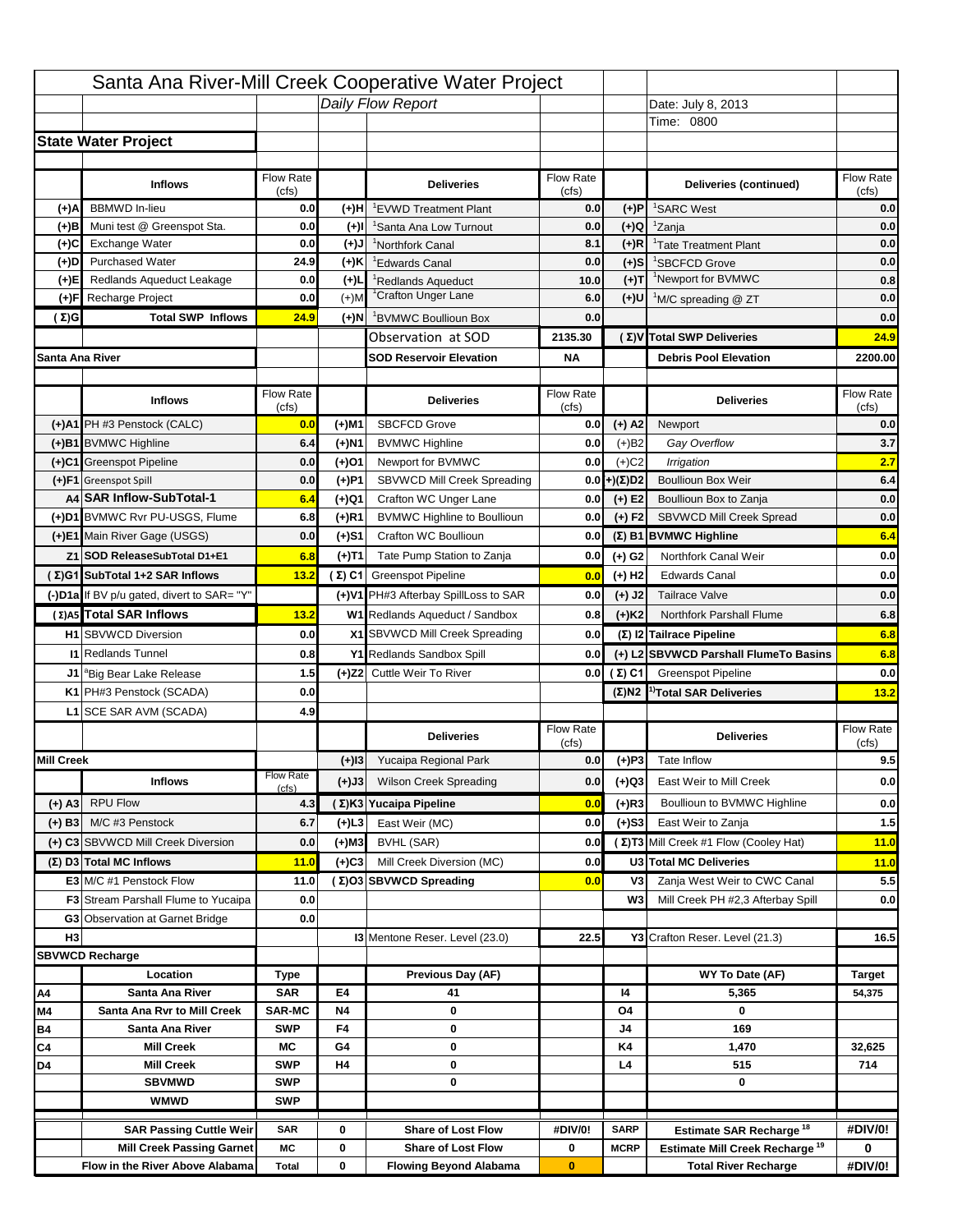|                   |                                                                    |                           |              | Santa Ana River-Mill Creek Cooperative Water Project         |                  |                            |                                                                                   |               |
|-------------------|--------------------------------------------------------------------|---------------------------|--------------|--------------------------------------------------------------|------------------|----------------------------|-----------------------------------------------------------------------------------|---------------|
|                   |                                                                    |                           |              | Daily Flow Report                                            |                  |                            | Date: July 5, 2013                                                                |               |
|                   |                                                                    |                           |              |                                                              |                  |                            | Time: 0730                                                                        |               |
|                   | <b>State Water Project</b>                                         |                           |              |                                                              |                  |                            |                                                                                   |               |
|                   |                                                                    |                           |              |                                                              |                  |                            |                                                                                   |               |
|                   | <b>Inflows</b>                                                     | Flow Rate                 |              | <b>Deliveries</b>                                            | Flow Rate        |                            | Deliveries (continued)                                                            | Flow Rate     |
|                   |                                                                    | (cfs)                     |              |                                                              | (cfs)            |                            |                                                                                   | (cfs)         |
| (+)A              | <b>BBMWD</b> In-lieu                                               | 0.0                       | (+)H         | 'EVWD Treatment Plant                                        | 0.0              | (+)P                       | <sup>1</sup> SARC West                                                            | 0.0           |
| $(+)$ B           | Muni test @ Greenspot Sta.<br><b>Exchange Water</b>                | 0.0<br>0.0                | $(+)$        | <sup>1</sup> Santa Ana Low Turnout                           | 0.0<br>7.9       | (+)Q<br>$(+)R$             | <sup>1</sup> Zanja                                                                | 0.0<br>0.0    |
| $(+)$ C<br>(+)D   | <b>Purchased Water</b>                                             | 24.3                      | (+)J<br>(+)K | <sup>1</sup> Northfork Canal                                 | 0.0              | $(+)$ S                    | <sup>1</sup> Tate Treatment Plant<br><sup>1</sup> SBCFCD Grove                    | 0.0           |
| (+)E              | Redlands Aqueduct Leakage                                          | 0.0                       | $(+)$        | <sup>1</sup> Edwards Canal<br><sup>1</sup> Redlands Aqueduct | 10.0             | $(+)$ T                    | <sup>1</sup> Newport for BVMWC                                                    | 0.5           |
| (+)F              | Recharge Project                                                   | 0.0                       | $(+)$ M      | <sup>1</sup> Crafton Unger Lane                              | 5.9              | $(+)$ U                    | <sup>1</sup> M/C spreading @ ZT                                                   | 0.0           |
| $(\Sigma)$ G      | <b>Total SWP Inflows</b>                                           | 24.3                      | (+)N         | <sup>1</sup> BVMWC Boullioun Box                             | 0.0              |                            |                                                                                   | 0.0           |
|                   |                                                                    |                           |              | Observation at SOD                                           | 2136.25          |                            | (Σ)V Total SWP Deliveries                                                         | 24.3          |
| Santa Ana River   |                                                                    |                           |              | <b>SOD Reservoir Elevation</b>                               | <b>NA</b>        |                            | <b>Debris Pool Elevation</b>                                                      | 2200.00       |
|                   |                                                                    |                           |              |                                                              |                  |                            |                                                                                   |               |
|                   |                                                                    | Flow Rate                 |              |                                                              | Flow Rate        |                            |                                                                                   | Flow Rate     |
|                   | <b>Inflows</b>                                                     | (cfs)                     |              | <b>Deliveries</b>                                            | (cts)            |                            | <b>Deliveries</b>                                                                 | (cfs)         |
|                   | (+)A1 PH #3 Penstock (CALC)                                        | 0.0                       | (+)M1        | <b>SBCFCD Grove</b>                                          | 0.0              | $(+)$ A2                   | Newport                                                                           | 0.0           |
|                   | (+)B1 BVMWC Highline                                               | 6.0                       | (+)N1        | <b>BVMWC Highline</b>                                        | 0.0              | $(+)B2$                    | Gay Overflow                                                                      | 1.4           |
|                   | (+)C1 Greenspot Pipeline                                           | 0.0                       | $(+)01$      | Newport for BVMWC                                            | 0.0              | $(+)$ C <sub>2</sub>       | Irrigation                                                                        | 4.6           |
|                   | (+)F1 Greenspot Spill                                              | 0.3                       | (+)P1        | SBVWCD Mill Creek Spreading                                  | 0.0              | $(+)(\Sigma)D2$            | <b>Boullioun Box Weir</b>                                                         | 6.0           |
|                   | A4 SAR Inflow-SubTotal-1                                           | 6.3                       | (+)Q1        | Crafton WC Unger Lane                                        | 0.0              | $(+)$ E2                   | Boullioun Box to Zanja                                                            | 0.0           |
|                   | (+)D1 BVMWC Rvr PU-USGS, Flume                                     | 8.2                       | (+)R1        | <b>BVMWC Highline to Boullioun</b>                           | 0.0              | $(+) F2$                   | SBVWCD Mill Creek Spread                                                          | 0.0           |
|                   | (+)E1 Main River Gage (USGS)                                       | 0.0                       | (+)S1        | Crafton WC Boullioun                                         | 0.0              |                            | (Σ) B1 BVMWC Highline                                                             | 6.0           |
|                   | Z1 SOD ReleaseSubTotal D1+E1                                       | 8.2                       | (+)T1        | Tate Pump Station to Zanja                                   | 0.0              | $(+)$ G <sub>2</sub>       | Northfork Canal Weir                                                              | 0.0           |
|                   | (Σ)G1 SubTotal 1+2 SAR Inflows                                     | 14.5                      |              | $(\Sigma)$ C1 Greenspot Pipeline                             | 0.0              | $(+)$ H <sub>2</sub>       | <b>Edwards Canal</b>                                                              | 1.0           |
|                   | (-)D1a If BV p/u gated, divert to SAR= "Y"                         |                           |              | (+)V1 PH#3 Afterbay SpillLoss to SAR                         | 0.0              | $(+)$ J2                   | <b>Tailrace Valve</b>                                                             | 0.0           |
|                   | (Σ) A5 Total SAR Inflows                                           | 14.5                      |              | W1 Redlands Aqueduct / Sandbox                               | 0.9              | $(+)$ K <sub>2</sub>       | Northfork Parshall Flume                                                          | 7.5           |
|                   | <b>H1 SBVWCD Diversion</b>                                         | 0.0                       |              | X1 SBVWCD Mill Creek Spreading                               | 0.0              |                            | (Σ) $ 2 $ Tailrace Pipeline                                                       | 8.5           |
|                   | <b>I1 Redlands Tunnel</b>                                          | 0.9                       |              | Y1 Redlands Sandbox Spill                                    | 0.0              |                            | (+) L2 SBVWCD Parshall FlumeTo Basins                                             | 7.5           |
|                   | J1 <sup>a</sup> Big Bear Lake Release                              | 1.5                       |              | (+)Z2 Cuttle Weir To River                                   |                  | $0.0$ ( $\Sigma$ ) C1      | <b>Greenspot Pipeline</b>                                                         | 0.0           |
|                   | K1 PH#3 Penstock (SCADA)                                           | 0.0                       |              |                                                              |                  | $(\Sigma)$ N2              | <sup>1)</sup> Total SAR Deliveries                                                | 14.5          |
|                   | L1 SCE SAR AVM (SCADA)                                             | 4.6                       |              |                                                              |                  |                            |                                                                                   |               |
|                   |                                                                    |                           |              |                                                              | <b>Flow Rate</b> |                            |                                                                                   | Flow Rate     |
|                   |                                                                    |                           |              | <b>Deliveries</b>                                            | (cts)            |                            | <b>Deliveries</b>                                                                 | (cts)         |
| <b>Mill Creek</b> |                                                                    |                           | $(+)$  3     | Yucaipa Regional Park                                        | 0.0              |                            | $(+)$ P3 Tate Inflow                                                              | 10.0          |
|                   | <b>Inflows</b>                                                     | <b>Flow Rate</b><br>(cfs) | (+)J3        | <b>Wilson Creek Spreading</b>                                | 0.0              | (+)Q3                      | East Weir to Mill Creek                                                           | 0.0           |
| $(+)$ A3          | <b>RPU Flow</b>                                                    | 3.8                       |              | (Σ) K3 Yucaipa Pipeline                                      | 0.0              | $(+)$ R3                   | Boullioun to BVMWC Highline                                                       | 0.0           |
| $(+)$ B3          | M/C #3 Penstock                                                    | 7.3                       | (+)L3        | East Weir (MC)                                               | 0.0              | $(+)$ S3                   | East Weir to Zanja                                                                | 1.1           |
|                   | (+) C3 SBVWCD Mill Creek Diversion                                 | 0.0                       | (+)M3        | BVHL (SAR)                                                   | 0.0              |                            | (Σ) T3 Mill Creek #1 Flow (Cooley Hat)                                            | 11.1          |
|                   | $(\Sigma)$ D3 Total MC Inflows                                     | 11.1                      | (+)C3        | Mill Creek Diversion (MC)                                    | 0.0              |                            | U3 Total MC Deliveries                                                            | 11.1          |
|                   | <b>E3 M/C #1 Penstock Flow</b>                                     | 11.1                      |              | (Σ)O3 SBVWCD Spreading                                       | 0.0              | V <sub>3</sub>             | Zanja West Weir to CWC Canal                                                      | 5.0           |
|                   | <b>F3</b> Stream Parshall Flume to Yucaipa                         | 0.0                       |              |                                                              |                  | W3                         | Mill Creek PH #2,3 Afterbay Spill                                                 | 0.0           |
|                   | <b>G3</b> Observation at Garnet Bridge                             | 0.0                       |              |                                                              |                  |                            |                                                                                   |               |
| H <sub>3</sub>    |                                                                    |                           |              | 13 Mentone Reser. Level (23.0)                               | 21.0             |                            | Y3 Crafton Reser. Level (21.3)                                                    | 16.0          |
|                   | <b>SBVWCD Recharge</b>                                             |                           |              |                                                              |                  |                            |                                                                                   |               |
|                   | Location                                                           | Type                      |              | Previous Day (AF)                                            |                  |                            | WY To Date (AF)                                                                   | <b>Target</b> |
| Α4                | Santa Ana River                                                    | <b>SAR</b>                | E4           | 28                                                           |                  | 14                         | 5,324                                                                             | 54,375        |
| M4                | <b>Santa Ana Rvr to Mill Creek</b>                                 | <b>SAR-MC</b>             | N4           | 0                                                            |                  | O4                         | 0                                                                                 |               |
| Β4                | Santa Ana River                                                    | <b>SWP</b>                | F4           | 0                                                            |                  | J4                         | 169                                                                               |               |
| C4                | <b>Mill Creek</b>                                                  | МC                        | G4           | 0                                                            |                  | K4                         | 1,470                                                                             | 32,625        |
| D4                | <b>Mill Creek</b>                                                  | <b>SWP</b>                | H4           | 0                                                            |                  | L4                         | 515                                                                               | 714           |
|                   |                                                                    |                           |              |                                                              |                  |                            | 0                                                                                 |               |
|                   | <b>SBVMWD</b>                                                      | <b>SWP</b>                |              | 0                                                            |                  |                            |                                                                                   |               |
|                   | <b>WMWD</b>                                                        | <b>SWP</b>                |              |                                                              |                  |                            |                                                                                   |               |
|                   |                                                                    | <b>SAR</b>                | 0            | <b>Share of Lost Flow</b>                                    |                  |                            |                                                                                   |               |
|                   | <b>SAR Passing Cuttle Weir</b><br><b>Mill Creek Passing Garnet</b> | МC                        | 0            | <b>Share of Lost Flow</b>                                    | #DIV/0!<br>0     | <b>SARP</b><br><b>MCRP</b> | Estimate SAR Recharge <sup>18</sup><br>Estimate Mill Creek Recharge <sup>19</sup> | #DIV/0!<br>0  |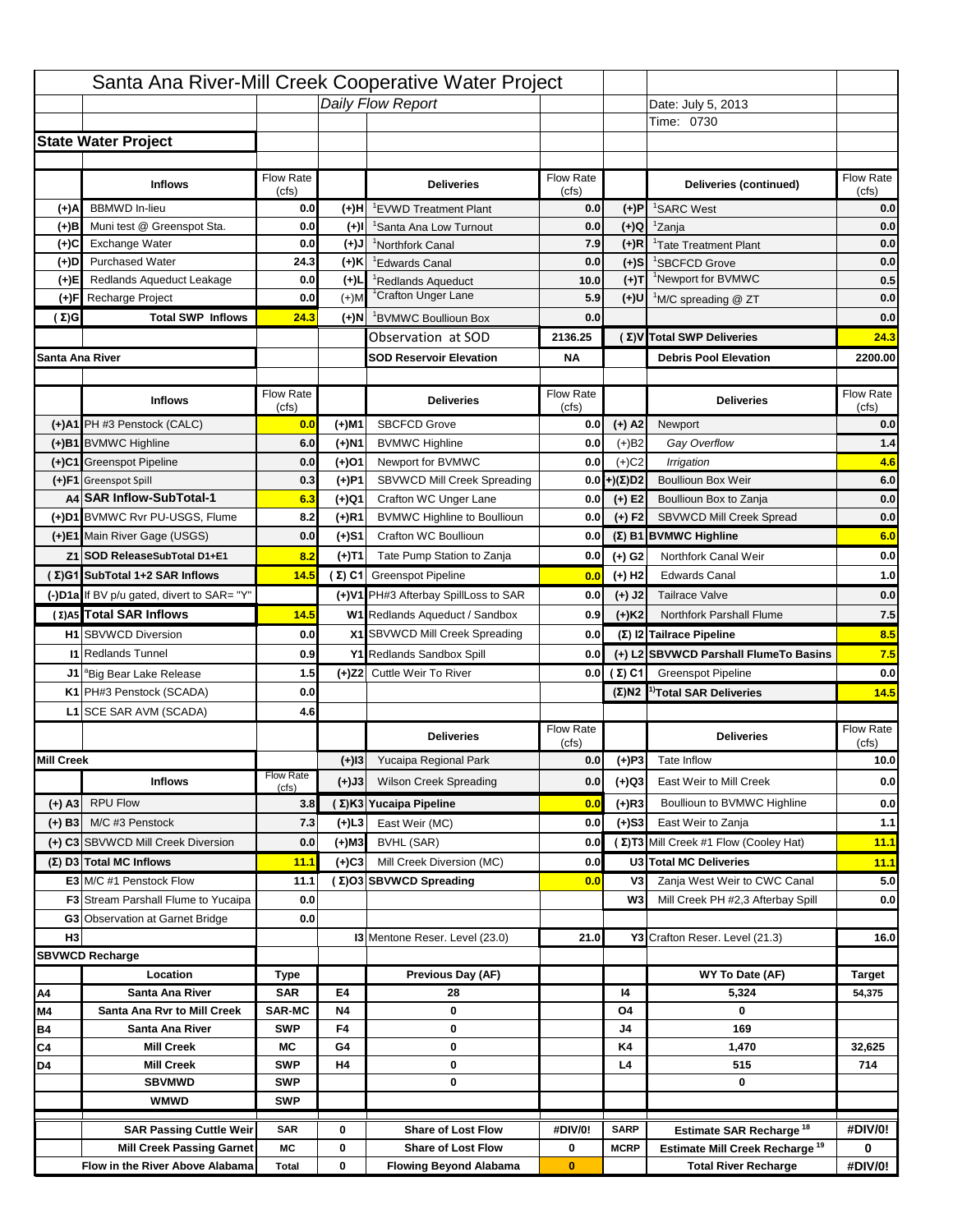|                   |                                                                     |                             |                     | Santa Ana River-Mill Creek Cooperative Water Project |                           |                      |                                                                           |                                  |
|-------------------|---------------------------------------------------------------------|-----------------------------|---------------------|------------------------------------------------------|---------------------------|----------------------|---------------------------------------------------------------------------|----------------------------------|
|                   |                                                                     |                             |                     | Daily Flow Report                                    |                           |                      | Date: July 3, 2013                                                        |                                  |
|                   |                                                                     |                             |                     |                                                      |                           |                      | Time: 0730                                                                |                                  |
|                   | <b>State Water Project</b>                                          |                             |                     |                                                      |                           |                      |                                                                           |                                  |
|                   |                                                                     |                             |                     |                                                      |                           |                      |                                                                           |                                  |
|                   | <b>Inflows</b>                                                      | Flow Rate                   |                     | <b>Deliveries</b>                                    | <b>Flow Rate</b>          |                      | Deliveries (continued)                                                    | Flow Rate                        |
| (+)A              | <b>BBMWD</b> In-lieu                                                | (cfs)<br>0.0                | (+)H                | 'EVWD Treatment Plant                                | (cfs)<br>0.0              | (+)P                 | <sup>1</sup> SARC West                                                    | (cfs)<br>0.0                     |
| (+)B              | Muni test @ Greenspot Sta.                                          | 0.0                         | $(+)$ l             | 'Santa Ana Low Turnout                               | 0.0                       | $(+)Q$               | <sup>1</sup> Zanja                                                        | 0.0                              |
| (+)C              | Exchange Water                                                      | 0.0                         | $(L(+)$             | <sup>1</sup> Northfork Canal                         | 4.1                       | $(+)R$               | <sup>1</sup> Tate Treatment Plant                                         | 0.0                              |
| (+)D              | <b>Purchased Water</b>                                              | 16.1                        | (+)K                | <sup>1</sup> Edwards Canal                           | 0.0                       | $(+)$ S              | <sup>1</sup> SBCFCD Grove                                                 | 0.0                              |
| (+)E              | Redlands Aqueduct Leakage                                           | 0.0                         | $(+)1$              | <sup>1</sup> Redlands Aqueduct                       | 6.0                       | $(+)T$               | <sup>1</sup> Newport for BVMWC                                            | 0.0                              |
| (+)F              | Recharge Project                                                    | 0.0                         | $(+)$ M             | <sup>1</sup> Crafton Unger Lane                      | 6.0                       | (+)U                 | <sup>1</sup> M/C spreading @ ZT                                           | 0.0                              |
| (Σ)G              | <b>Total SWP Inflows</b>                                            | 16.1                        | $(+)$ N             | <sup>1</sup> BVMWC Boullioun Box                     | 0.0                       |                      |                                                                           | 0.0                              |
|                   |                                                                     |                             |                     | Observation at SOD                                   | 2137.00                   |                      | (Σ) V Total SWP Deliveries                                                | 16.1                             |
| Santa Ana River   |                                                                     |                             |                     | <b>SOD Reservoir Elevation</b>                       | <b>NA</b>                 |                      | <b>Debris Pool Elevation</b>                                              | 2200.00                          |
|                   |                                                                     |                             |                     |                                                      |                           |                      |                                                                           |                                  |
|                   | <b>Inflows</b>                                                      | Flow Rate                   |                     | <b>Deliveries</b>                                    | Flow Rate                 |                      | <b>Deliveries</b>                                                         | Flow Rate                        |
|                   | (+)A1 PH #3 Penstock (CALC)                                         | (cfs)                       |                     | <b>SBCFCD Grove</b>                                  | (cfs)                     |                      |                                                                           | (cfs)                            |
|                   |                                                                     | 0.0                         | (+)M1               |                                                      | 0.0                       | $(+)$ A2             | Newport                                                                   | 0.0                              |
|                   | (+)B1 BVMWC Highline                                                | 6.4                         | (+)N1               | <b>BVMWC Highline</b>                                | 0.0                       | $(+)B2$              | Gay Overflow                                                              | 1.2<br>5.2                       |
|                   | (+)C1 Greenspot Pipeline                                            | 0.0                         | (+)01               | Newport for BVMWC                                    | 0.0                       | $(+)$ C <sub>2</sub> | Irrigation                                                                |                                  |
|                   | (+)F1 Greenspot Spill<br>A4 SAR Inflow-SubTotal-1                   | 0.3                         | (+)P1               | SBVWCD Mill Creek Spreading<br>Crafton WC Unger Lane | 0.0                       | (+)(Σ)D2             | <b>Boullioun Box Weir</b>                                                 | 6.4                              |
|                   | (+)D1 BVMWC Rvr PU-USGS, Flume                                      | 6.7<br>7.6                  | (+)Q1<br>$(+)$ R1   | <b>BVMWC Highline to Boullioun</b>                   | 0.0<br>0.0                | $(+) E2$<br>$(+) F2$ | Boullioun Box to Zanja<br>SBVWCD Mill Creek Spread                        | 0.0<br>0.0                       |
|                   | (+)E1 Main River Gage (USGS)                                        | 0.0                         |                     | Crafton WC Boullioun                                 | 0.0                       |                      |                                                                           | 6.4                              |
|                   |                                                                     |                             | (+)S1               |                                                      |                           |                      | $(\Sigma)$ B1 BVMWC Highline                                              |                                  |
|                   | Z1 SOD ReleaseSubTotal D1+E1                                        | 7.6                         | (+)T1               | Tate Pump Station to Zanja                           | 0.0                       | (+) G2               | Northfork Canal Weir                                                      | 3.0                              |
|                   | (Σ)G1 SubTotal 1+2 SAR Inflows                                      | 14.3                        |                     | (Σ) C1 Greenspot Pipeline                            | 0.0                       | $(+)$ H <sub>2</sub> | <b>Edwards Canal</b>                                                      | 1.0                              |
|                   | (-)D1a If BV p/u gated, divert to SAR= "Y"                          |                             |                     | (+)V1 PH#3 Afterbay SpillLoss to SAR                 | 0.0                       | $(+)$ J2             | <b>Tailrace Valve</b>                                                     | 0.0                              |
|                   | (Σ) A5 Total SAR Inflows                                            | 14.3                        |                     | W1 Redlands Aqueduct / Sandbox                       | 1.4                       | $(+)$ K <sub>2</sub> | <b>Northfork Parshall Flume</b>                                           | 3.3                              |
|                   | <b>H1</b> SBVWCD Diversion                                          | 0.0                         |                     | X1 SBVWCD Mill Creek Spreading                       | 0.0                       |                      | (Σ) I2 Tailrace Pipeline                                                  | 7.3                              |
|                   | <b>11 Redlands Tunnel</b>                                           | 0.8                         |                     | Y1 Redlands Sandbox Spill                            | 0.0                       |                      | (+) L2 SBVWCD Parshall FlumeTo Basins                                     | 3.3                              |
|                   | J1 <sup>a</sup> Big Bear Lake Release                               | 1.5                         |                     | (+)Z2 Cuttle Weir To River                           |                           | 0.0 $(\Sigma)$ C1    | <b>Greenspot Pipeline</b>                                                 | 0.0                              |
|                   | K1 PH#3 Penstock (SCADA)                                            | 0.0                         |                     |                                                      |                           |                      | $(\Sigma)$ N2 <sup>1)</sup> Total SAR Deliveries                          | 14.3                             |
|                   | L1 SCE SAR AVM (SCADA)                                              | 5.7                         |                     |                                                      |                           |                      |                                                                           |                                  |
|                   |                                                                     |                             |                     | <b>Deliveries</b>                                    | <b>Flow Rate</b><br>(cfs) |                      | <b>Deliveries</b>                                                         | Flow Rate<br>(cts)               |
| <b>Mill Creek</b> |                                                                     |                             | $(+)$ 13            | Yucaipa Regional Park                                | 0.0                       | $(+)P3$              | Tate Inflow                                                               | 10.0                             |
|                   | <b>Inflows</b>                                                      | <b>Flow Rate</b>            | (+)J3               | <b>Wilson Creek Spreading</b>                        | 0.0                       | (+)Q3                | East Weir to Mill Creek                                                   | 0.0                              |
|                   |                                                                     | (cfs)                       |                     |                                                      |                           |                      |                                                                           |                                  |
| $(+)$ A3          | <b>RPU Flow</b>                                                     | 3.9                         |                     | (Σ)K3 Yucaipa Pipeline                               | 0.0                       | $(+)$ R3             | Boullioun to BVMWC Highline                                               | 0.0                              |
| $(+)$ B3          | M/C #3 Penstock                                                     | 7.1                         | (+)L3               | East Weir (MC)                                       | 0.0                       | $(+)$ S3             | East Weir to Zanja                                                        | 1.0                              |
|                   | (+) C3 SBVWCD Mill Creek Diversion                                  | 0.0                         | (+)M3               | BVHL (SAR)                                           | 0.0                       |                      | (Σ) T3 Mill Creek #1 Flow (Cooley Hat)                                    | 11.0                             |
|                   | (Σ) D3 Total MC Inflows                                             | 11.0                        | $(+)C3$             | Mill Creek Diversion (MC)                            | 0.0                       |                      | U3 Total MC Deliveries                                                    | 11.0                             |
|                   | E3 M/C #1 Penstock Flow                                             | 11.0                        |                     | (Σ)O3 SBVWCD Spreading                               | 0.0                       | V3                   | Zanja West Weir to CWC Canal                                              | 4.8                              |
|                   | <b>F3</b> Stream Parshall Flume to Yucaipa                          | 0.0                         |                     |                                                      |                           | W <sub>3</sub>       | Mill Creek PH #2,3 Afterbay Spill                                         | 0.0                              |
|                   | G3 Observation at Garnet Bridge                                     | 7.0                         |                     |                                                      |                           |                      |                                                                           |                                  |
| H <sub>3</sub>    |                                                                     |                             |                     | 13 Mentone Reser. Level (23.0)                       | 22.1                      |                      | Y3 Crafton Reser. Level (21.3)                                            | 13.2                             |
|                   | <b>SBVWCD Recharge</b>                                              |                             |                     |                                                      |                           |                      |                                                                           |                                  |
|                   | Location                                                            | Type                        |                     | Previous Day (AF)                                    |                           |                      | WY To Date (AF)                                                           | <b>Target</b>                    |
| Α4                | Santa Ana River                                                     | <b>SAR</b>                  | E4                  | 6                                                    |                           | 14                   | 5,296<br>0                                                                | 54,375                           |
| M4<br>Β4          | Santa Ana Rvr to Mill Creek<br>Santa Ana River                      | <b>SAR-MC</b><br><b>SWP</b> | <b>N4</b><br>F4     | 0<br>0                                               |                           | O4<br>J4             | 169                                                                       |                                  |
| C4                | <b>Mill Creek</b>                                                   | МC                          | G4                  | 0                                                    |                           | K4                   | 1,470                                                                     | 32,625                           |
| D4                | <b>Mill Creek</b>                                                   | <b>SWP</b>                  | H4                  | 0                                                    |                           | L4                   | 515                                                                       | 714                              |
|                   | <b>SBVMWD</b>                                                       | <b>SWP</b>                  |                     | 0                                                    |                           |                      | 0                                                                         |                                  |
|                   | <b>WMWD</b>                                                         | <b>SWP</b>                  |                     |                                                      |                           |                      |                                                                           |                                  |
|                   |                                                                     |                             |                     | <b>Share of Lost Flow</b>                            |                           |                      |                                                                           |                                  |
|                   | <b>SAR Passing Cuttle Weir</b>                                      | <b>SAR</b>                  | 0                   | <b>Share of Lost Flow</b>                            | 0                         | <b>SARP</b>          | Estimate SAR Recharge <sup>18</sup>                                       | 0                                |
|                   | <b>Mill Creek Passing Garnet</b><br>Flow in the River Above Alabama | МC<br><b>Total</b>          | 7<br>$\overline{7}$ | <b>Flowing Beyond Alabama</b>                        | 0<br>$\bf{0}$             | <b>MCRP</b>          | Estimate Mill Creek Recharge <sup>19</sup><br><b>Total River Recharge</b> | $\overline{7}$<br>$\overline{7}$ |
|                   |                                                                     |                             |                     |                                                      |                           |                      |                                                                           |                                  |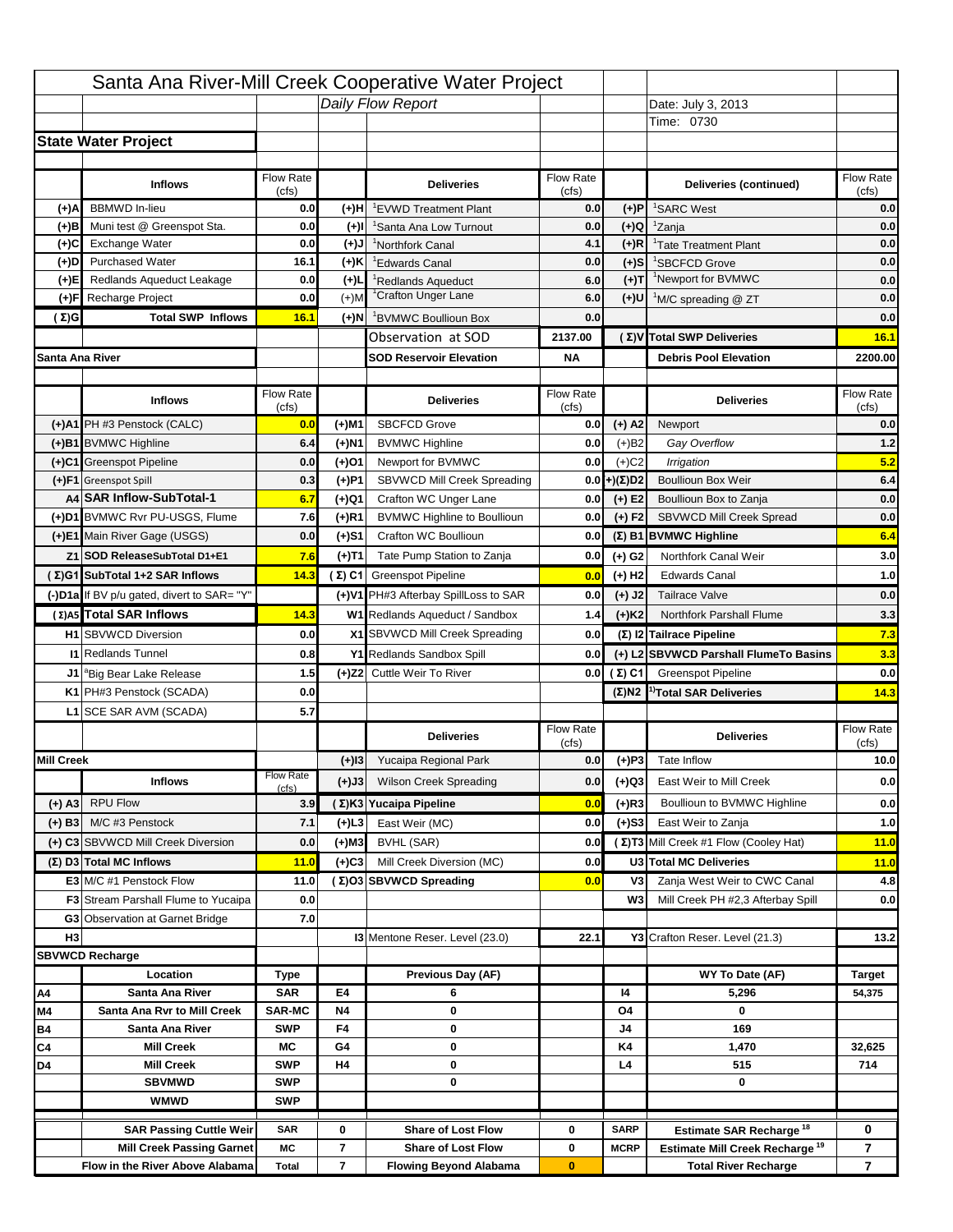|                   |                                                                    |                  |           | Santa Ana River-Mill Creek Cooperative Water Project   |                  |                            |                                                                                   |                                                                  |
|-------------------|--------------------------------------------------------------------|------------------|-----------|--------------------------------------------------------|------------------|----------------------------|-----------------------------------------------------------------------------------|------------------------------------------------------------------|
|                   |                                                                    |                  |           | Daily Flow Report                                      |                  |                            | Date: July 2, 2013                                                                |                                                                  |
|                   |                                                                    |                  |           |                                                        |                  |                            | Time: 0730                                                                        |                                                                  |
|                   | <b>State Water Project</b>                                         |                  |           |                                                        |                  |                            |                                                                                   |                                                                  |
|                   |                                                                    |                  |           |                                                        |                  |                            |                                                                                   |                                                                  |
|                   | <b>Inflows</b>                                                     | Flow Rate        |           | <b>Deliveries</b>                                      | <b>Flow Rate</b> |                            | Deliveries (continued)                                                            | Flow Rate                                                        |
| (+)A              | <b>BBMWD</b> In-lieu                                               | (cfs)<br>0.0     | (+)H      | 'EVWD Treatment Plant                                  | (cfs)<br>0.0     | (+)P                       | <sup>1</sup> SARC West                                                            | (cfs)<br>0.0                                                     |
| (+)B              | Muni test @ Greenspot Sta.                                         | 0.0              | $(+)$ l   | 'Santa Ana Low Turnout                                 | 0.0              | $(+)Q$                     | <sup>1</sup> Zanja                                                                | 0.0                                                              |
| (+)C              | Exchange Water                                                     | 0.0              | $(L(+)$   | <sup>1</sup> Northfork Canal                           | 0.0              | $(+)R$                     | <sup>1</sup> Tate Treatment Plant                                                 | 0.0                                                              |
| (+)D              | <b>Purchased Water</b>                                             | 12.4             | (+)K      | <sup>1</sup> Edwards Canal                             | 0.0              | $(+)$ S                    | <sup>1</sup> SBCFCD Grove                                                         | 0.0                                                              |
| (+)E              | Redlands Aqueduct Leakage                                          | 0.0              | $(+)1$    | <sup>1</sup> Redlands Aqueduct                         | 6.1              | $(+)T$                     | <sup>1</sup> Newport for BVMWC                                                    | 0.3                                                              |
| (+)F              | Recharge Project                                                   | 0.0              | $(+)$ M   | <sup>1</sup> Crafton Unger Lane                        | 6.0              | (+)U                       | <sup>1</sup> M/C spreading @ ZT                                                   | 0.0                                                              |
| (Σ)G              | <b>Total SWP Inflows</b>                                           | 12.4             | $(+)$ N   | <sup>1</sup> BVMWC Boullioun Box                       | 0.0              |                            |                                                                                   | 0.0                                                              |
|                   |                                                                    |                  |           | Observation at SOD                                     | ΝA               |                            | (Σ) V Total SWP Deliveries                                                        | 12.4                                                             |
| Santa Ana River   |                                                                    |                  |           | <b>SOD Reservoir Elevation</b>                         | ΝA               |                            | <b>Debris Pool Elevation</b>                                                      | 2200.00                                                          |
|                   |                                                                    |                  |           |                                                        |                  |                            |                                                                                   |                                                                  |
|                   | <b>Inflows</b>                                                     | Flow Rate        |           | <b>Deliveries</b>                                      | Flow Rate        |                            | <b>Deliveries</b>                                                                 | Flow Rate<br>(cfs)                                               |
|                   | (+)A1 PH #3 Penstock (CALC)                                        | (cfs)<br>0.0     | (+)M1     | <b>SBCFCD Grove</b>                                    | (cfs)<br>0.0     | $(+)$ A2                   | Newport                                                                           | 0.0                                                              |
|                   | (+)B1 BVMWC Highline                                               | 6.4              | (+)N1     | <b>BVMWC Highline</b>                                  | 0.0              | $(+)B2$                    | Gay Overflow                                                                      | 1.4                                                              |
|                   | (+)C1 Greenspot Pipeline                                           | 0.0              | (+)01     | Newport for BVMWC                                      | 0.0              | $(+)$ C <sub>2</sub>       | Irrigation                                                                        | 5.0                                                              |
|                   | (+)F1 Greenspot Spill                                              | 0.3              | (+)P1     | SBVWCD Mill Creek Spreading                            | 0.0              | (+)(Σ)D2                   | <b>Boullioun Box Weir</b>                                                         | 6.4                                                              |
|                   | A4 SAR Inflow-SubTotal-1                                           | 6.7              | (+)Q1     | Crafton WC Unger Lane                                  | 0.0              | $(+) E2$                   | Boullioun Box to Zanja                                                            | 0.0                                                              |
|                   | (+)D1 BVMWC Rvr PU-USGS, Flume                                     | 7.6              | $(+)$ R1  | <b>BVMWC Highline to Boullioun</b>                     | 0.0              | $(+) F2$                   | SBVWCD Mill Creek Spread                                                          | 0.0                                                              |
|                   | (+)E1 Main River Gage (USGS)                                       | 0.0              | (+)S1     | Crafton WC Boullioun                                   | 0.0              |                            | $(\Sigma)$ B1 BVMWC Highline                                                      | 6.4                                                              |
|                   | Z1 SOD ReleaseSubTotal D1+E1                                       | 7.6              |           | Tate Pump Station to Zanja                             | 0.0              |                            | Northfork Canal Weir                                                              | 6.3                                                              |
|                   | (Σ)G1 SubTotal 1+2 SAR Inflows                                     | 14.3             | (+)T1     | (Σ) C1 Greenspot Pipeline                              |                  | (+) G2                     | <b>Edwards Canal</b>                                                              | 1.0                                                              |
|                   |                                                                    |                  |           |                                                        | 0.0              | $(+)$ H <sub>2</sub>       |                                                                                   |                                                                  |
|                   | (-)D1a If BV p/u gated, divert to SAR= "Y"                         |                  |           | (+)V1 PH#3 Afterbay SpillLoss to SAR                   | 0.0              | $(+)$ J2                   | <b>Tailrace Valve</b>                                                             | 0.0                                                              |
|                   | (Σ) A5 Total SAR Inflows                                           | 14.3             |           | W1 Redlands Aqueduct / Sandbox                         | 1.4              | $(+)$ K <sub>2</sub>       | <b>Northfork Parshall Flume</b>                                                   | 0.0                                                              |
|                   |                                                                    |                  |           |                                                        |                  |                            |                                                                                   |                                                                  |
|                   | <b>H1</b> SBVWCD Diversion                                         | 0.0              |           | X1 SBVWCD Mill Creek Spreading                         | 0.0              |                            | (Σ) I2 Tailrace Pipeline                                                          |                                                                  |
|                   | <b>11 Redlands Tunnel</b>                                          | 0.8              |           | Y1 Redlands Sandbox Spill                              | 0.0              |                            | (+) L2 SBVWCD Parshall FlumeTo Basins                                             |                                                                  |
|                   | J1 <sup>a</sup> Big Bear Lake Release                              | 1.5              |           | (+)Z2 Cuttle Weir To River                             |                  | 0.0 $(Σ) C1$               | <b>Greenspot Pipeline</b>                                                         |                                                                  |
|                   | K1 PH#3 Penstock (SCADA)                                           | 0.0              |           |                                                        |                  |                            | $(\Sigma)$ N2 <sup>1)</sup> Total SAR Deliveries                                  |                                                                  |
|                   | L1 SCE SAR AVM (SCADA)                                             | 4.9              |           |                                                        |                  |                            |                                                                                   |                                                                  |
|                   |                                                                    |                  |           | <b>Deliveries</b>                                      | <b>Flow Rate</b> |                            | <b>Deliveries</b>                                                                 | Flow Rate                                                        |
|                   |                                                                    |                  |           |                                                        | (cfs)            |                            |                                                                                   | (cts)                                                            |
| <b>Mill Creek</b> |                                                                    | <b>Flow Rate</b> | $(+)$ 13  | Yucaipa Regional Park                                  | 0.0              | $(+)P3$                    | Tate Inflow                                                                       |                                                                  |
|                   | <b>Inflows</b>                                                     | (cfs)            | (+)J3     | <b>Wilson Creek Spreading</b>                          | 0.0              | (+)Q3                      | East Weir to Mill Creek                                                           |                                                                  |
| (+) A3            | <b>RPU Flow</b>                                                    | 3.8              |           | (Σ)K3 Yucaipa Pipeline                                 | 0.0              | $(+)$ R3                   | Boullioun to BVMWC Highline                                                       |                                                                  |
| $(+)$ B3          | M/C #3 Penstock                                                    | 7.7              | (+)L3     | East Weir (MC)                                         | 0.0              | $(+)$ S3                   | East Weir to Zanja                                                                |                                                                  |
|                   | (+) C3 SBVWCD Mill Creek Diversion                                 | 0.0              | (+)M3     | BVHL (SAR)                                             | 0.0              |                            | (Σ) T3 Mill Creek #1 Flow (Cooley Hat)                                            | 7.3<br>0.0<br>0.0<br>14.3<br>10.0<br>0.0<br>0.0<br>$1.5$<br>11.5 |
|                   | (Σ) D3 Total MC Inflows                                            | 11.5             | $(+)C3$   | Mill Creek Diversion (MC)                              | 0.0              |                            | U3 Total MC Deliveries                                                            | 11.5                                                             |
|                   | E3 M/C #1 Penstock Flow                                            | 11.5             |           | (Σ)O3 SBVWCD Spreading                                 | 0.0              | V3                         | Zanja West Weir to CWC Canal                                                      |                                                                  |
|                   | <b>F3</b> Stream Parshall Flume to Yucaipa                         | 0.0              |           |                                                        |                  | W <sub>3</sub>             | Mill Creek PH #2,3 Afterbay Spill                                                 | 4.8<br>0.0                                                       |
|                   | G3 Observation at Garnet Bridge                                    | 0.0              |           |                                                        |                  |                            |                                                                                   |                                                                  |
| H <sub>3</sub>    |                                                                    |                  |           | 13 Mentone Reser. Level (23.0)                         | 22.5             |                            | Y3 Crafton Reser. Level (21.3)                                                    | 12.8                                                             |
|                   | <b>SBVWCD Recharge</b>                                             |                  |           |                                                        |                  |                            |                                                                                   |                                                                  |
|                   | Location                                                           | Type             |           | Previous Day (AF)                                      |                  |                            | WY To Date (AF)                                                                   | <b>Target</b>                                                    |
| Α4                | Santa Ana River                                                    | <b>SAR</b>       | E4        | 0                                                      |                  | 14                         | 5,291                                                                             | 54,375                                                           |
| M4                | Santa Ana Rvr to Mill Creek                                        | <b>SAR-MC</b>    | <b>N4</b> | 0                                                      |                  | O4                         | 0                                                                                 |                                                                  |
| Β4                | Santa Ana River<br><b>Mill Creek</b>                               | <b>SWP</b><br>МC | F4<br>G4  | 0<br>0                                                 |                  | J4<br>K4                   | 169<br>1,470                                                                      | 32,625                                                           |
| C4<br>D4          | <b>Mill Creek</b>                                                  | <b>SWP</b>       | H4        | 0                                                      |                  | L4                         | 515                                                                               | 714                                                              |
|                   | <b>SBVMWD</b>                                                      | <b>SWP</b>       |           | 0                                                      |                  |                            | 0                                                                                 |                                                                  |
|                   | <b>WMWD</b>                                                        | <b>SWP</b>       |           |                                                        |                  |                            |                                                                                   |                                                                  |
|                   |                                                                    |                  |           |                                                        |                  |                            |                                                                                   |                                                                  |
|                   | <b>SAR Passing Cuttle Weir</b><br><b>Mill Creek Passing Garnet</b> | <b>SAR</b><br>МC | 0<br>0    | <b>Share of Lost Flow</b><br><b>Share of Lost Flow</b> | 0<br>0           | <b>SARP</b><br><b>MCRP</b> | Estimate SAR Recharge <sup>18</sup><br>Estimate Mill Creek Recharge <sup>19</sup> | 0<br>0                                                           |